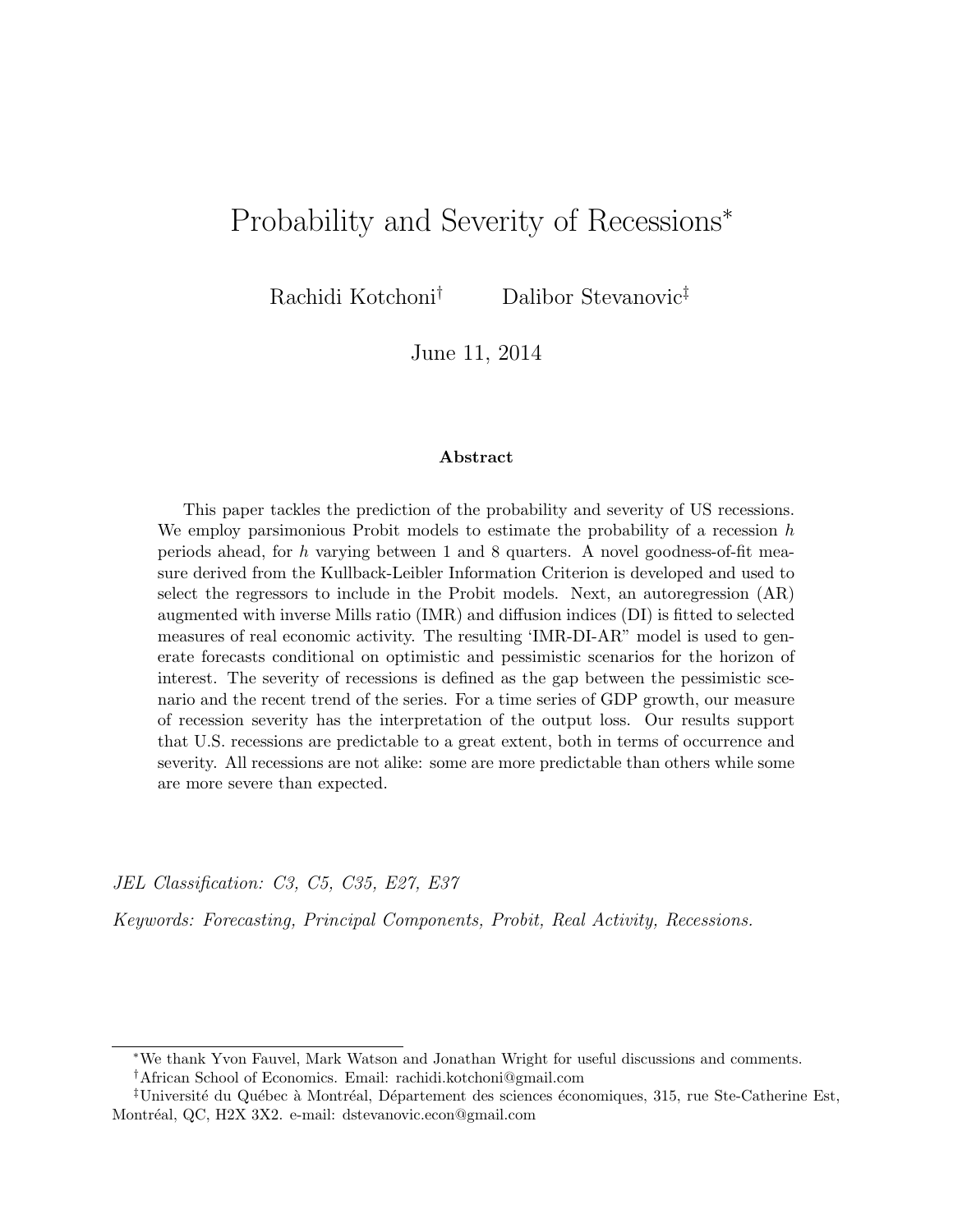# 1 Introduction

The world economic history consists of an endless succession of business cycles characterized by swings across peaks and troughs of real economic activity. A period running between any given peak and the next trough is called a recession while a period between a trough and the next peak is an expansion. Although quite simple, this definition raises two practical issues. The first issue concerns the precise meaning of the expression "real economic activity". The Business Cycle Dating Committee of the National Bureau of Economic Research (NBER) does not provide a precise definition to this expression. Rather, the NBER defines a recession as "a significant decline in economic activity spread across the economy, lasting more than a few months, normally visible in real GDP, real income, employment, industrial production, and wholesale-retail sales." The second issue concerns the identification of the peaks and troughs of real economic activity from observed data. The Business Cycle Dating Committee does provide a precise response to the latter issue by regularly publishing recession dates with six months to one year lag<sup>[1](#page-1-0)</sup>.

The general objective of this paper is to assess the predictability of recessions in the United States and construct forecasts that are conditional on assumptions about the state of the economy at the horizon of interest. More precisely, we seek to answer two questions. First, how likely is a recession to occur at a given forecast horizon? And second, how severe (or deep) is a recession expected to be if it were to effectively occur? We conduct an "in-sample" analysis based on historical data (final releases)<sup>[2](#page-1-1)</sup>.

The exercise which consists of predicting the probability of recessions is not new in the literature. (Stock & Watson 1989) used a probabilistic framework to construct a coincident and a leading index of economic activity as well as a recession index. The latter index is

<span id="page-1-1"></span><span id="page-1-0"></span><sup>&</sup>lt;sup>1</sup>The announcement dates can be found at  $http://www.nber.org/cycles.html$ .

<sup>2</sup>Other issues are also of interest regarding recession, e.g., prediction of the business cycle turning points  $[$ (Chauvet 1998), (Chauvet & Hamilton 2006), (Chauvet & Piger 2008), (Stock & Watson 2010) or (Stock & Watson 2012b), identification of the variables that lead future economic activity  $[{\rm (Stock & Watson 1989)},$ (Issler & Vahid 2006), (Ng & Wright 2013)]. A natural extension of the approach developed in this paper could be to consider a nowcasting exercise based on real-time data.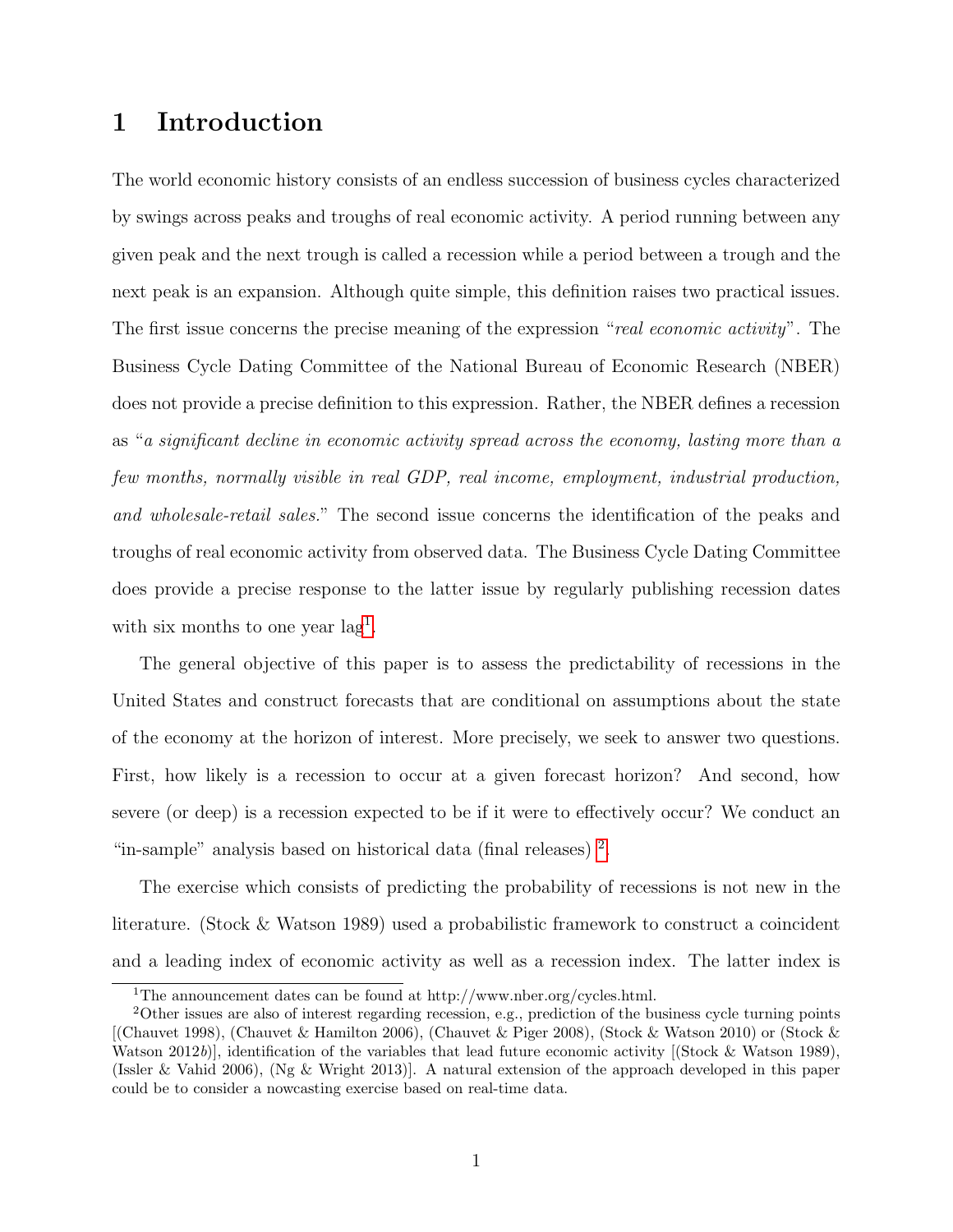nothing but "the probability that the economy will be in a recession six months ahead, given data available through the month of its construction." (Estrella & Mishkin 1998) examined the individual performance of financial variables such as interest rates, spreads, stock prices, and monetary aggregates in predicting the probability of a recession. They found that stock prices are good predictors of recessions at one to three quarters horizon while the slope of the yield curve emerges as a better predictor beyond one quarter.

The forecasting power of the yield curve is also well documented in (Rudebusch & Williams 2009) who find that professional forecasters do not incorporate the information from the yield spread. (Anderson & Vahid 2001) applied nonlinear models to predict the probability of U.S. recession using the interest-rate spread and growth in M2 as leading indicators. Using (Fair 1993) definitions of a recession, they found that "*conditional on the* spread, the marginal contribution of M2 growth in predicting the probability of recessions is negligible"<sup>[3](#page-2-0)</sup>. Wright (2006) estimated several Probit models and found that "models that use both the level of the federal funds rate and the term spread give better in-sample fit and better out-of-sample predictive performance than models with the term spread alone." Christiansen, Eriksen, and Møller (2013) found that sentiment variables have predictive power beyond the standard financial series.

Overall, the prediction of the probability of recessions has been successfully tackled by several authors to various extent. Our contribution to this question resides in a novel methodology for formally testing the significance of the predictive power of the regressors included in a discrete choice probabilistic model. Indeed, traditional information criteria like the AIC and the BIC are relative measures of the quality of a model while pseudo R-squares are more or less "ad hoc" in the context of discrete choice probabilistic models. We propose an R-square type goodness-of-fit measure deduced from the Kullback-Leibler Information Criterion (KLIC). The proposed statistic, denoted  $R_{KLIC}^2$ , always lies between 0 and 1 and

<span id="page-2-0"></span><sup>&</sup>lt;sup>3</sup>(Fair 1993) defines a recession as either "at least two consecutive quarters of negative growth in real GDP over the next five quarters" or "at least two quarters of negative growth in real GDP over the next five quarters." This definition is not retained by the NBER.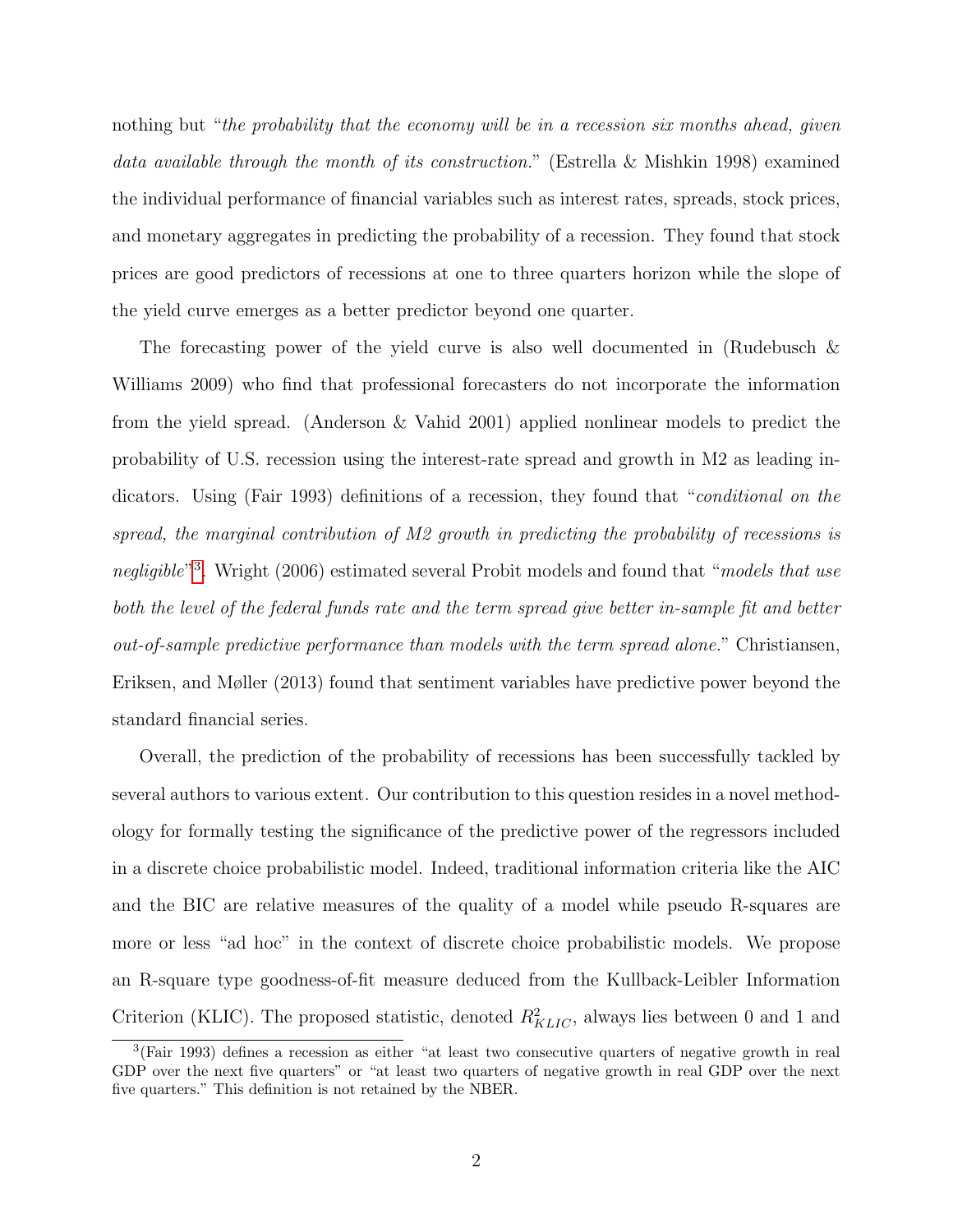it provides an absolute measure of goodness-of-fit. It is equal to 0 for a model with no explanatory power (i.e., constant probability model) and it converges to 1 as the predicted conditional probabilities diverge away from the sample proportions. Conditional probabilities are more informative than sample proportions. Therefore, a value of the  $R_{KLIC}^2$  far from 0 indicates that the regressors included in the probabilistic model are relevant for predicting the binary variable of interest. We obtain parsimonious Probit models by implementing a variable selection procedure that relies on the statistical significance of the  $R_{KLIC}^2$ .

The second question about the severity of recessions has not been much addressed in the literature. This severity can be measured either in terms of its duration or in terms of its impact on economic activity. The current paper focuses on the latter aspect. Thus, let  $y_t$  denote a real economic activity variable (e.g., GDP growth or unemployment rate),  $R_t \in \{0,1\}$  the indicator of recession at time t and  $X_t$  a set of potential predictors. Three different forecasts can be produced for  $y_{t+h}$ . The first forecast is based on an average scenario that does not explicitly depend on the outlook about a recession, i.e.,  $E(y_{t+h}|X_t)$ , for  $h \geq 1$ . The second forecast is pessimistic as it assumes a *priori* that there will be a recession at time  $t + h$ , i.e.,  $E(y_{t+h}|X_t, R_{t+h} = 1)$ . The third forecast given by  $E(y_{t+h}|X_t, R_{t+h} = 0)$  is based on the optimistic assumption that there will be an expansion at period  $t + h$ .

All three forecasts can be computed ex ante regardless of the actual ex post realization of  $R_{t+h}$ . Also, the parameters needed to compute  $E(y_{t+h}|X_t, R_{t+h} = 1)$  and  $E(y_{t+h}|X_t, R_{t+h} = 0)$ can be inferred from a model that uses only the information available at time t. The expected severity of a recession is defined as the difference between the pessimistic scenario and the recent trend of the series. A recession that is expected to be quite severe ex ante may turn out to be mild ex post (and vice versa). Hence, we define the realized severity of a recession as the difference between the actual realization of  $y_{i,t+h}$  and its recent trend.

The optimistic and pessimistic scenario forecasts can in principle be obtained by splitting the sample according to the values of  $R_{t+h}$ , as done for example in (Hamilton 2011). Here, we follow an alternative approach that involves inverse Mills ratio (IMR) corrections. We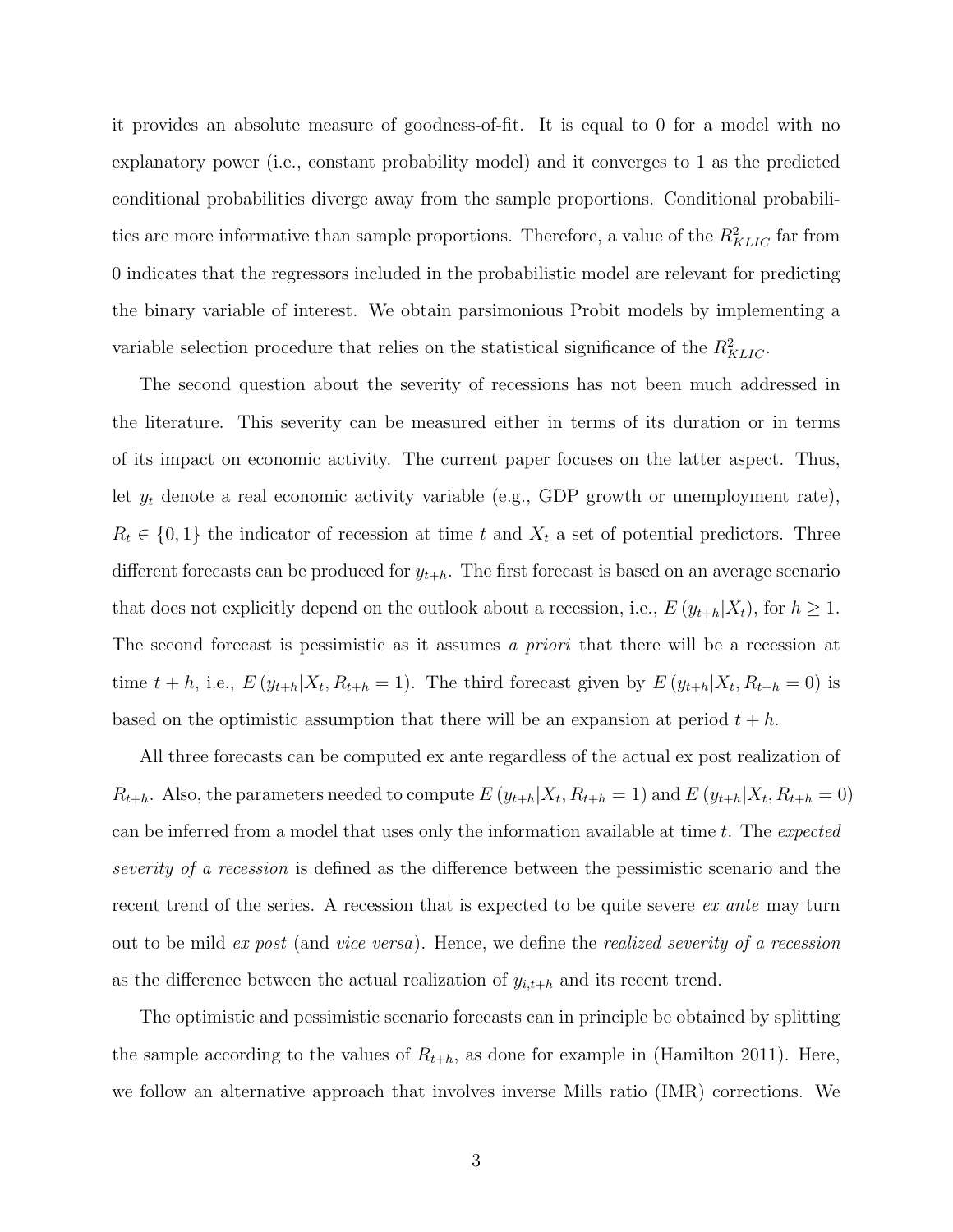advocate an IMR-DI-AR model, i.e. an autoregressive model augmented with diffusion indexes and IMRs . Our model is reminiscent of, but different from, the Qual VAR model of (Dueker 2005) and (Dueker & Wesche 2005). The Qual VAR is a VAR system which includes a latent variable that governs the occurrence of a binary outcome. In the IMR-DI-AR model, the IMR is treated as exogenous vis-a-vis the lagged realizations of the variables included in the AR recursion. Moreover, the IMR-DI-AR allows us to generate optimistic and pessimistic forecasts, which is not readily possible with a Qual VAR.

We design an empirical framework in three steps. First, we combine a large number of potential predictors (observed on a quarterly basis) into as many principal components (PC) as possible. Our list of variables includes the most widely used predictors in the literature (yield, credit spreads, orders, housing, employment, stock market returns, etc.) as well as new candidates (realized volatility and skewness of the SP500 and DJIA indices). The PCs are synthetic variables with no structural meaning a priori. However, they can be interpreted by examining the variables to which they are correlated the most. Second, we estimate Probit models in which selected PCs lead the probability of a recession up to two years ahead. Third, we use the IMR-DI-AR model to predict six indicators of economic activity, namely the GDP growth, industrial production growth, unemployment, employment growth, inflation and SP500 returns. For each variable, optimistic, average and pessimistic forecasts are generated, which allows us to predict the severity of recessions along six dimensions.

Our results suggest that U.S. recessions are predictable to a great extent, both in terms of occurrence and severity. NBER recession dates are reasonably well predicted up to 5 quarters ahead. Our variable selection procedure suggest that employment growth, inflation, credit spreads, yield curve and stock market realized measures (returns, volatility and skewness) are the best predictors of future recessions. Some of these predictors have also been identified in (Ng 2013). The power of the PCs at predicting recessions has changed over time, which suggests that all recessions are not alike regarding their origin. The actual GDP growth rates were above the pessimistic scenario during the recessions of 1969, 1990 and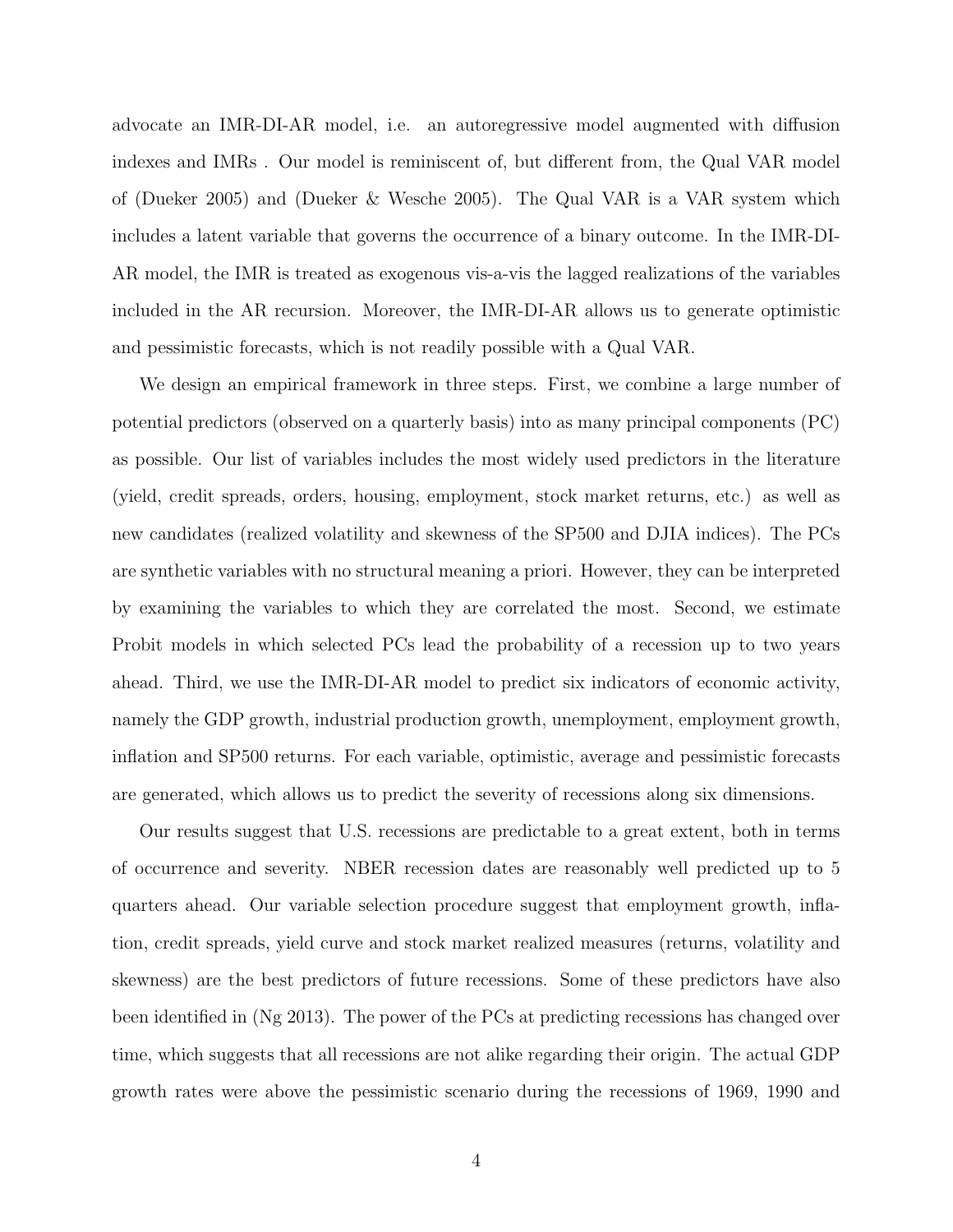2001 while the recessions of 1973, 1980, 1981 and 2008 have been more severe than expected. It is interesting to note that some measures of macroeconomic uncertainty that have been proposed in the recent literature (e.g. see (Jurado, Ludvigson & Ng 2013)) exhibit peaks during those recessions where the realized severity has been worse than expected.

The remainder of the paper is organized as follows. Section 2 presents our framework. Section 3 presents the empirical application and results while Section 4 concludes. An appendix contains estimation outputs that are not shown in the main text.

## 2 The Framework

This section presents our empirical framework in details. The first subsection presents the Probit model used to predict the probability of recessions at a given horizon. The second subsection presents the derivation of the  $R_{KLIC}^2$ , i.e. our new goodness-of-fit measure for discrete probabilistic models. The third subsection shows our variable selection procedure based on the  $R_{KLIC}^2$  for Probit models. The fourth subsection presents the IMR-DI-AR model used to forecast real economic activity variables. The fifth subsection presents the variable selection procedure used for the IMR-DI-AR models. Finally, the sixth subsection discusses the measurement of the severity of recessions.

### 2.1 Predicting the Probability of Recessions using a Probit

Let  $R_t$  be a variable such that  $R_t = 1$  if the NBER committee designates period t as a recession time and  $R_t = 0$  otherwise. Assume that we have a large number of potential predictors of recession in hand, gathered in a N-dimensional vector  $X_t$ . Ideally,  $X_t$  should contain all relevant real economic activity indicators as well as macro-financial variables. The candidate predictors may be partially redundant or highly correlated (e.g., GDP deflator versus CPI inflation, or SP500 versus DJIA), but they should all be observable at time t or a few periods ahead of  $t + h$ , where h is the forecast horizon. In order to reduce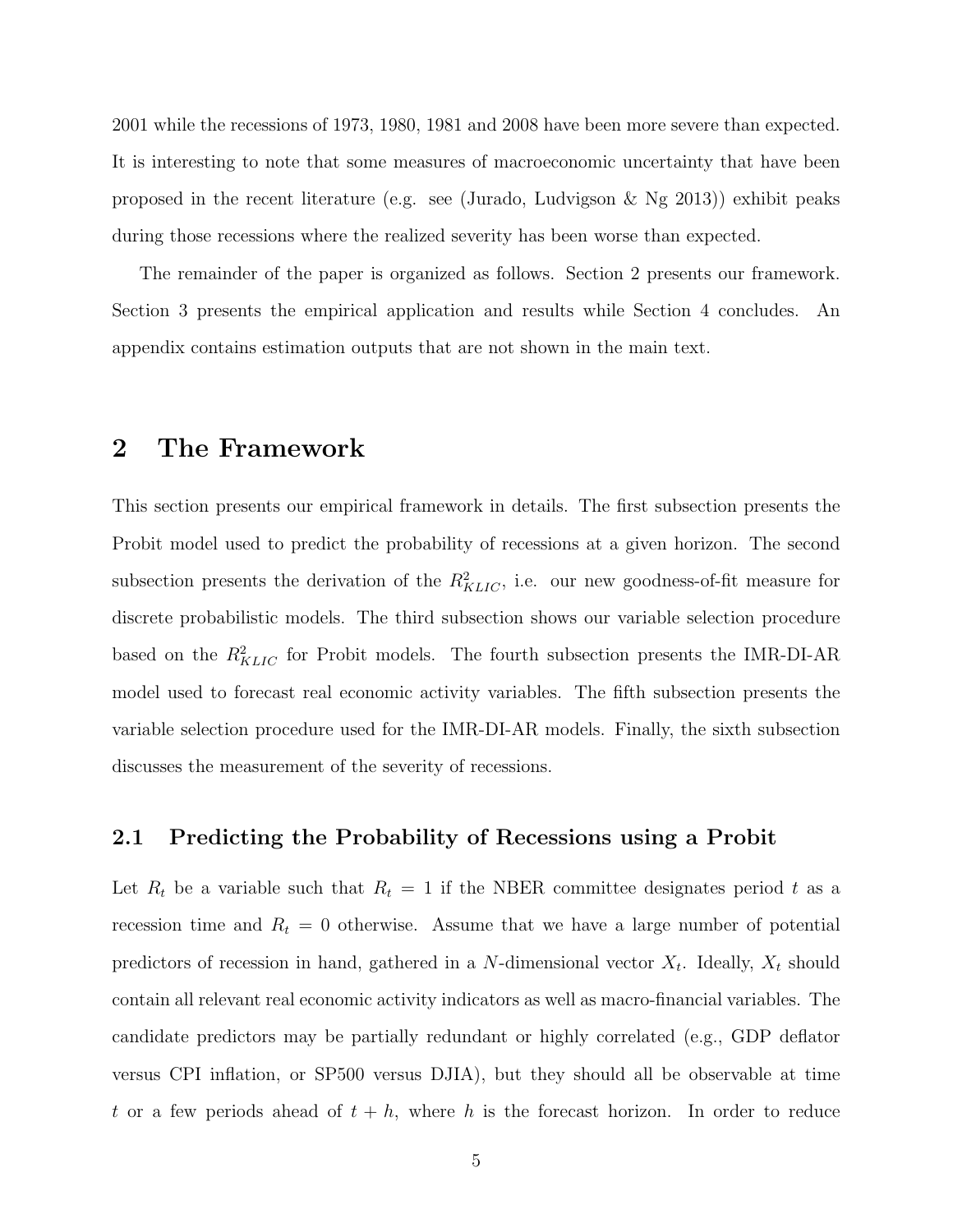the dimensionality of  $X_t$  and by the same token avoid multicollinearity issues, we consider summarizing the information content of  $X_t$  into a smaller number  $(q)$  of principal components  $F_t$ . By abuse of language, we may sometimes refer to  $F_t$  as factors although we do not pretend that that data obey a structural factor model. We interpret each factor  $F_t$ , ex post, by examining the five variables to which it is the most correlated. Subsequently,  $F_t$ is augmented with a constant variable so that  $F_t \in \mathbb{R}^{q+1}$ . To fix ideas, we assume that the data are observed on a quarterly basis.

To model the probability of a recession, we assume that there exist a latent leading index  $Z_{h,t}$  which satisfies:

<span id="page-6-0"></span>
$$
Z_{h,t} = F_t \gamma_h + u_{h,t}, \text{ for all } t,
$$
\n<sup>(1)</sup>

where  $u_{h,t} \sim N(0, 1)$  for all  $h = 1, 2, ...$  and h is the forecast horizon. The latent index  $Z_{h,t}$ predicts the state of the economy h periods ahead such that:

<span id="page-6-1"></span>
$$
R_{t+h} = \begin{cases} 1 & \text{if } Z_{h,t} > 0, \\ 0 & \text{otherwise.} \end{cases}
$$
 (2)

The Probit model allows us to predict the probability of a recession in  $h$  periods as:

$$
Pr(R_{t+h} = 1 | X_t) = \Phi(F_t \gamma_h), \text{ for all } h,
$$
\n(3)

where  $\Phi$  is the cumulative distribution function (CDF) of the standard normal distribution. This Probit approach has been used by (Estrella & Mishkin 1998) to investigate the indicators that lead U.S. recession at horizons ranging from 1 to 8 quarters. They estimated several Probit models by using one predictor at a time. Among other results, they found that stock prices are good predictors of recessions at one to three quarters horizon while the slope of the yield curve is a better predictor beyond one quarter horizon. As suggested by (Stock & Watson 1989), the predicted probability of recession may be interpreted as a recession index. Model [\(1\)](#page-6-0) and [\(2\)](#page-6-1) can be estimated based on historical data. If release lags exist, the Probit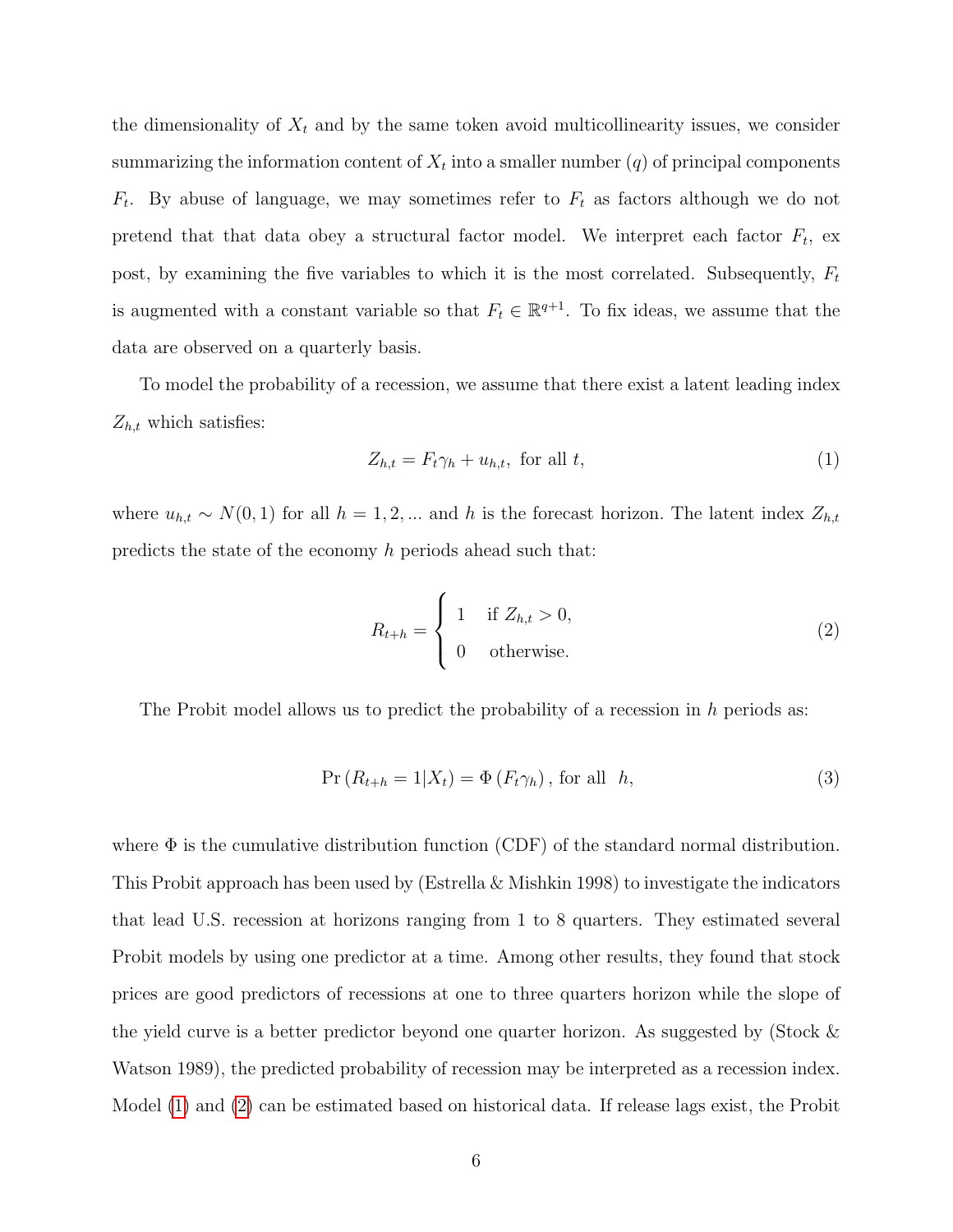model above can still be used for forecasting purposes as long as the release lags are shorter enough than the horizon  $h$  of interest.<sup>[4](#page-7-0)</sup>

## 2.2 Measuring the Goodness-of-fit of a Probit

In order to assess the goodness-of-fit of the estimated Probit models, we consider using the Kullback-Leibler Information Criterion (KLIC) as starting point. The KLIC is given by:

$$
KLLC = \sum_{t=1}^{T} D(\widehat{p}, \widehat{p}_t),
$$

where

$$
D(\widehat{p}, \widehat{p}_t) = -\widehat{p} \log \frac{\widehat{p}_t}{\widehat{p}} - (1 - \widehat{p}) \log \frac{1 - \widehat{p}_t}{1 - \widehat{p}},
$$

 $\hat{p}_t = \Phi(X_t\hat{\gamma})$  is the probability of a recession predicted by the Probit model at an arbitrary horizon and  $\hat{p} = \frac{1}{T}$  $\frac{1}{T} \sum_{t=1}^{T} R_t$  is the sample proportion of the quarters during which the economy experienced a recession. It is easy to verify that  $D(\widehat{p}, \widehat{p}_t) \ge 0$  and  $D(\widehat{p}, \widehat{p}_t) = 0 \Leftrightarrow \widehat{p} = \widehat{p}_t$ . Therefore,  $D(\hat{p}, \hat{p}_t)$  is a measure of the distance between the distributions  $(\hat{p}, 1 - \hat{p})$  and  $(\widehat{p}_t, 1-\widehat{p}_t).$ 

If the explanatory variables included in the Probit model are irrelevant for predicting recession, then  $\hat{p}_t$  should be close to  $\hat{p}$  and  $D (\hat{p}, \hat{p}_t)$  should be quite small. In the neighborhood of  $\widehat{p}$ , a second order expansion of  $D$   $(\widehat{p}, \widehat{p}_t)$  with respect to  $\widehat{p}_t$  yields:

$$
D(\widehat{p},\widehat{p}_t) \simeq D(\widehat{p},\widehat{p}) + \frac{\partial D(\widehat{p},\widehat{p})}{\partial \widehat{p}_t} (\widehat{p}_t - \widehat{p}) + \frac{1}{2} \frac{\partial^2 D(\widehat{p},\widehat{p})}{\partial \widehat{p}_t^2} (\widehat{p}_t - \widehat{p})^2,
$$

<span id="page-7-0"></span><sup>4</sup>Release lags raise no issue when training a model based on historical data. If the data are released with one lag, a forecast of Quarter  $t + 4$  vintage based on Quarter t vintage will be available only at  $t + 1$ .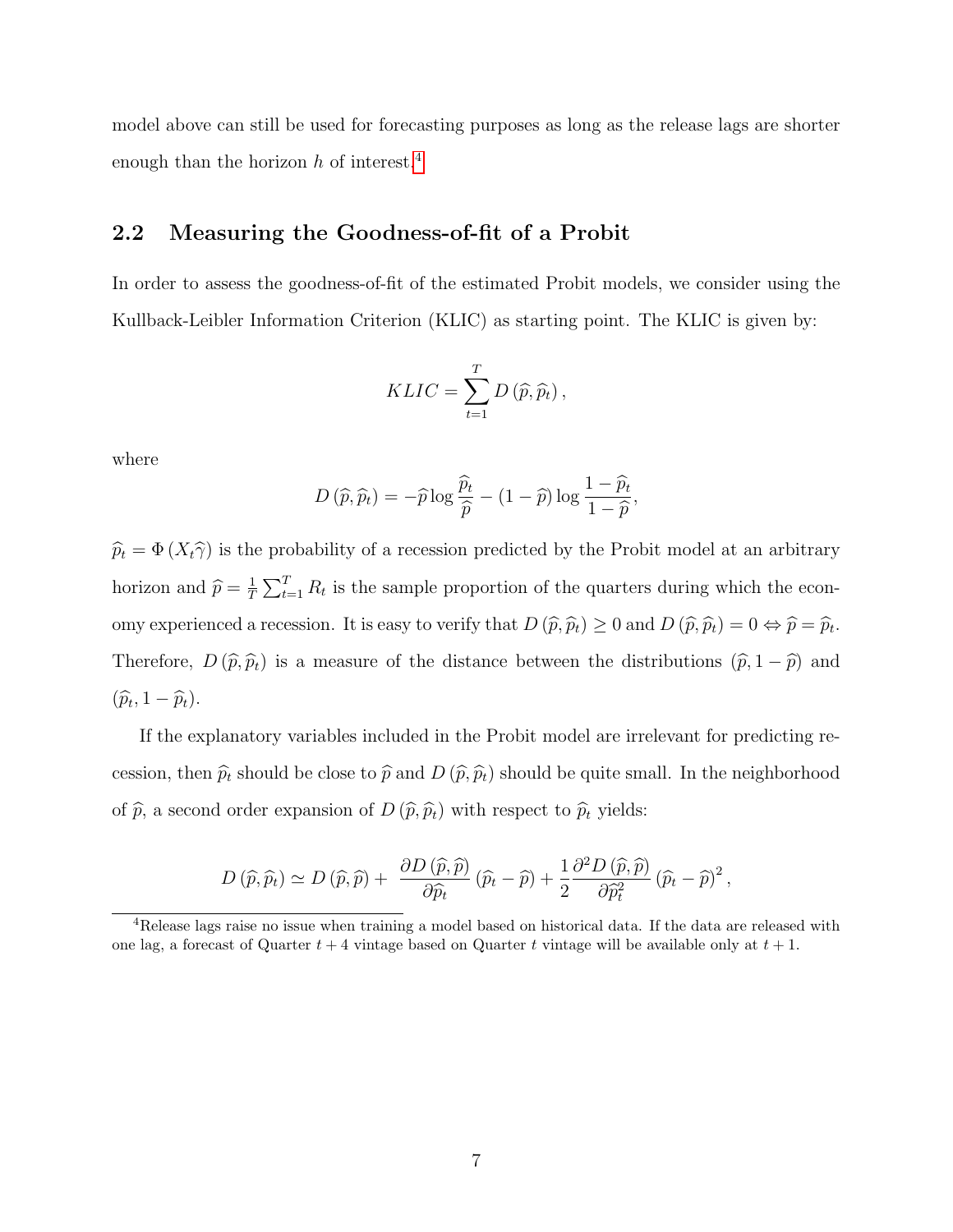where

$$
\frac{\partial D(\widehat{p}, \widehat{p}_t)}{\partial \widehat{p}_t} = \frac{\widehat{p}_t - p}{\widehat{p}_t (1 - \widehat{p}_t)}; \qquad \frac{\partial D(\widehat{p}, \widehat{p})}{\partial \widehat{p}_t} = 0; \n\frac{\partial^2 D(\widehat{p}, \widehat{p}_t)}{\partial \widehat{p}_t^2} = \frac{(\widehat{p}_t^2 - 2p\widehat{p}_t + \widehat{p})}{\widehat{p}_t^2 (\widehat{p}_t - 1)^2}; \frac{\partial^2 D(\widehat{p}, \widehat{p})}{\partial \widehat{p}_t^2} = \frac{1}{\widehat{p}(1 - \widehat{p})}
$$

.

Hence, if the regressors included in the Probit have no explanatory power,  $\hat{p}_t$  will be close to  $\widehat{p}$  so that:

$$
KLIC \simeq \sum_{t=1}^{T} \frac{(\widehat{p}_t - \widehat{p})^2}{2\widehat{p}(1-\widehat{p})}.
$$

Let us find the  $O((\hat{p}_t - \hat{p})^3)$  and  $O((\hat{p}_t - \hat{p})^4)$  terms of the remainder of the expansion above. The third and fourth derivatives of  $D(\hat{p}, \hat{p}_t)$  are given by:

$$
\frac{\partial^3 D\left(\widehat{p}, \widehat{p}_t\right)}{\partial \widehat{p}_t^3} = \frac{-2\left(-\widehat{p}_t^3 + 3p\widehat{p}_t^2 - 3p\widehat{p}_t + p\right)}{\widehat{p}_t^3 \left(1 - \widehat{p}_t\right)^3}; \qquad \frac{\partial^3 D\left(\widehat{p}, \widehat{p}\right)}{\partial \widehat{p}_t^3} = \frac{-2\left(1 - 2\widehat{p}\right)}{\widehat{p}^2 \left(1 - \widehat{p}\right)^2}.
$$
\n
$$
\frac{\partial^4 D\left(\widehat{p}, \widehat{p}_t\right)}{\partial \widehat{p}_t^4} = \frac{6\left(\widehat{p}_t^4 - 4p\widehat{p}_t^3 + 6p\widehat{p}_t^2 - 4p\widehat{p}_t + p\right)}{\widehat{p}_t^4 \left(1 - \widehat{p}_t\right)^4}; \ \frac{\partial^4 D\left(\widehat{p}, \widehat{p}\right)}{\partial \widehat{p}_t^4} = \frac{6\left(3\widehat{p}^2 - 3\widehat{p} + 1\right)}{\widehat{p}^3 \left(1 - \widehat{p}\right)^3}.
$$

Therefore, we have:

<span id="page-8-0"></span>
$$
D\left(\widehat{p},\widehat{p}_t\right) - \frac{\left(\widehat{p}_t - \widehat{p}\right)^2}{2\widehat{p}\left(1 - \widehat{p}\right)} \simeq \frac{-\left(1 - 2\widehat{p}\right)}{3\widehat{p}^2\left(1 - \widehat{p}\right)^2} \left(\widehat{p}_t - \widehat{p}\right)^3 + \frac{\left(3\widehat{p}^2 - 3\widehat{p} + 1\right)}{4\widehat{p}^3\left(1 - \widehat{p}\right)^3} \left(\widehat{p}_t - \widehat{p}\right)^4. \tag{4}
$$

When  $\hat{p} = 1/2$ , the  $O((\hat{p}_t - \hat{p})^3)$  vanishes and the remainder reduces to the last term.

If  $\hat{p}_t$  lies far apart from  $\hat{p}$ , the sum of the  $O((\hat{p}_t - \hat{p})^3)$  and  $O((\hat{p}_t - \hat{p})^4)$  terms of the remainder will be non-negligible relatively to the  $O((\widehat{p}_t - \widehat{p})^2)$  term. Building on this intuition, we measure the goodness of fit of the Probit model by:

<span id="page-8-1"></span>
$$
R_{KLLC}^2 = \frac{1}{T} \sum_{t} \frac{\left| D\left(\widehat{p}, \widehat{p}_t\right) - \frac{\left(\widehat{p}_t - \widehat{p}\right)^2}{2\widehat{p}(1-\widehat{p})}\right|}{\frac{\left(\widehat{p}_t - \widehat{p}\right)^2}{2\widehat{p}(1-\widehat{p})} + \left| D\left(\widehat{p}, \widehat{p}_t\right) - \frac{\left(\widehat{p}_t - \widehat{p}\right)^2}{2\widehat{p}(1-\widehat{p})}\right|}.\tag{5}
$$

By construction,  $0 \le R_{KLIC}^2 \le 1$ . Both the numerator and denominator of  $D(\hat{p}, \hat{p}_t)$  converge to zero as  $\hat{p}_t$  approaches  $\hat{p}_t$ . However, the numerator converges faster than the denominator so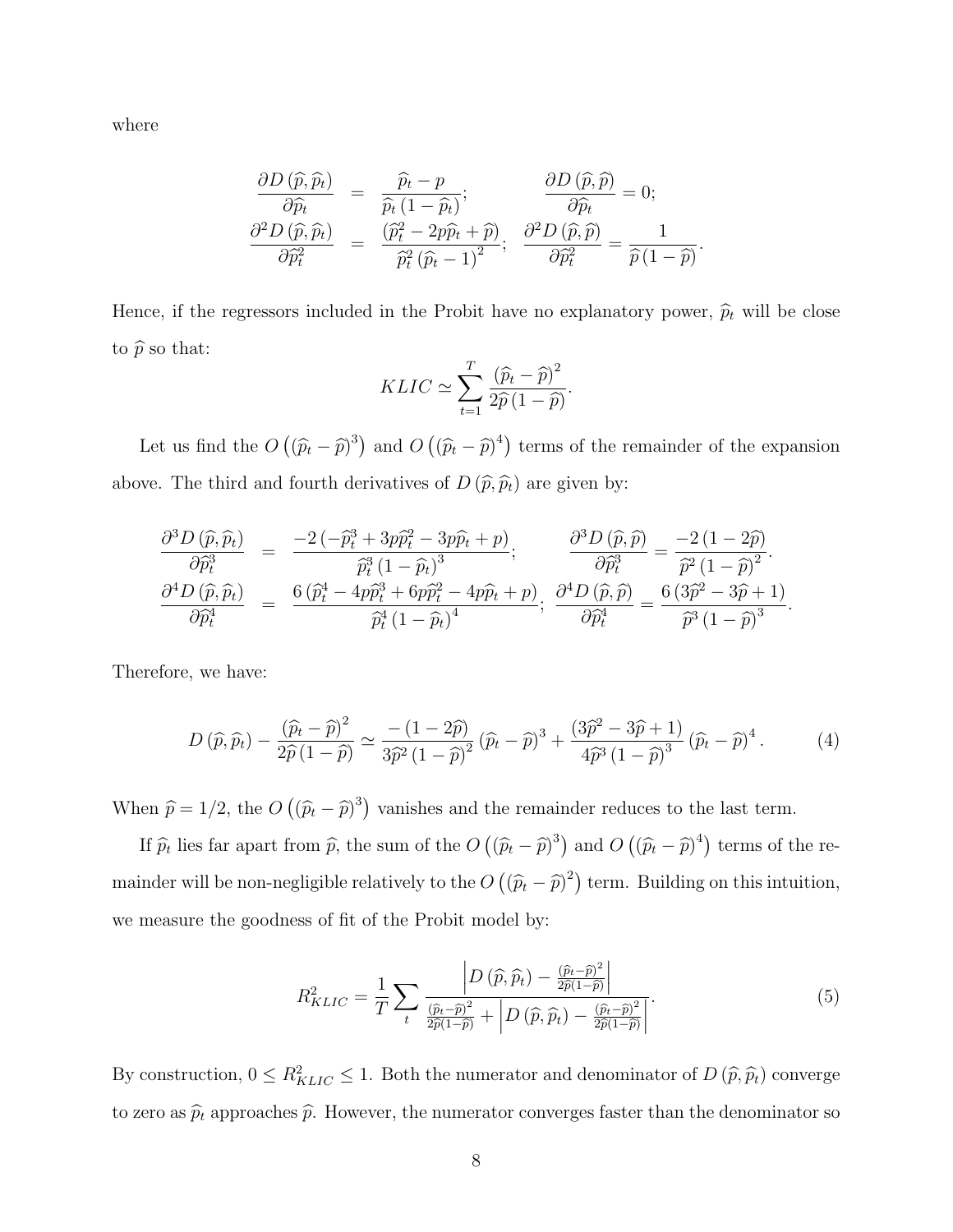that  $D(\hat{p}, \hat{p}_t)$  admits a well-defined limit as  $\hat{p}_t \to \hat{p}$ . This theoretical limit must be assigned to  $D(\hat{p}, \hat{p})$  to avoid that  $R_{KLIC}^2$  be numerically undefined when  $\hat{p}_t$  coincides with  $\hat{p}$  for a given t.

Approximating  $D(\widehat{p}, \widehat{p}_t) - \frac{(\widehat{p}_t - \widehat{p})^2}{2\widehat{p}(1-\widehat{p})}$  $\frac{(p_t-p)^2}{2\hat{p}(1-\hat{p})}$  by the RHS of [\(4\)](#page-8-0) yields:

<span id="page-9-0"></span>
$$
R_{KLIC}^2 = \frac{1}{T} \sum_{t} \frac{\left| \frac{2}{3} \left( 2\hat{p} - 1 \right) \left( \hat{p}_t - \hat{p} \right) + \frac{1}{2} \left( \frac{3\hat{p}^2 - 3\hat{p} + 1}{\hat{p}(1 - \hat{p})} \right) \left( \hat{p}_t - \hat{p} \right)^2 \right|}{\hat{p}(1 - \hat{p}) + \left| \frac{2}{3} \left( 2\hat{p} - 1 \right) \left( \hat{p}_t - \hat{p} \right) + \frac{1}{2} \left( \frac{3\hat{p}^2 - 3\hat{p} + 1}{\hat{p}(1 - \hat{p})} \right) \left( \hat{p}_t - \hat{p} \right)^2 \right|}.
$$
(6)

This shows that the limit of  $R_{KLIC}^2$  as  $(\hat{p}_1, ..., \hat{p}_T) \to (\hat{p}, ..., \hat{p})$  is zero. Indeed:

$$
R_{KLIC}^2 = 0 \iff (\widehat{p}_1, ..., \widehat{p}_T) = (\widehat{p}, ..., \widehat{p}).
$$

By avoiding a division by zero when  $(\hat{p}_1, ..., \hat{p}_T) = (\hat{p}, ..., \hat{p})$ , the expression [\(6\)](#page-9-0) is numerically stable and is therefore preferable to [\(5\)](#page-8-1).

#### 2.3 Selecting the Factors to Include in the Probit

Suppose we had to use the AIC or the BIC to select the best Probit model, where the models differ only in their number of regressors. The ideal procedure consists of estimating a model for all possible combinations of regressors and computing the relevant information criterion for each model. With  $q$  regressors and a constant variable, the total number of models to be estimated is  $2<sup>q</sup>$ . Therefore, this approach is unfeasible with a number of regressors as small as  $q=20$ .

The curse of dimensionality identified above can be avoided by ranking the regressors by order of importance. A natural ordering of the factors in our case is dictated by their importance as principal component, i.e.,  $F_1$ ,  $F_2$ , ... and  $F_q$ . A simplified model selection procedure under this ordering consists of comparing  $q + 1$  models with an increasing number of regressors, where the  $k^{th}$  model includes a constant and  $(F_1,...,F_k)$  as regressors. The  $k<sup>th</sup>$  model is declared the best if it has a smaller AIC or BIC than all the previous models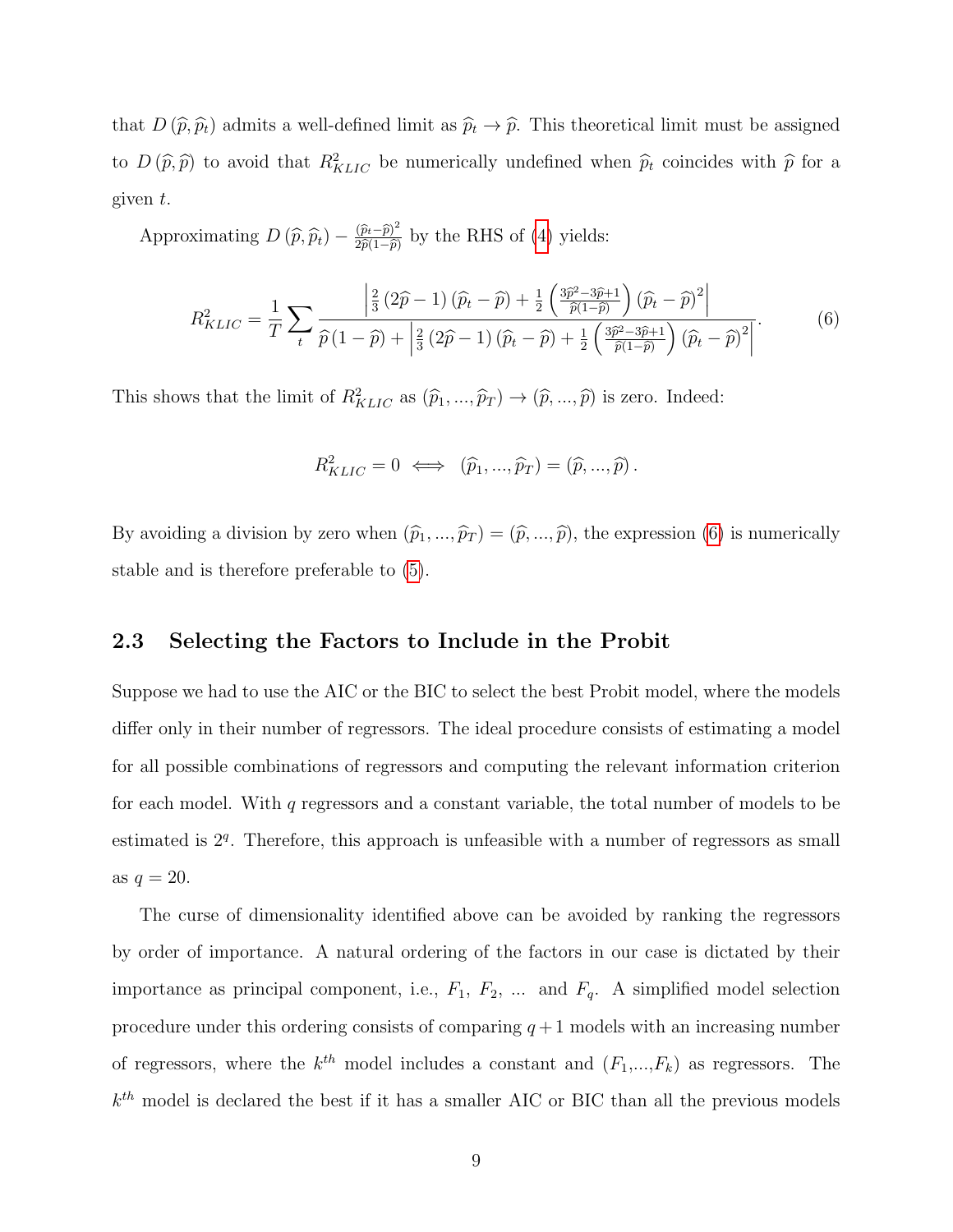and the next one. Unfortunately, the ranks attributed to the regressors do not necessarily reflect their power at predicting the occurrence of recessions. As a result, the simplified model selection procedure may miss a factor that is a good predictor of  $R_{t+h}$  but has low importance as a PC. More precisely,  $F_{10}$  can be a good predictor of recessions while  $F_2, F_3$ and  $F_4$  are not.



<span id="page-10-0"></span>Figure 1: Problems with standard goodness-of-fit and information criteria

The data used to construct this figure are discussed latter in Application section. The first row panels contains standard goodness-of-fit and information criteria for cumulative number of principal components. The second row presents the same results when each principal component is considered individually.

The first row panels of Figure [1](#page-10-0) show the AIC, the BIC and two pseudo R-squares (Estrella and McFadden) as a function of the number of factors used as predictors in the simplified model selection procedure. The BIC selects the model with 3 PCs as the best for forecasting a recession at horizons  $h = 1$  and  $h = 3$  quarters, and it suggests using only 2 PCs for  $h = 6$  quarters. However, the second row panel suggests that some PCs lying farther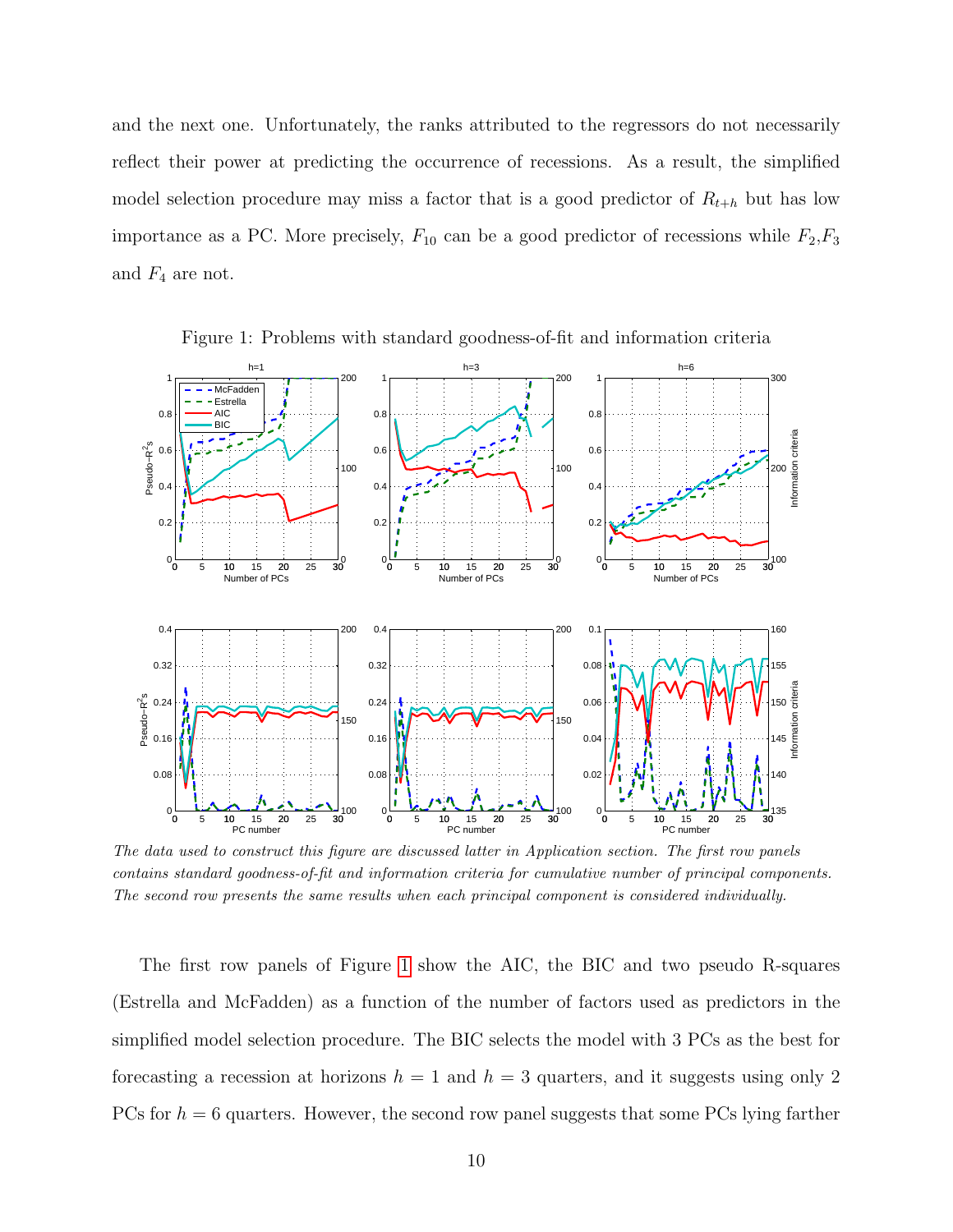also have predictive power. Such PCs will never be selected because they are preceded in the ordering by several factors that are irrelevant for predicting recessions at the horizon of interest.

We propose a variable selection procedure based on the  $R_{KLIC}^2$  that avoids the issue raised with the AIC and BIC. This procedure consists of testing the significance of the explanatory power of each factor taken individually. We design a test procedure to infer whether the theoretical counterpart of  $R_{KLIC}^2$  is significantly greater than zero or not. The distribution of  $R_{KLIC}^2$  under the null hypothesis that the Probit does not fit the data better than the sample proportion depends on the regressors included in the model. Obtaining the distribution of  $R_{KLIC}^2$  in closed form is tedious. Therefore, we consider simulating it conditional on the regressors.

To draw one realization of  $R_{KLIC}^2$  from its unknown distribution, one proceeds as follows: Step 1: Simulate T observations according to the void model given by:

$$
z_t = \overline{\gamma}_0 + \varepsilon_t, t = 1, ..., T,
$$

where  $\overline{\gamma}_0 = \Phi^{-1}(\widehat{p}), \ \widehat{p} = \frac{1}{T}$  $\frac{1}{T} \sum R_t$ ,  $\varepsilon_t$  is IID standard normal and  $z_t$  is the latent variable leading the occurrence of recessions.

*Step 2*: Deduce simulated recessions as:

$$
R_{simul,t} = 1\left\{z_t = 0\right\}, \, t = 1, ..., T.
$$

Step 3: Fit a Probit model to  $R_{simul,t}$  using K regressors of interest plus a constant, contained in  $\check{X}_t$ :

$$
\widehat{p}_t = \widehat{p}_t = \Phi\left(\breve{X}_t\widehat{\gamma}\right),
$$

where the first element of  $\check{X}_t$  is the constant and  $\hat{\gamma} = (\hat{\gamma}_0, \hat{\gamma}_1, ..., \hat{\gamma}_K)$ . Note that  $\hat{\gamma}$  is a consistent estimator of  $\overline{\gamma} = (\overline{\gamma}_0, 0, ..., 0)$ .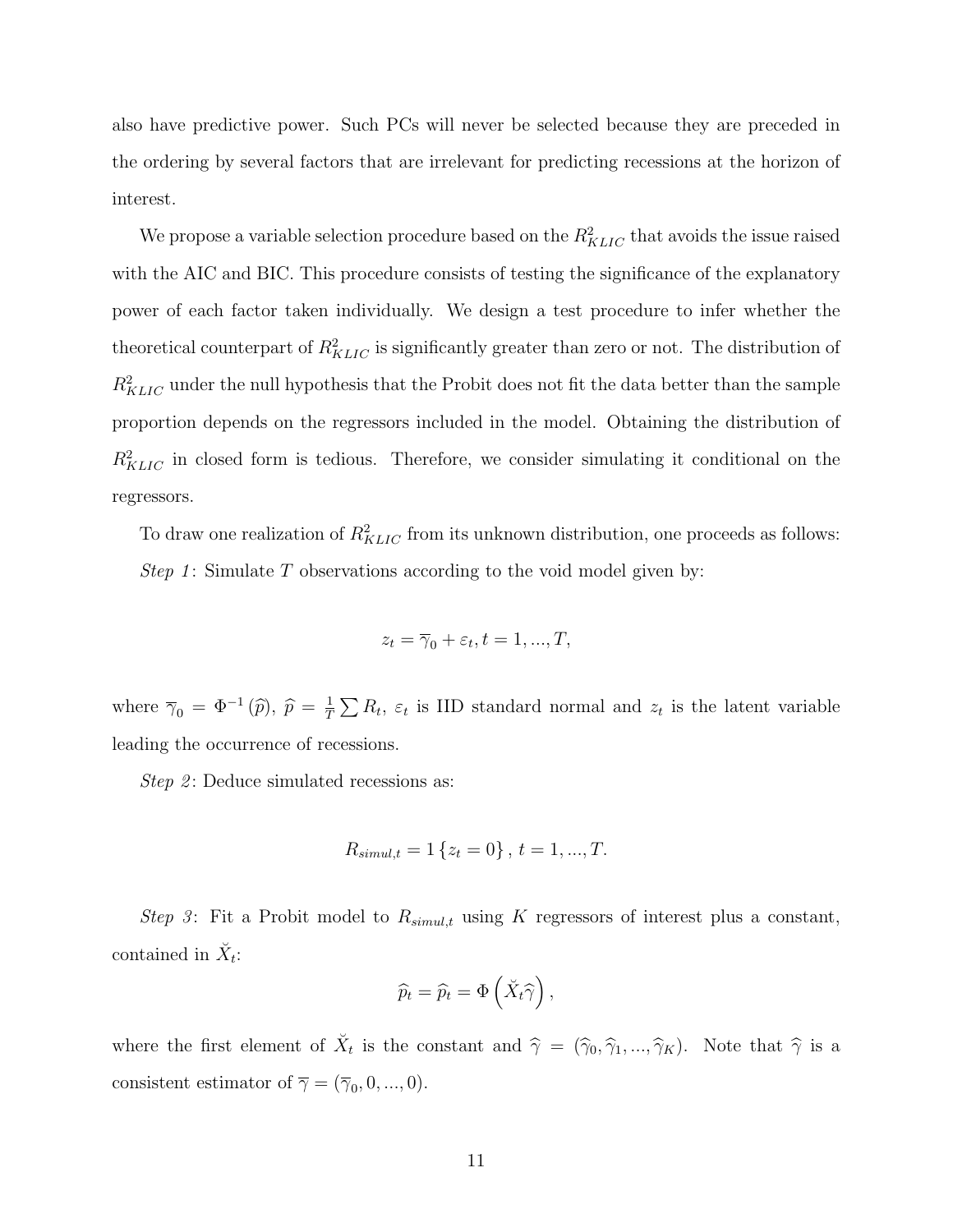Step 4: Compute the realization of the  $R_{KLIC}^2$  using [\(6\)](#page-9-0).

The finite sample distribution of  $R_{KLIC}^2$  conditional on  $(X_1, ..., X_T)$  under the null hypothesis that the regressors are irrelevant is approximated by repeating the steps 1-4 so as to obtain a large number of replicas of  $R_{KLIC}^2$ , denoted  $R_{KLIC,m}^2$ ,  $m = 1, ..., M$ . The critical values inferred from this simulated distribution can be used for hypothesis testing. We implement this procedure by using each PC factor as single regressor since they are orthonormal. More precisely, we let  $\check{X}_t = (1, F_{k,t})$ , where  $F_{k,t}$  is a PC, and simulate the corresponding critical values. Figure [2](#page-13-0) shows the finite-sample distributions of the test statistic, under the null, and the corresponding 1%, 5% and 10% critical values, for different choices of sample size and  $\hat{p}$ . For a fixed proportion of ones in the sample,  $\hat{p}$ , the critical values become smaller when the sample increases. In addition, for a fixed sample size,  $T$ , the critical values decreases when  $\hat{p}$  increases. This means that in small samples and in cases where ones are rather infrequent (as is the case for the indicator of US recessions) the candidate factor must have considerable forecasting power in order to be selected.

# 2.4 Modeling the Real Economic Activity: an IMR-DI-AR Approach

In order to assess the severity of a recession, we consider an AR model augmented with diffusion indexes as starting point:

<span id="page-12-0"></span>
$$
y_{i,t+h} = \alpha_{i,h} y_t + F_t \beta_{i,h} + \delta_{i,h} R_{t+h} + v_{i,t+h}, t = 1, ..., T - h,
$$
\n(7)

where  $y_{i,t}, i = 1, \ldots, M$ , is a measure of economic activity and  $v_{i,t+h} \sim N(0, \sigma_{i,h}^2)$  is assumed uncorrelated with  $F_t$  and  $y_t$ . This model may be viewed as a sparse version of the Diffusion Index AR of (Stock & Watson 2002b). We recall that  $F_t$  includes a constant variable and  $R_{t+h}$ is the indicator of recession at  $t + h$ . Equation [\(7\)](#page-12-0) stipulates that the ex-post realization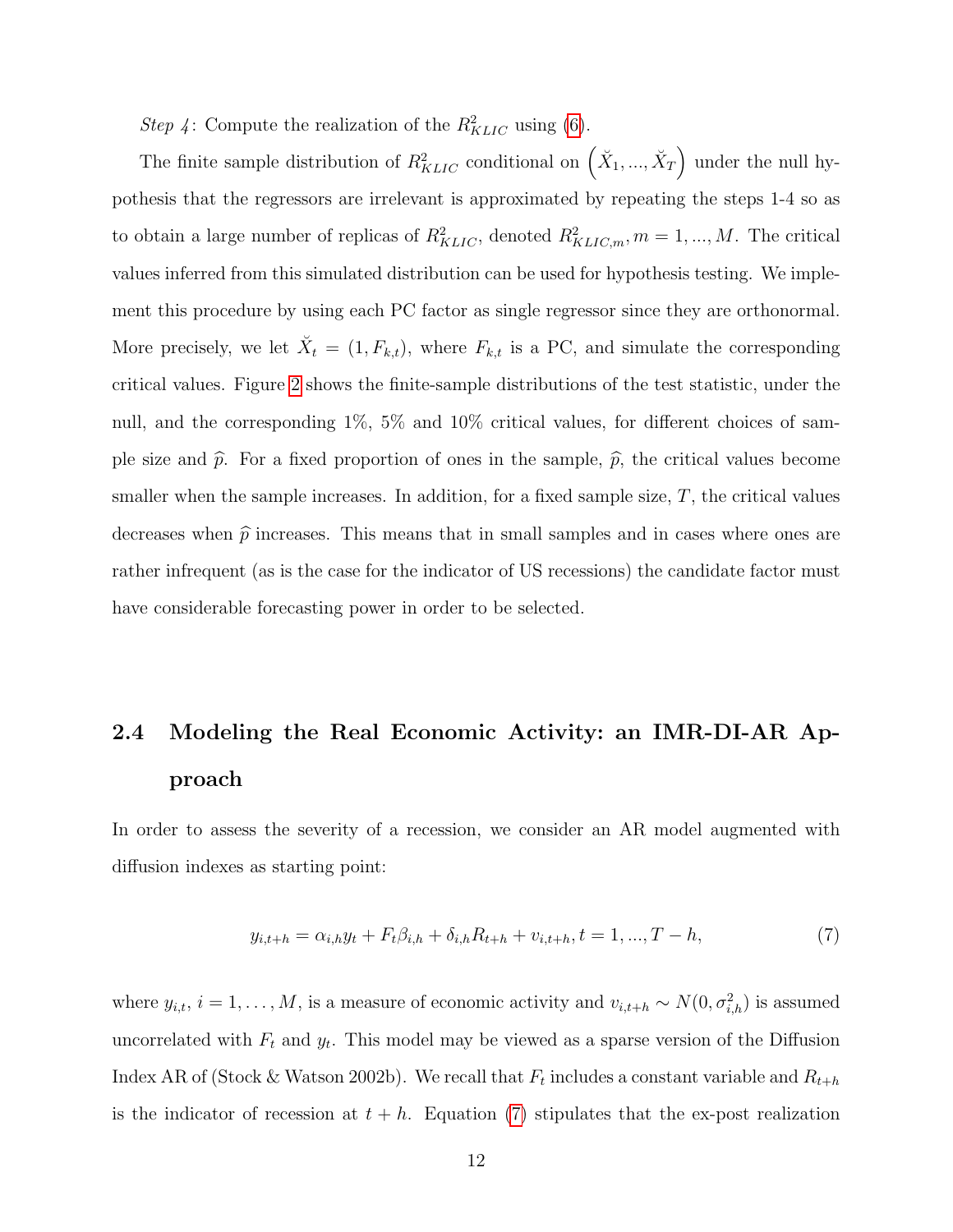

<span id="page-13-0"></span>Figure 2: Finite-sample distributions of  $R_{KLIC}^2$  under  $H_0$ 

This figure presents the finite-sample distributions of the test statistic, under the null, and the corresponding 1%, 5% and 10% critical values, for different choices of sample size and  $\hat{p}$ . The regressor is simulated from the  $N(0, 1)$ .

of  $y_{i,t+h}$  depends on whether the economy experiences a recession at period  $t+h$  of not. Clearly, this equation cannot be used for forecasting as it contains a regressor that is not observed yet at period  $t$ . However, its structure can be exploited to infer a useful forecasting formula and a feasible estimating equation.

Taking the expectation of  $y_{t+h}$  conditional on the information available at time t yields:

<span id="page-13-1"></span>
$$
E(y_{i,t+h}|y_t, X_t) = \alpha_{i,h}y_t + F_t\beta_{i,h} + \delta_{i,h}\Phi(F_t\gamma_h) \equiv \widehat{y}_{t+h}.
$$
\n(8)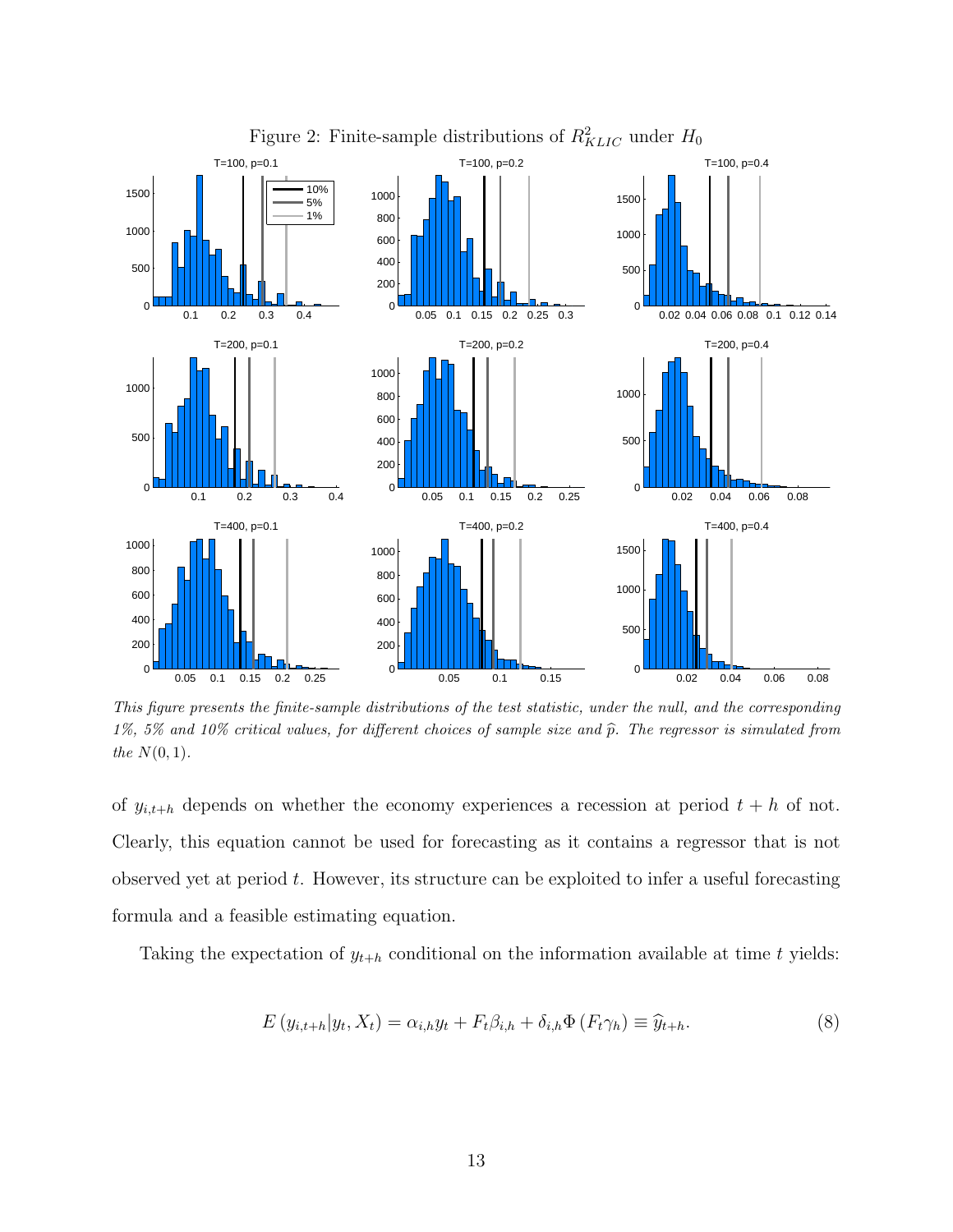Based on Equation [\(8\)](#page-13-1), we represent  $y_{t+h}$  as follows:

<span id="page-14-2"></span>
$$
y_{i,t+h} = \alpha_{i,h} y_t + F_t \beta_{i,h} + \delta_{i,h} \Phi \left( F_t \gamma_h \right) + \widetilde{v}_{i,t+h}, \tag{9}
$$

where  $\widetilde{v}_{i,t+h} \equiv v_{i,t+h} + \delta_{i,h} (R_{t+h} - \Phi(F_t \gamma_h))$ . Unlike Equation [\(7\)](#page-12-0), Equation [\(8\)](#page-13-1) can be used for forecasting.

Assuming that the distribution of the error term depends on the future state of the economy, two other forecasts can be constructed beside the average scenario given by [\(8\)](#page-13-1). The first forecast is based on the pessimistic assumption that the economy will experience a recession at period  $t + h$ , i.e.:

<span id="page-14-0"></span>
$$
E(y_{i,t+h}|y_t, X_t, R_{t+h} = 1) = \alpha_{i,h}y_t + F_t\beta_{i,h} + \overline{\delta}_{i,h} + \delta_{i,h,1}\frac{\phi(F_t\gamma_h)}{\Phi(F_t\gamma_h)} = \underline{y}_{i,t+h},
$$
(10)

where  $\delta_{i,h,1} = Cov(u_{h,t}, v_{i,t+h} | R_{t+h} = 1), \overline{\delta}_{i,h}$  is the intrinsic effect of the recession and  $\delta_{i,h,1} \frac{\phi(F_t \gamma_h)}{\Phi(F_t \gamma_h)}$  $\frac{\phi(F_t \gamma_h)}{\Phi(F_t \gamma_h)}$  stems from a "break" in the structure of dependence between  $y_{i,t+h}$  and  $F_t$  due to the recession. Equation [\(10\)](#page-14-0) is obtained by assuming that  $(u_{h,t}, v_{i,t+h})$  are jointly Gaussian, where  $u_{h,t}$  is the error term of the relevant Probit. The second forecasting formula is based on the optimistic assumption that there will be an expansion at period  $t + h$ :

<span id="page-14-1"></span>
$$
E(y_{i,t+h}|y_t, X_t, R_{t+h} = 0) = \alpha_{i,h}y_t + F_t\beta_{i,h} + \delta_{i,h,0}\frac{-\phi(F_t\gamma_h)}{1 - \Phi(F_t\gamma_h)} = \overline{y}_{i,t+h},
$$
(11)

where  $\delta_{i,h,0} = Cov(u_{h,t}, v_{i,t+h}|R_{t+h} = 0)$  and  $\delta_{i,h,0} \frac{\phi(F_t \gamma_h)}{1 - \Phi(F_t \gamma_h)}$  $\frac{\phi(F_i \gamma_h)}{1-\Phi(F_i \gamma_h)}$  is a break that marks an expansion period. The forecasting formulas [\(10\)](#page-14-0) and [\(11\)](#page-14-1) depend on quantities that are all known at time t.

Our optimistic and pessimistic forecasts fall in the broad family of conditional forecasts studied by (Clark & McCracken 2013). This family includes all macroeconomic forecasts that are made conditional on a particular policy path for the period  $[t, t+h]$  (e.g., announced inflation target), or conditional on a given scenario for the future path of certain macroeconomic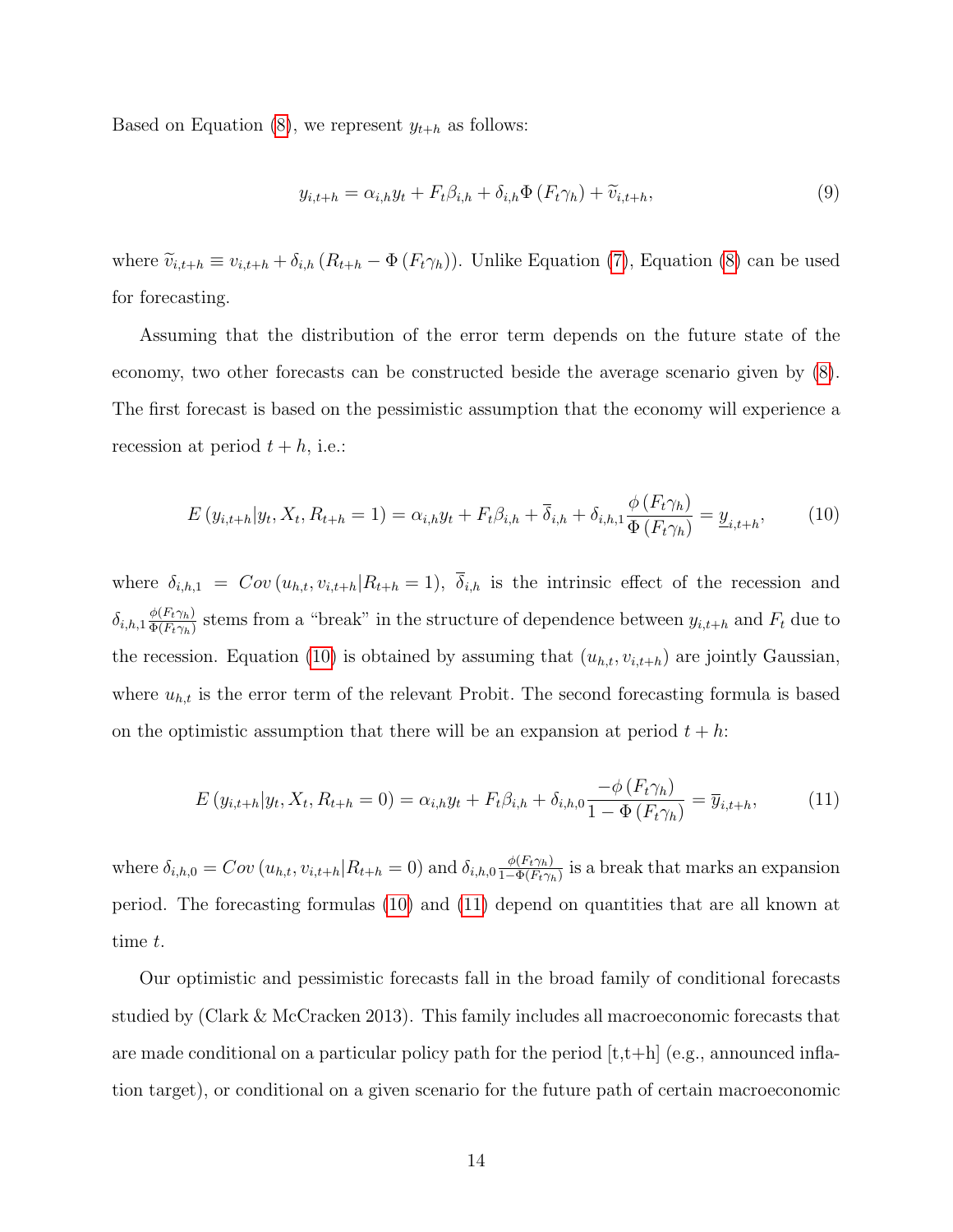variables (e.g., low inflation and high unemployment)<sup>[5](#page-15-0)</sup>.

The variables  $\frac{\phi(F_t \gamma_h)}{\Phi(F_t \gamma_h)}$  and  $\frac{\phi(F_t \gamma_h)}{1-\Phi(F_t \gamma_h)}$  are the well-known inverse Mills ratios (IMR). The parameters  $\overline{\delta}_{i,h}$ ,  $\delta_{i,h,0}$  and  $\delta_{i,h,1}$  are all expected to be negative if  $y_{i,t}$  is cyclical (i.e., increases during expansions and shrinks during recessions) and  $\delta_{i,h,0}$  and  $\delta_{i,h,1}$  should be positive otherwise. Among other things, the terms  $\delta_{i,h,1} \frac{\phi(F_t \gamma_h)}{\Phi(F_t \gamma_h)}$  $\frac{\phi(F_t \gamma_h)}{\Phi(F_t \gamma_h)}$  and  $\delta_{i,h,0} \frac{-\phi(F_t \gamma_h)}{1-\Phi(F_t \gamma_h)}$  $\frac{-\phi(F_t\gamma_h)}{1-\Phi(F_t\gamma_h)}$  capture the combined effects of variables that are hard to measure such as policy announcements, investors sentiments, consumer confidence, agents anticipations, etc. By definition, the weighted average of the optimistic and pessimistic scenarios should coincide with the average scenario, that is:

$$
E(y_{i,t+h}|y_t, X_t) \equiv \Phi(F_t \gamma_h) E(y_{i,t+h}|Y_t, X_t, R_{t+h} = 1) + (1 - \Phi(F_t \gamma_h)) E(y_{i,t+h}|Y_t, X_t, R_{t+h} = 0).
$$

Therefore, we have:

$$
\delta_{i,h} \Phi(F_t \gamma_h) = \overline{\delta}_{i,h} \Phi(F_t \gamma_h) + (\delta_{i,h,1} - \delta_{i,h,0}) \phi(F_t \gamma_h).
$$

Hence,  $\delta_{i,h}$  does not coincide with  $\delta_{i,h}$  when the distribution of  $v_{i,t+h}$  is state dependent. This is not surprising as Equation [\(9\)](#page-14-2) then becomes a reduced form, unlike Equations [\(10\)](#page-14-0) and [\(11\)](#page-14-1) which contain more structure. In fact, [\(9\)](#page-14-2) is subject to the forbidden regression problem when the distribution of  $v_{i,t+h}$  is state dependent.

We build our measure of the severity of recessions within the structural model. By pooling the forecasting formulas [\(10\)](#page-14-0) and [\(11\)](#page-14-1) together, we obtain:

<span id="page-15-1"></span>
$$
y_{i,t+h} = \alpha_{i,h} y_t + F_t \beta_{i,h} + \overline{\delta}_{i,h} R_{t+h} + \delta_{i,h,0} I M R_{t,h,0} + \delta_{i,h,1} I M R_{t,h,1} + \widetilde{\widetilde{v}}_{i,t+h},\tag{12}
$$

<span id="page-15-0"></span><sup>5</sup>For instance, (Giannone, Lenza, Momferatou & Onorante 2010) perform an inflation forecasting exercise conditional on pre-specified paths for oil price indicators. (Schorfheide & Song 2013) produce inflation and growth forecasts conditional on forecasts obtained from judgmental sources. Other references on conditional forecasts include (Sims 1982), (Doan, Litterman & Sims 1984), (Meyer & Zaman 2013) and (Aastveit, Carriero, Clark & Marcellino 2014).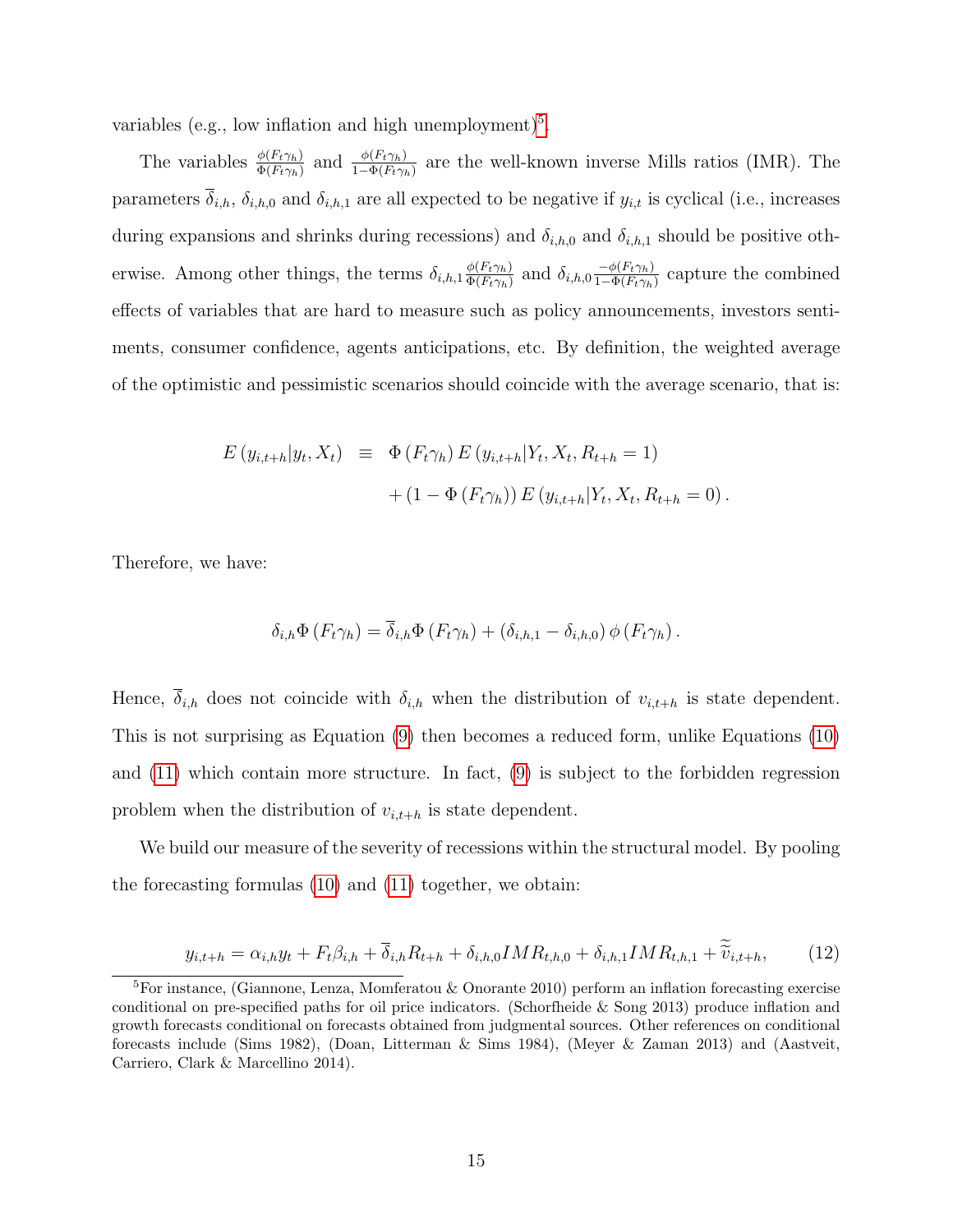where  $IMR_{t,h,0}$  and  $IMR_{t,h,1}$  are given by:

$$
IMR_{t,h,1} = \begin{cases} \frac{\phi(F_t \gamma_h)}{\Phi(F_t \gamma_h)} & \text{if } R_{t+h} = 1, \\ 0 & \text{otherwise.} \end{cases}
$$
  

$$
IMR_{t,h,0} = \begin{cases} \frac{-\phi(F_t \gamma_h)}{1 - \Phi(F_t \gamma_h)} & \text{if } R_{t+h} = 0, \\ 0 & \text{otherwise.} \end{cases}
$$

and  $\widetilde{\widetilde v}_{i,t+h}$  is a zero mean error.

A feasible estimating equation is deduced from [\(12\)](#page-15-1) by replacing  $R_{t+h}$  by  $\Phi(F_t \gamma_h)$ :

<span id="page-16-0"></span>
$$
y_{i,t+h} = \alpha_{i,h} y_t + F_t \beta_{i,h} + \overline{\delta}_{i,h} \Phi(F_t \gamma_h) + \delta_{i,h,0} IMR_{t,h,0} + \delta_{i,h,1} IMR_{t,h,1} + \eta_{i,t+h},
$$
(13)

where  $\eta_{i,t+h} = \tilde{\tilde{v}}_{i,t+h} + \overline{\delta}_{i,h} (R_{t+h} - \Phi(F_t \gamma_h))$ . Equation [\(13\)](#page-16-0) will be estimated to identify the parameters  $(\alpha_{i,h}, \beta_{i,h}, \overline{\delta}_{i,h}, \delta_{i,h,0}, \delta_{i,h,1})$ . The following equation deduced from [\(9\)](#page-14-2) will be estimated to identify  $\delta_{i,h}$ :

$$
\widetilde{y}_{i,t+h} = \delta_{i,h} \Phi \left( F_t \gamma_h \right) + \widetilde{v}_{i,t+h},
$$

where  $\tilde{y}_{i,t+h} = y_{i,t+h} - \hat{\alpha}_{i,h}y_t + \beta_{i,h}F_t$ ,  $\hat{\alpha}_{i,h}$  and  $\beta_{i,h}$  are obtained from Equation [\(13\)](#page-16-0). Finally, Equations [\(8\)](#page-13-1), [\(10\)](#page-14-0) and [\(11\)](#page-14-1) will be used to generate the average, the pessimistic and the optimistic forecast scenarios.

## 2.5 Selecting the Factors to Include in the IMR-DI-AR Model

There is no direct relationship between the importance of a PC and its power at explaining a given real economic activity variable. For instance, GDP growth might be explained by the first and fifth principal components and not by the factors in between. Therefore, we need a procedure to identify the factors that are potentially important for explaining the particular real activity variable of interest.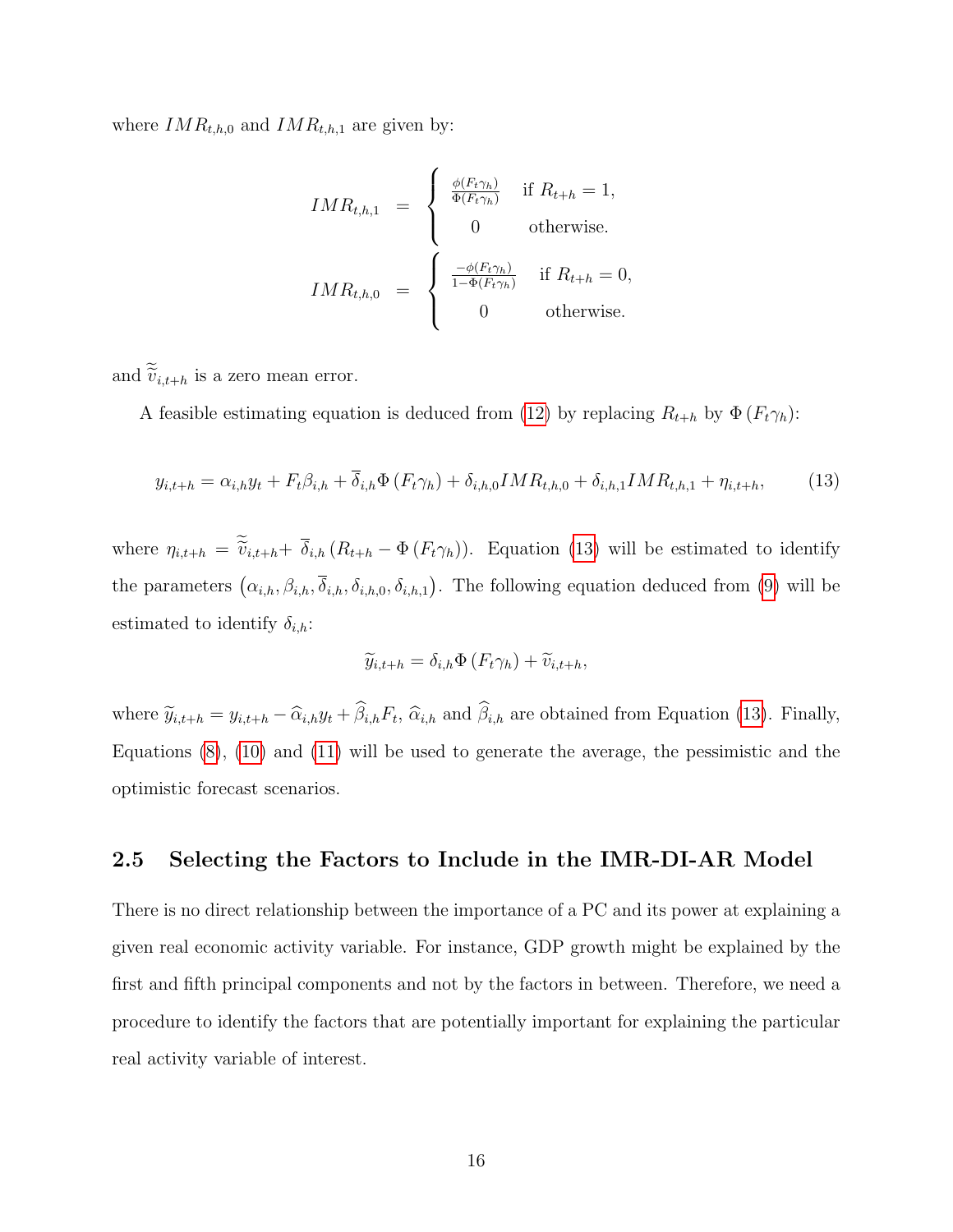Our selection procedure relies on the residuals  $\hat{v}_{i,t+h}$  of the following regression:

$$
y_{i,t+h} = \widehat{\rho}_0 + \widehat{\rho}_1 y_t + \widehat{\rho}_2 \Phi \left( F_t^P \widehat{\gamma}_h \right) + \widehat{\rho}_3 \widehat{IMR}_{t,h,0} + \widehat{\rho}_4 \widehat{IMR}_{t,h,1} + \widehat{w}_{i,t+h}, \tag{14}
$$

where  $F_t^P$  is the set of factors selected for the Probit, and:

$$
\widehat{IMR}_{t,h,1} = \begin{cases}\n\frac{\phi(F_t^P \widehat{\gamma}_h)}{\Phi(F_t^P \widehat{\gamma}_h)} & \text{if } R_{t+h} = 1, \\
0 & \text{otherwise.} \\
\widehat{IMR}_{t,h,0} = \begin{cases}\n\frac{-\phi(F_t^P \widehat{\gamma}_h)}{1 - \Phi(F_t^P \widehat{\gamma}_h)} & \text{if } R_{t+h} = 0, \\
0 & \text{otherwise.} \n\end{cases}
$$

In fact,  $\Phi(F_t^P \hat{\gamma}_h)$ ,  $\widehat{IMR}_{t,h,0}$  and  $\widehat{IMR}_{t,h,1}$  are all computed using the output of the Probit model.

Note that the residuals  $\hat{v}_{i,t+h}$  have at most  $T - h - 5$  degree of freedoms (h observations are lost because of lagged variable, 4 regressors included plus the constant). We regress these residual on each factor individually:

$$
\widehat{v}_{i,t+h} = \widetilde{\rho}_{h,k} F_{k,t} + \widetilde{w}_{i,t+h}.
$$

There is no need to include an intercept in these regressions because the factors and the regressand are both centered. As the factors are mutually orthogonal, this amounts to regress  $\widehat{v}_{i,t+h}$  on all the factors once and for all:

$$
\widehat{v}_{i,t+h} = F_t \widetilde{\rho}_h + \widetilde{w}_{i,t+h},\tag{15}
$$

where  $\tilde{\rho}_h = (\tilde{\rho}_{h,1},...,\tilde{\rho}_{h,K})'$ . As the factors are standardized, the contributions of  $F_{k,t}$  to the variance of  $\widehat{v}_{i,t+h}$  is  $\widetilde{\rho}_{h,k}^2$ .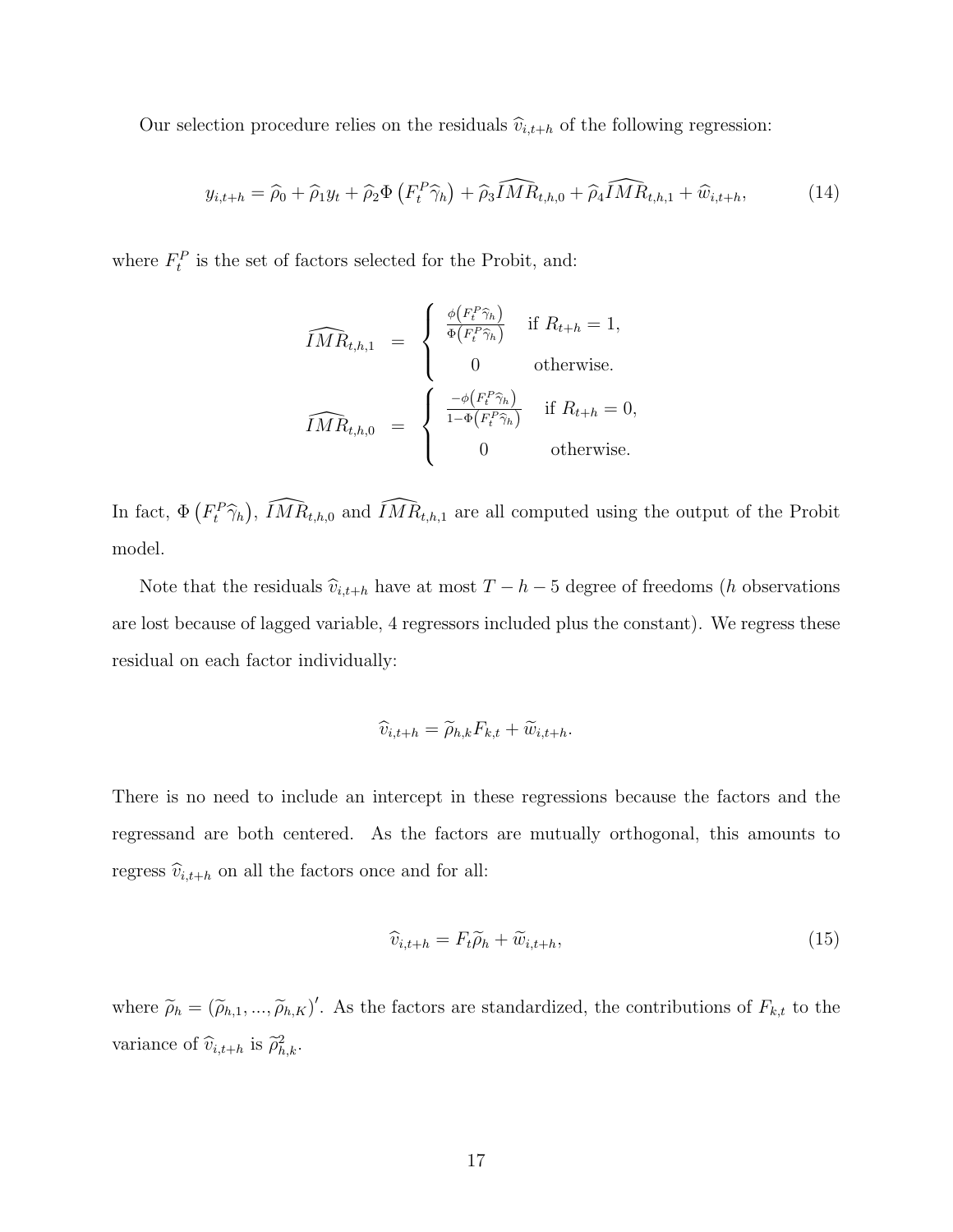Under the null hypothesis that the  $F_{k,t}$  has no explanatory power for  $\widehat{v}_{i,t+h}$ , we have:

$$
\frac{\widehat{\rho}_{h,k}^2}{\left(\frac{1}{T-1}\sum\left(\widehat{v}_{i,t+h}-\overline{\widehat{v}}_{i,t+h}\right)^2-\widetilde{\rho}_{h,k}^2\right)/(T-h-6)} \sim F\left(1,T-h-6\right),
$$

where  $\overline{\hat{v}}_{i,t+h}$  is the sample average of  $\hat{v}_{i,t+h}$ ,  $\hat{\rho}_{h,k}^2$  is the portion of the variance of  $\hat{v}_{i,t+h}$ explained by  $F_{k,t}$  and  $\frac{1}{T-1}\sum_{i,t+h} \left(\widehat{v}_{i,t+h} - \overline{\widehat{v}}_{i,t+h}\right)^2 - \widetilde{\rho}_{h,k}^2$  is the sum of squared residuals of a simple regression of  $\overline{\hat{v}}_{i,t+h}$  on  $F_{k,t}$ . We use the critical values of this distribution to assess the significance of the explanatory power of each factor.

#### 2.6 Measuring the Severity of Recessions

We define the *expected severity of a recession* as the gap between the pessimistic forecast given by [\(10\)](#page-14-0) and the medium run trend of the series  $y_{i,t+h}$ . For simplicity, we assume that this trend is indicated by the average of the eight preceding quarters <sup>[6](#page-18-0)</sup>. Therefore, we have:

<span id="page-18-1"></span>
$$
\Delta^{e}(y_{i,t+h}) = \underline{y}_{i,t+h} - \frac{1}{8} \sum_{t=7}^{t} y_{i,t}.
$$
\n(16)

If  $y_{i,t}$  denotes the GDP growth for instance, a recession is expected to generate an output loss and therefore,  $\Delta^e(y_{i,t+h}) \leq 0$ . If  $y_{i,t}$  represents the unemployment rate instead, its values are expected to increase during a recession, leading to  $\Delta^e(y_{i,t+h}) \geq 0$ .

A recession that is expected to be quite severe ex ante may turn out to be mild ex post (and vice versa). Hence, we define the *realized severity of a recession* as the difference between the actual realization of  $y_{i,t+h}$  and its recent trend.

<span id="page-18-2"></span>
$$
\Delta^{r}(y_{i,t+h}) = y_{i,t+h} - \frac{1}{8} \sum_{t=7}^{t} y_{i,t}.
$$
\n(17)

<span id="page-18-0"></span><sup>&</sup>lt;sup>6</sup>There is some amount of arbitrariness in the design of the moving average. Note however that the bandwidth must not be too short in order to avoid mixing the momentum with the medium run trend. Likewise, two-sided filters that exploit future information to extract the trend should not be used.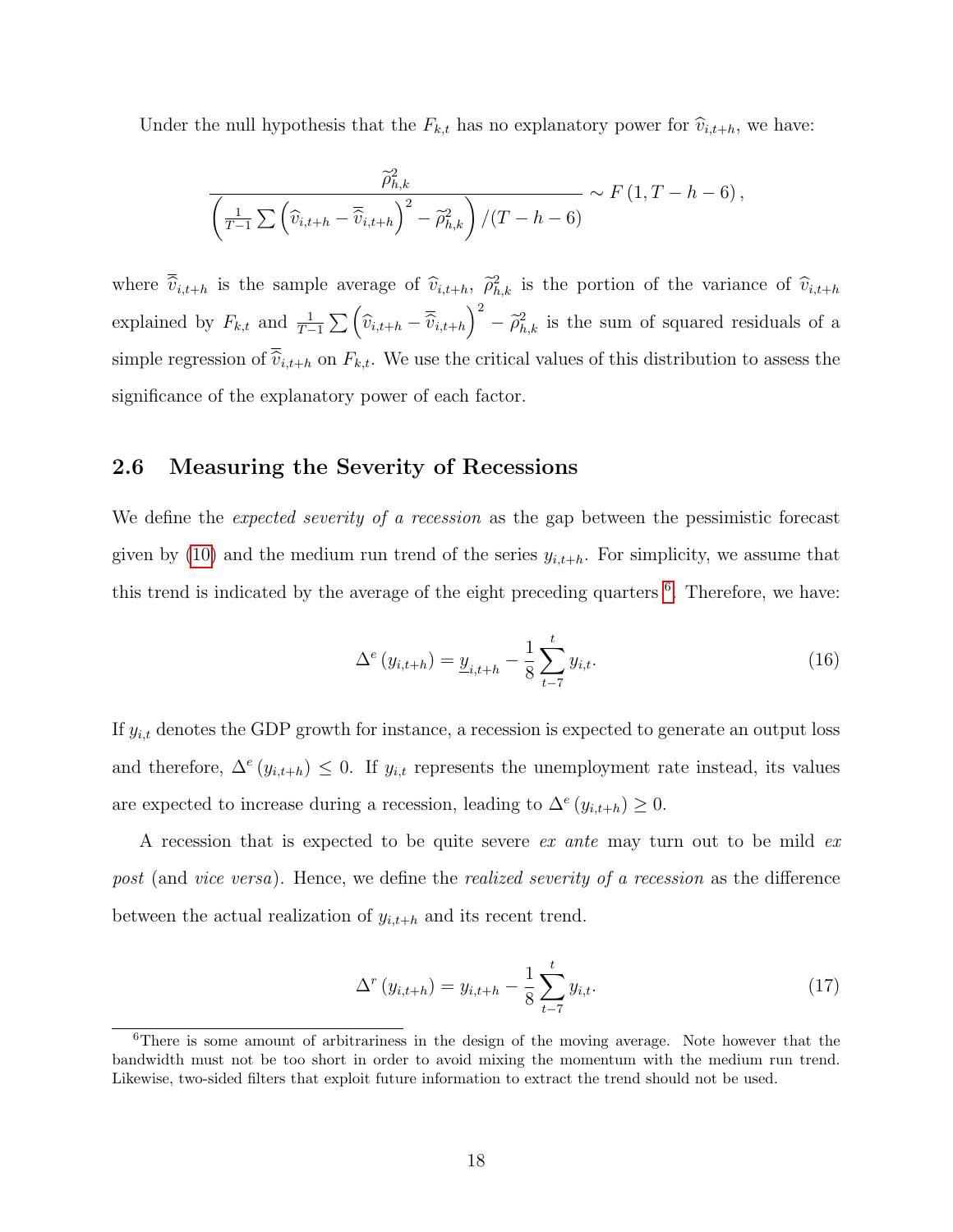The difference between the expected and realized severity of a recession is given by:

$$
\Delta^{e}(y_{i,t+h}) - \Delta^{r}(y_{i,t+h}) = \underline{y}_{i,t+h} - y_{i,t+h}.
$$

This difference accounts for the impact of policy actions aimed at fighting against the recession as well as for unexpected favorable conditions (good luck) and exogenous adverse shocks (bad luck). Our methodology cannot disentangle these two cases, but can be used to identify episodes where the realized severity was higher than expected.

# 3 Application to NBER Recession

For this application, we use the quarterly NBER recession indicator available in the FRED2 database. The set of regressors included in  $X_t$  is comprised of 42 variables covering the yield curve, credit spreads, the stock market, the housing market, the job market, etc. See Table [6](#page-38-0) for details. The data cover the period running from 1967Q2 to 2012Q3. An important variable often used in the literature to predict recessions, Initial Claims (IC4WSA), is available only since 1967Q2. Our time series stop at 2012Q3 because of the availability of the Consumer Sentiment (ConsMICH) computed by the University of Michigan.

## 3.1 Predictability of US Recessions

The first step of our investigation strategy consists of estimating the probability of a recession occurring at horizon h quarters. For that purpose, we start by selecting the relevant  $PCs$  to use as regressors in the Probit models.

Selecting the Regressors to Include in the Probits: We estimate Probit models that use only one PC and a constant as regressors and test the significance of the  $R_{KLLC}^2$  for each model. Table [1](#page-20-0) shows the critical values of the distribution of the  $R_{KLIC}^2$  under the null hypothesis that the included PC has no predictive power. We note that these critical values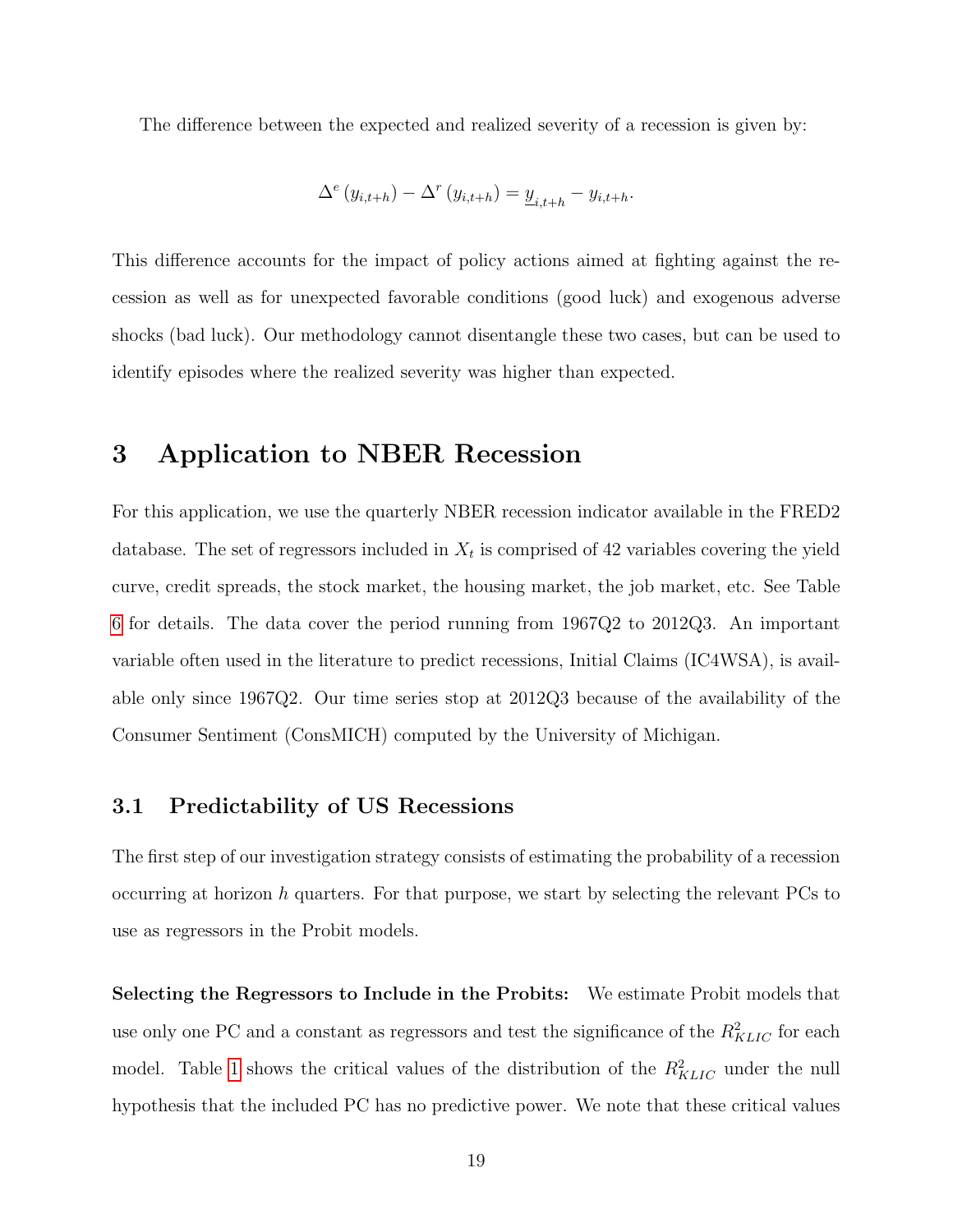are quite stable across the PCs and horizons. Figure [3](#page-21-0) shows the distribution of the  $R_{KLIC}^2$ under the null. The set of predictors selected for inclusion in the Probit models depends much on the forecasting horizon. For instance, the first PC is relevant for predicting recessions at horizon  $h = 1$ , but not at  $h = 2$  and  $h = 4$  quarters. The second PC is selected at several horizons and should therefore be considered an important lead indicator of recessions. At 10% significance level, our test concludes that the 19th PC is a good predictor of recessions at horizon  $h = 7$ . Overall, our methodology allows us to select the PCs with strongest signals without overloading the Probit model with irrelevant regressors.

<span id="page-20-0"></span>Table 1: Distribution of critical values

| Level  | $h=1$    | $h=2$    | $h=3$    | $h=4$    | $h=5$    | $h=6$    | $h=7$    | $h=8$    | All horizons |
|--------|----------|----------|----------|----------|----------|----------|----------|----------|--------------|
| $10\%$ | 0.1458   | 0.1459   | 0.1455   | 0,1454   | 0.1453   | 0.1450   | 0.1449   | 0.1447   | 0.1453       |
|        | (0,0010) | (0,0002) | (0,0008) | (0,0006) | (0,0004) | (0,0010) | (0,0005) | (0.0008) | (0,0007)     |
| $5\%$  | 0.1686   | 0.1681   | 0.1682   | 0.1676   | 0.1675   | 0.1671   | 0.1670   | 0.1668   | 0.1676       |
|        | (0,0012) | (0,0011) | (0.0017) | (0.0011) | (0,0010) | (0,0010) | (0,0010) | (0.0012) | (0,0012)     |
| $1\%$  | 0.2260   | 0.2257   | 0,2255   | 0.2249   | 0.2256   | 0,2239   | 0.2247   | 0,2243   | 0.2251       |
|        | (0,0027) | (0,0032) | (0.0027) | (0.0034) | (0,0018) | (0,0040) | (0,0023) | (0.0023) | (0,0028)     |

The columns contain critical values for each horizon averaged over all 40 principal components. The rows present levels. The values in parenthesis are average standard deviations.

The PCs selected at 10% significance level are presented in Table [2](#page-22-0) along with the five variables to which they are correlated the most. The first PC  $(F_1)$  is highly related to employment growth, credit spread, capital utilization and PMI index<sup>[7](#page-20-1)</sup>. The second PC  $(F_2)$ represents inflation and short term interest rates.  $F_3$  is linked to stock market returns and realized volatility as well as to consumption growth. The fact that stock prices contribute to the formation of  $F_3$  suggests that robust predictors of the state of the economy can be obtained by using their linear combinations with other variables. Interestingly, the PCs  $F_4$ through  $F_7$  do not have significant power at predicting recessions at up to eight quarters.  $F_8$ is correlated with the skewness of stock market returns, money growth, durable consumption growth and yield.  $F_{19}$  loads onto money growth and yield spread. Finally,  $F_{22}$  is related to

<span id="page-20-1"></span> $7$ (Ng 2013) finds similar series using boosting algorithms within more than a hundred of monthly indicators.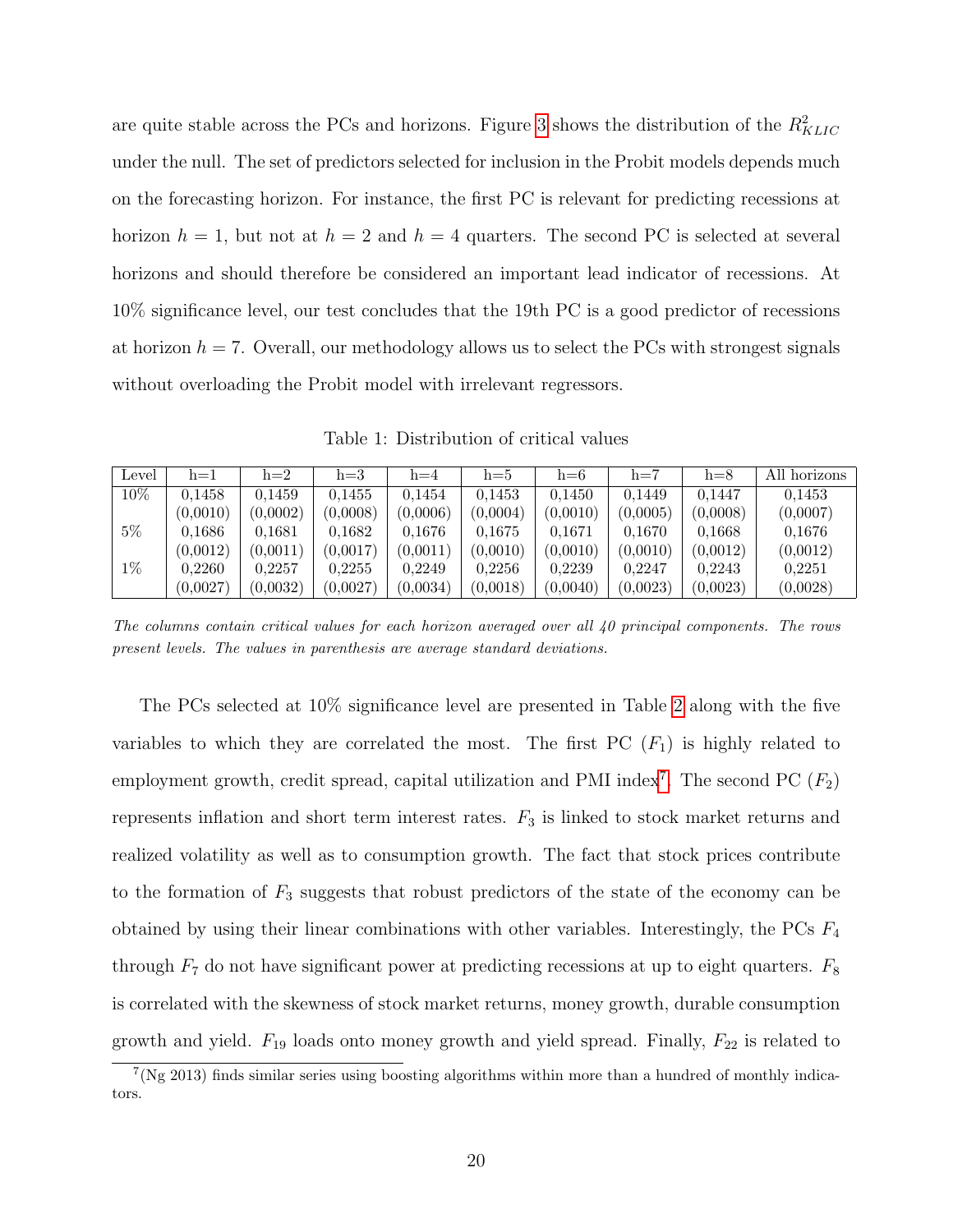

<span id="page-21-0"></span>Figure 3: Choosing individual factors using  $R_{KLIC}^2$  testing procedure

 $R_{KLLC}^2$  across principal components and horizons, according to the testing procedure in Section 2.3. We show only 30 principal components per horizon in order to keep the dimension readable.

ISM manufacturing price index, credit spreads and stock returns skewness. These empirical findings suggests that the first three moments of stock market returns contain strong signals that lead the future states of the economy.

Probit Estimation Results: The first panel in Table [3](#page-23-0) shows the selected predictors along with goodness-of-fit measures at different horizons. The first PC is selected at all horizons except for  $h = 2$  and  $h = 3$ . The second PC is selected at all horizons between  $h = 1$  and  $h = 6$  quarters. The third PC is not selected for horizons longer than four quarters. A factor related to the stock market's realized skewness  $(F_8)$ , is important for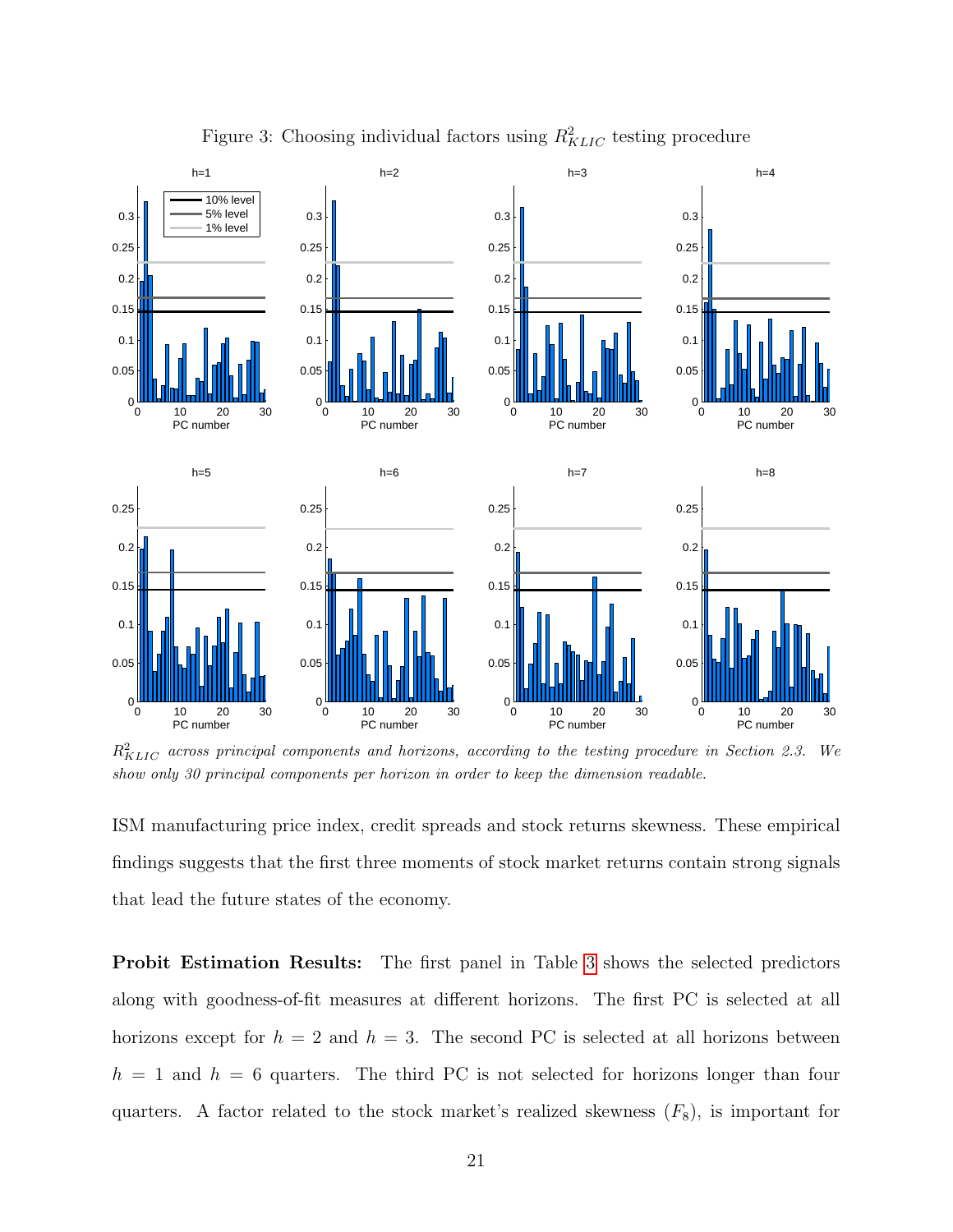| $F_1$          | <b>PAYEMS</b>  | BAA-GS10              | <b>MANEMP</b>     | $\mathrm{CUmftg}$     | <b>NAPM</b>     |
|----------------|----------------|-----------------------|-------------------|-----------------------|-----------------|
|                |                |                       |                   |                       |                 |
|                | 0,86           | 0,84                  | 0,80              | 0,79                  | 0,78            |
| F <sub>2</sub> | <b>CPILFEL</b> | <b>FEDFUNDS</b>       | <b>CPIAUCSL</b>   | <b>PCEPI</b>          | TB3MS           |
|                | 0,86           | 0,84                  | 0,80              | 0,79                  | 0,79            |
| $F_3$          | <b>SP500</b>   | <b>DJIA</b>           | <b>RPCE</b>       | SP <sub>500</sub> -RV | DJIA-RV         |
|                | 0,63           | 0,61                  | 0,57              | 0,54                  | 0,53            |
| $F_8$          | DJIA-SV        | SP <sub>500</sub> -SV | M <sub>2</sub> SL | <b>RPCEDG</b>         | GS <sub>5</sub> |
|                | 0.41           | 0,40                  | 0,38              | 0,31                  | 0,28            |
| $F_{19}$       | M1SL           | GS1-FFR               | GS10-TB3MS        | CUmftg                | <b>NAPMPRI</b>  |
|                | 0,18           | 0,17                  | 0,16              | 0,13                  | 0,13            |
| $F_{22}$       | <b>NAPMPRI</b> | <b>BAA-AAA</b>        | GS1-FFR           | DJIA-SK               | <b>NAPMOI</b>   |
|                | 0,22           | 0,12                  | 0,10              | 0,08                  | 0,08            |

<span id="page-22-0"></span>Table 2: Most correlated variables with selected PCs in Probit models

Notes: Five most correlated series with principal components selected by  $10\%$  level  $R_{KLLC}^2$  test, for each horizon, following the steps in Section 2.3.

predicting recessions at horizon 5 and 6 quarters. Figure [4](#page-24-0) shows the predicted probabilities of recessions. Most of the recession dates are well predicted 1 and 2 quarters ahead while the recessions in 70s and 80s were predictable at up to 6 quarters ahead. There is a misleading peak in the predicted probability of a recession in 1987Q3 at horizons 1 to 4. This is due to an important slump of the SP500 index (i.e., a decrease of roughly 20%) which occurred between 1987Q2 and 1987Q3. The observed false positives are driven by the fact that the third PC loads heavily on stock prices while it is selected as relevant for predicting recessions at horizons  $h = 1$  through  $h = 4$ .

The second panel of the Table [3](#page-23-0) shows other measures of quality of fit commonly used for binary choice models. The  $\%$  of good shots is the proportion of times where the predicted probability is higher than a given threshold while the NBER effectively called for a recession. Similarly, the % of bad shots is the proportion of times where the model calls for a recession (given the retained threshold) while the NBER did not. When a fixed and arbitrary threshold of 50% is used to compute these statistics, we find that 67% of recessions periods are well predicted at horizons 1 and 2. Not surprisingly, this percentage decreases as h increase and is roughly equal to zero at horizons 7 and 8 quarters. At the same time, the percentage of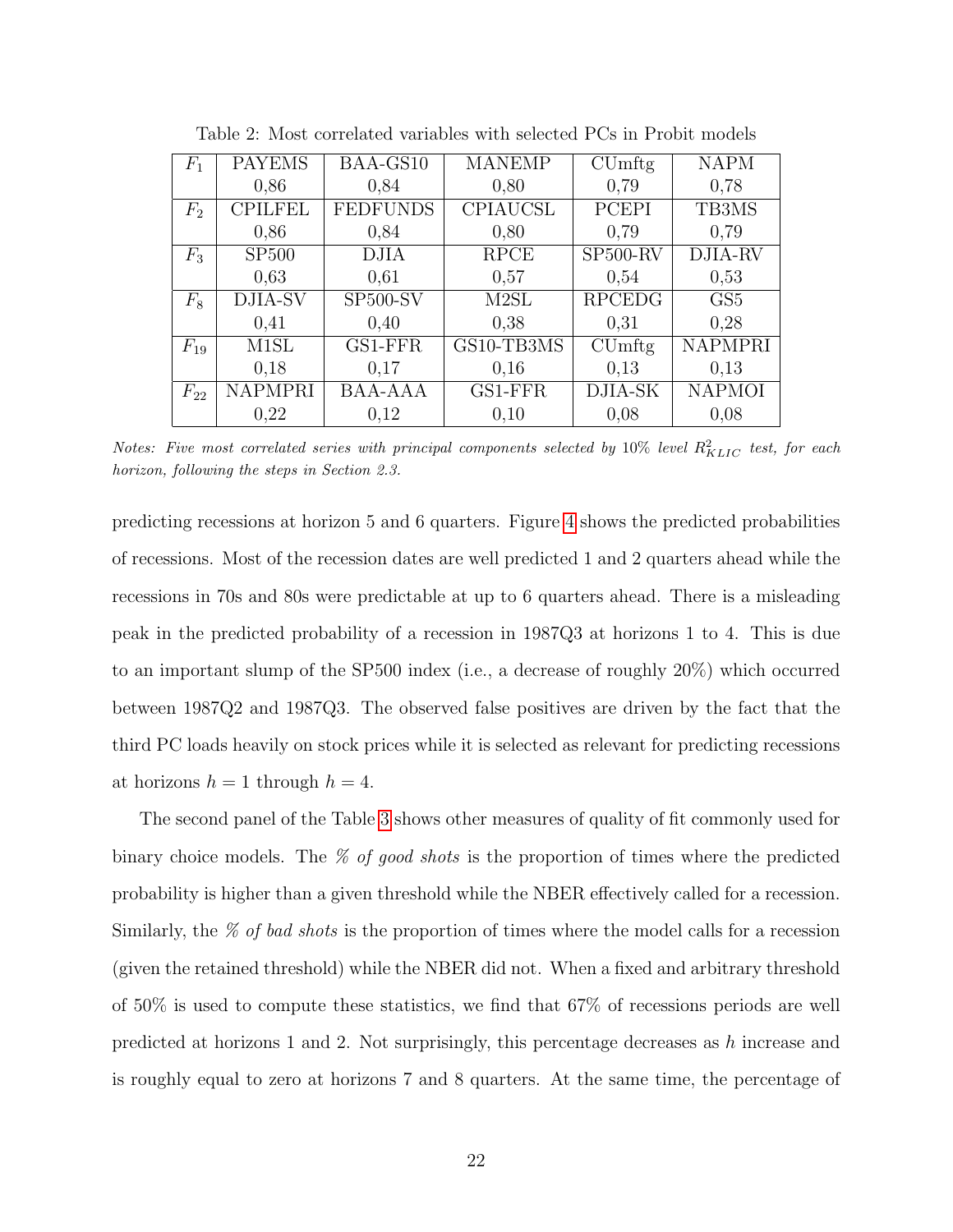| Quarter            | $h=1$                  | $h=2$        | $h=3$                    | $h=4$                  | $h=5$     | $h=6$                  | $=7$<br>$\hbar$      | $h=8$            |
|--------------------|------------------------|--------------|--------------------------|------------------------|-----------|------------------------|----------------------|------------------|
| Selected PCs       | $\left[1\;2\;3\right]$ | $[2\;3\;22]$ | $\left[2\right.3\right]$ | $\left[1\;2\;3\right]$ | $1\;2\;8$ | $\left[1\;2\;8\right]$ | $\left[1\;19\right]$ | $\left  \right $ |
| $R_{KLLIC}^2$      | 0,4811                 | 0,4394       | 0,3752                   | 0.3553                 | 0,3379    | 0,2890                 | 0,2327               | 0,1970           |
| McFadden $R^2$     | 0,6347                 | 0,5218       | 0,3658                   | 0,3328                 | 0,3095    | 0,2241                 | 0,1617               | 0,1112           |
| Estrella $R^2$     | 0,5720                 | 0,4640       | 0,3205                   | 0,2914                 | 0,2712    | 0,1955                 | 0,1408               | 0,0967           |
| Fixed threshold    | 0.5                    | 0,5          | 0.5                      | 0.5                    | 0.5       | 0.5                    | 0.5                  | 0.5              |
| $%$ of good shots  | 0,6667                 | 0,6667       | 0,4074                   | 0,3333                 | 0,2963    | 0,2222                 | 0,0000               | 0,0370           |
| % of bad shots     | 0,0390                 | 0,0392       | 0,0329                   | 0,0397                 | 0,0467    | 0,0403                 | 0,0068               | 0,0000           |
| Varying threshold  | 0.39                   | 0,38         | 0.42                     | 0.47                   | 0.48      | 0,45                   | 0,34                 | 0,31             |
| $\%$ of good shots | 0,7778                 | 0,7778       | 0,5926                   | 0,4074                 | 0,2963    | 0,2222                 | 0,2222               | 0,1481           |
| % of bad shots     | 0,0455                 | 0,0458       | 0,0461                   | 0,0464                 | 0,0467    | 0.0470                 | 0.0473               | 0.0476           |

<span id="page-23-0"></span>Table 3: Predicting NBER recessions: in-sample goodness-of-fit

In-sample goodness-of-fit measures from the Probit model in (3). For each horizon the Probit model is specified according to testing procedure in Section 2.3. The % of good shots measures the number of successively called recession (a recession is called if  $\Phi(\gamma_h F_t)$  is higher than the threshold). The % of bad shots measures the proportion of situations when a recession is called while  $R_t = 0$ . The fixed threshold means that  $\Phi(\gamma_h F_t)$ must be larger than 0.5 to call a recession. The varying threshold is obtained such that the percentage of bad calls is no larger than 5 inducing then a percentage of good shots.

bad shots remains very low at long horizons.

To understand these results, recall that our objective is to decide whether there will be a recession or not at horizon h. In this decision process, the null hypothesis is "H0: no recession at horizon h." Our decision rule consists of rejecting H0 when the predicted probability of a recession exceeds a given threshold. The percentage of bad shot is the type I error of our decision rule while the percentage of good shots is the power (one minus the type II error). In light of this, we see that a decision process that relies on a arbitrary threshold of 50% keeps the type I error low but has no power at long horizon.

Instead of using an arbitrary threshold of 50%, it might be interesting to design a threshold that varies with the forecast horizon so as to control the percentage of bad shot at a conventional 5% level. Indeed, we do not expect the Probit model to have the same accuracy at predicting a recession at 1 quarter and at 2 years horizons. Therefore, a 30% probability of recession at horizon  $h = 8$  should perhaps be taken as seriously as a 50% probability at horizon h=1. We have computed varying thresholds that keep the percentage of bad shots at approximately 5%. The results are shown on the lower panel of Table [3.](#page-23-0) The percentage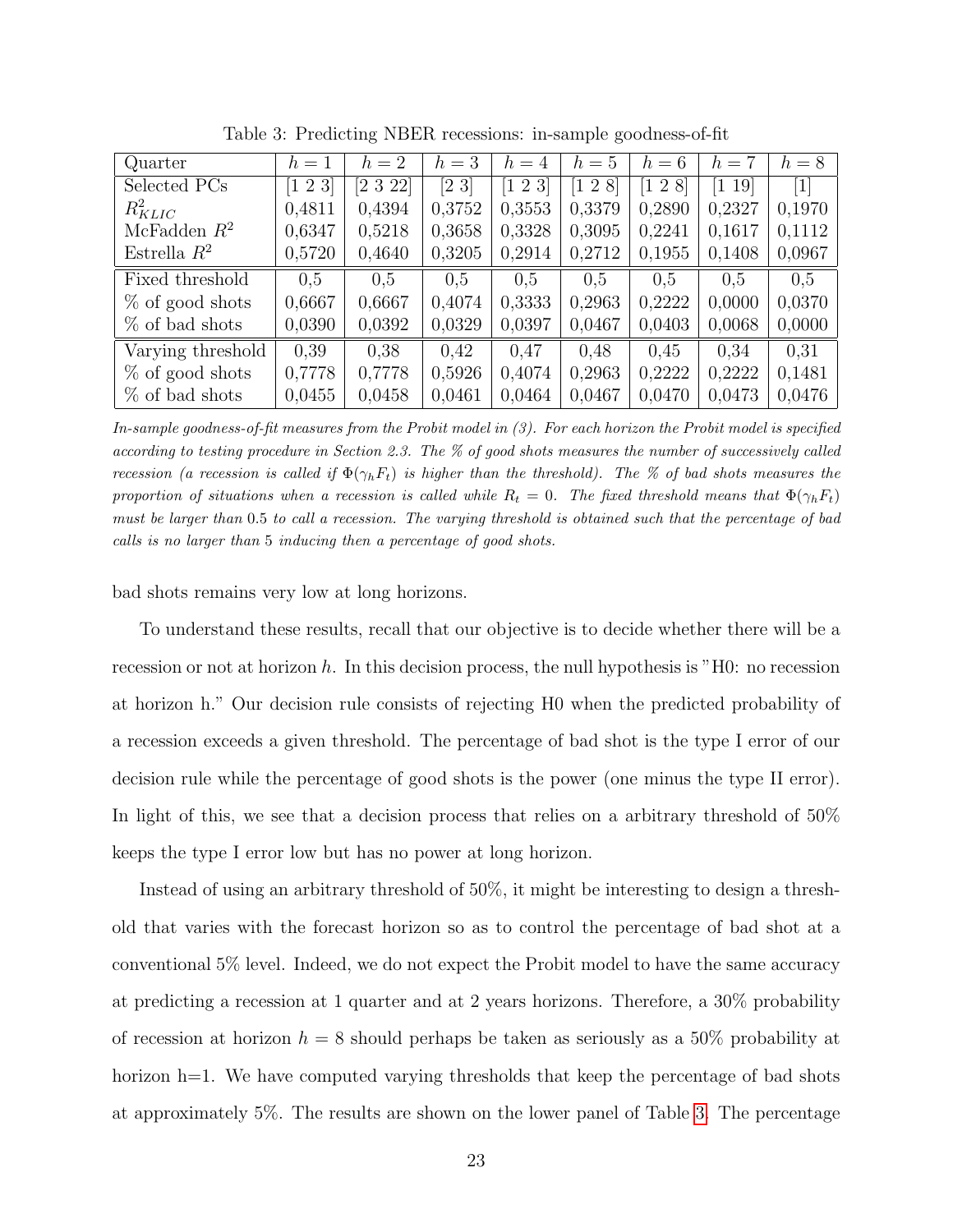

#### <span id="page-24-0"></span>Figure 4: Predicted in-sample US recessions

Predicted in-sample probabilities of NBER recessions from Probit model in (3). For each horizon the Probit model is specified according to testing procedure in Section 2.3.

of good shots (i.e., the power of the decision rule) increases significantly at the shortest and longest horizons. Hence, the adaptive varying threshold permits to increase the power of our decision rule. Figure [12](#page-44-0) in Appendix shows the percentages of good and bad shots across horizons.

Predictive Power of the PCs over time: We conduct a recursive selection of the PCs to include in the Probit model that predicts recessions at horizon  $h = 1$ . The aim of this exercise is to assess whether all recessions that occurred in the US are led by the same factors. Figure [5](#page-25-0) shows the selected PCs over time and the associated goodness-of-fit measures. The principal components have been calculated on the full sample prior to the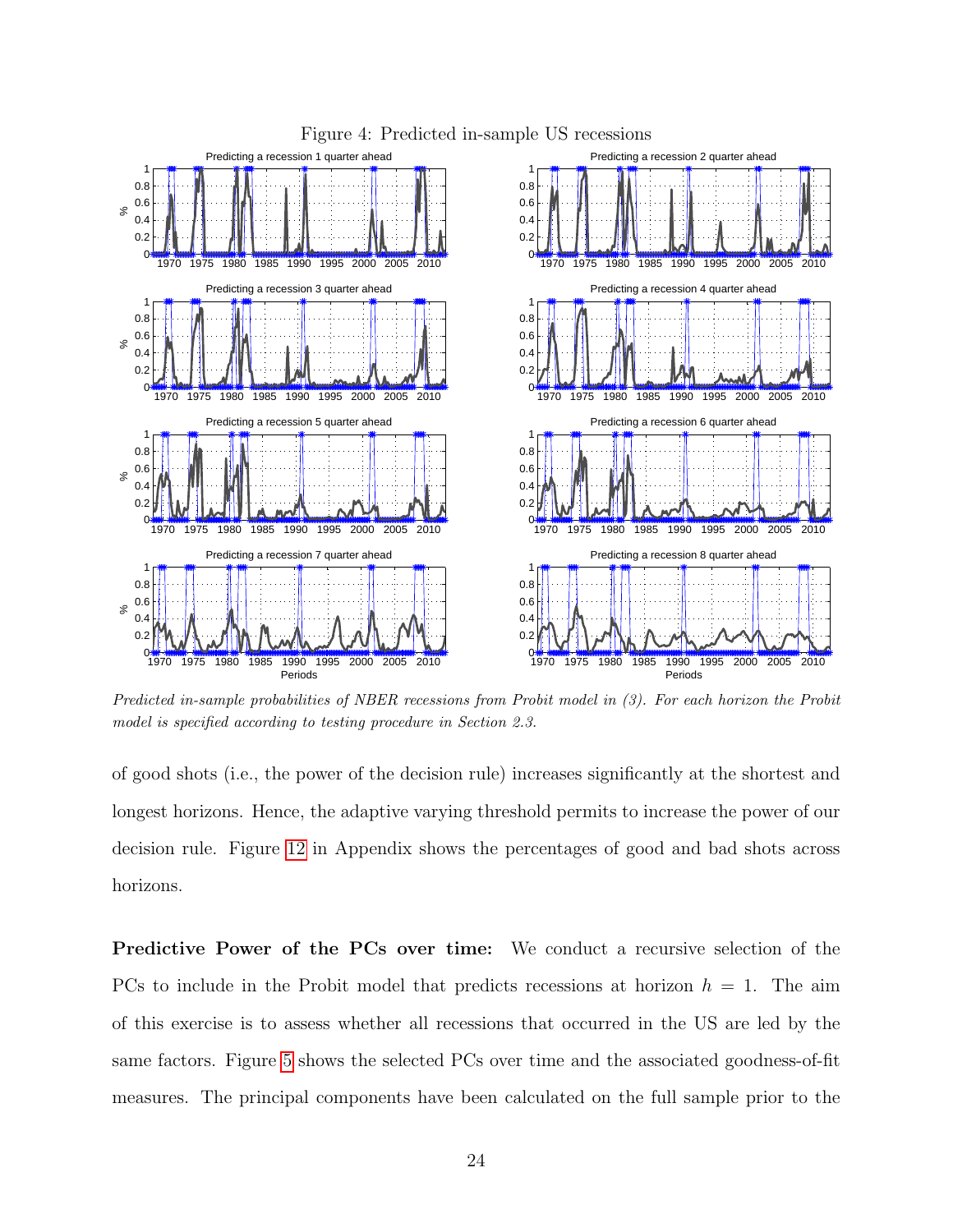recursive estimation. The set of lead indicators of recessions (listed in the boxes) is clearly not stable over time. The first PC (related to employment growth, credit spread, capital utilization and PMI index) becomes important only after 2001. On the other hand, the fifth factor (representing the stock market volatility and the housing market) was relevant between 1990 and 2001. This suggests that all recessions are not alike as far as their determinants are concerned. Regarding the quality-of-fit measures, we note that the  $R_{KLIC}^2$  is smoother than McFadden's R-square and the percentage of good shots over time.



<span id="page-25-0"></span>Figure 5: Recursive in-sample selection of PCs for  $h = 1$ 

This figure presents the recursive in-sample selection of principal components into predictive Probit model for 1-quarter forecasting horizon, as well as several goodness-of-fit measures over time. The principal components have been calculated for the full sample prior to recursive estimation, in order to keep constant their interpretation in terms of correlations with observables. The five most correlated series with the fifth principal components are : DJIA-RV, SP500-RV, M2SL, HOUS, PERMIT.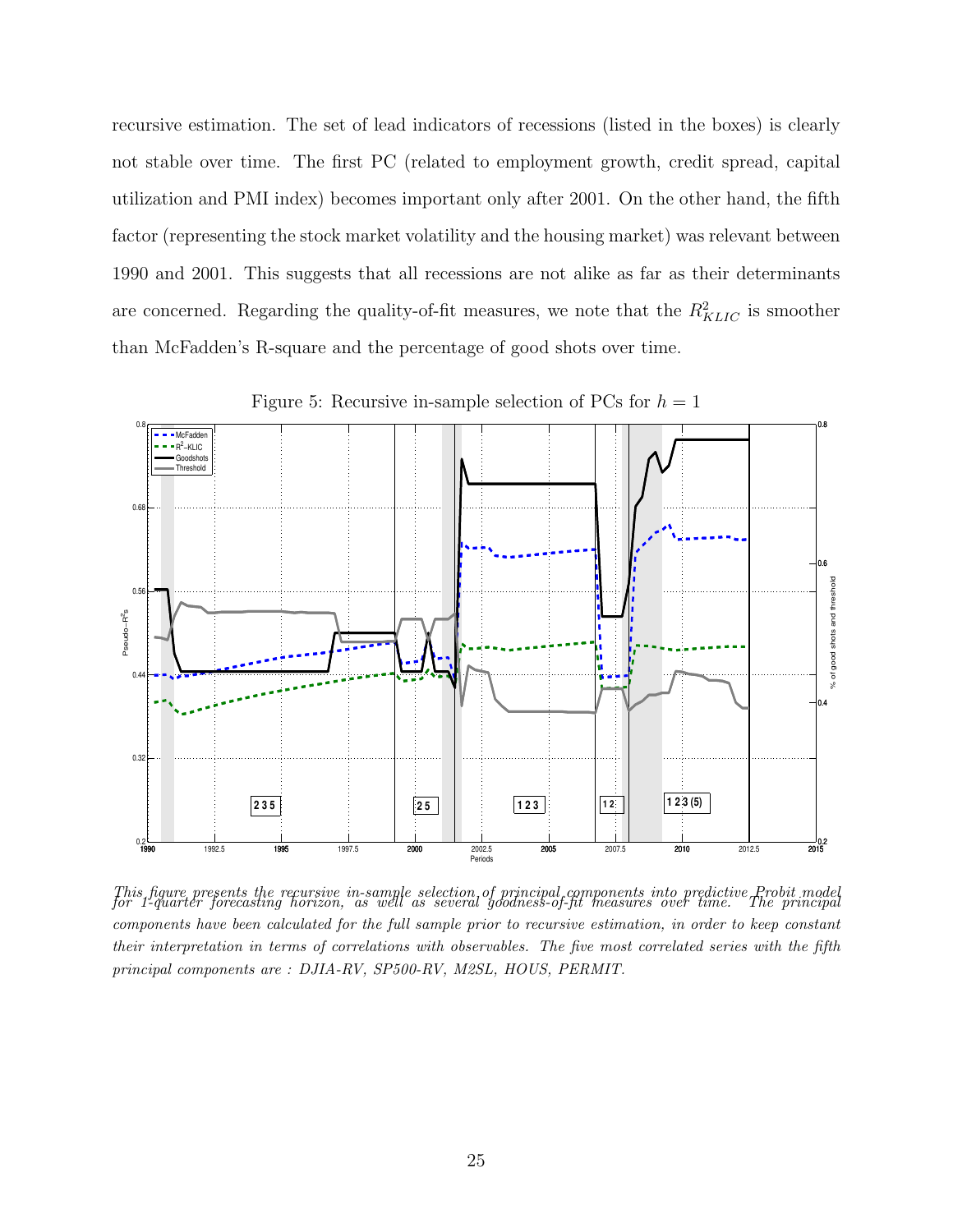## 3.2 Predicting the Real Economic Activity

With the predicted probabilities of recessions in hand, we can now estimate the IMR-DI-AR model presented in Section 2.4. We also consider three restricted versions of our benchmark model: a diffusion index AR model (DI-AR) of (Stock & Watson 2002b), an IMR-augmented AR model (IMR-AR) and a standard AR model. The autoregressive part is limited to one lag for all models. The PCs included in the factor augmented models are selected as described in Section 2.5. The Probit model estimated at the previous step relies on factors that have been selected once and for all on the whole sample (and not recursively). Table [4](#page-27-0) shows the adjusted R-squares of the models fitted to the GDP growth rate.

Adding the IMRs as regressors in an DI-AR model significantly improves its forecasting performance at all horizons. The gain in performance is even higher when the IMRs are added as regressors in a standard AR model, especially at short horizons. Also, note that different sets of factors are selected for the IMR-DI-AR and the DI-AR models. In particular, the first two PCs are never selected for the benchmark model, arguably because these factors already play an important role in the determination of the IMR.

An interesting exercise consists of comparing the variable selection procedure described in Section 2.5 to another approach that relies on the BIC and the natural ordering of the PCs<sup>[8](#page-26-0)</sup>. The second panel of Table [4](#page-27-0) show the adjusted R-square for this alternative approach. When  $h = 1$ , the BIC selects the first three PCs while our benchmark procedure selects the  $F_3$  and  $F_5$ . Both models have the same quality-of-fit at that horizon. However, the performance of the models selected by the BIC deteriorates rapidly as the horizon increases. This simply confirms that the natural ordering of the PCs is irrelevant for the choice of predictors to include in a forecasting model. Tables [7](#page-39-0) - [10](#page-42-0) in Appendix show the estimation results for all six measures of economic activity (Industrial production, employment growth, Unemployment rate, GDP deflator inflation and SP500 returns). All results are qualitatively

<span id="page-26-0"></span><sup>&</sup>lt;sup>8</sup>In the latter approach, the PCs are first ranked by decreasing order of importance. Models that use an increasing number of regressors are then estimated and compared using the BIC.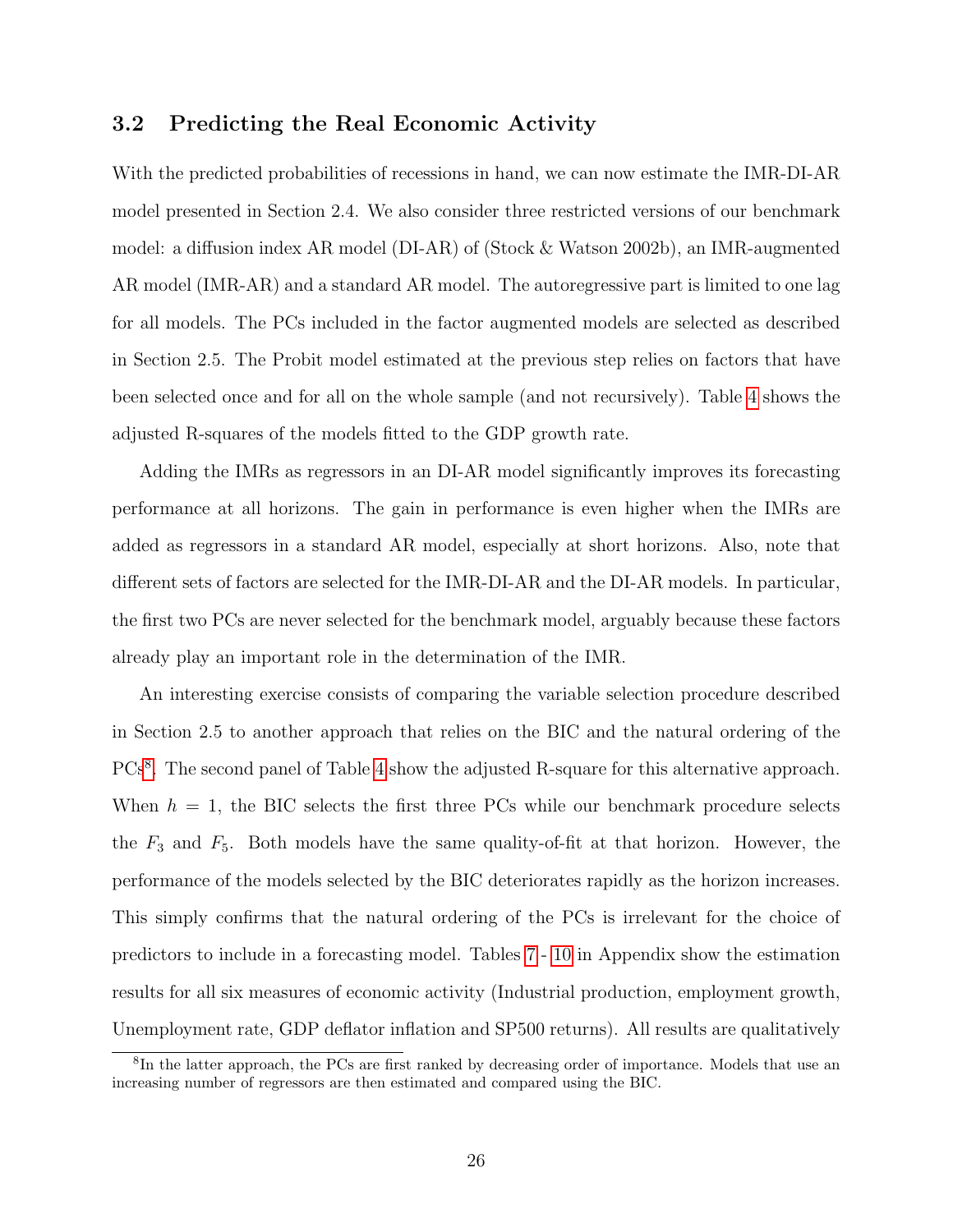similar to those described here.

| Quarter              | $h=1$  | $h=2$    | $h=3$       | $h=4$     | $h=5$      | $h=6$       | $h=7$          | $h=8$    |
|----------------------|--------|----------|-------------|-----------|------------|-------------|----------------|----------|
| <b>IMR-DI-AR</b>     | 0,4041 | 0,3264   | 0,3232      | 0,1756    | 0,2385     | 0,1727      | 0,1541         | 0,1109   |
|                      | 35     | 3 5 24   | 3 5 8 19 21 | 16 19 32  | 3 19 31 32 | 19 26 31 32 | 20 32 35       | 12 16 34 |
|                      |        |          | 27 31 32 35 |           |            |             |                |          |
| $DI-AR$              | 0,3459 | 0,3053   | 0,2903      | 0,1502    | 0,2189     | 0,1585      | 0,1526         | 0,0979   |
|                      | 23     | 123      | 123819      | 1 2 3 3 2 | 13819      | 1319        | 3619           | 12 22 34 |
|                      |        | 11 24    | 21 27 31 36 |           | 31 32      | 31 32       | 20 22 32       |          |
| IMR-AR               | 0,3266 | 0,2317   | 0,0996      | 0,0865    | 0.0750     | 0,0263      | 0,0838         | 0,0427   |
| AR                   | 0,1004 | 0,0538   | 0,0049      | 0,0016    | $-0,0040$  | $-0,0046$   | 0,0069         | 0,0196   |
| BIC selection of DIs |        |          |             |           |            |             |                |          |
| IMR-DI-AR            | 0,4192 | 0.2317   | 0,0996      | 0,0865    | 0,0750     | 0,0263      | 0,0838         | 0,0427   |
|                      | 3      | $\Omega$ | $\Omega$    | $\Omega$  | $\Omega$   | $\Omega$    | $\Omega$       | $\Omega$ |
| $DI-AR$              | 0,4183 | 0,2518   | 0,1363      | 0,0643    | 0,0363     | 0,0246      | 0,0069         | 0,0196   |
|                      | 3      | 3        | 3           |           | 1          |             | $\overline{0}$ | $\Omega$ |

<span id="page-27-0"></span>Table 4: Predicting US GDP growth: adjusted  $R^2$  from predictive regressions

This table presents adjusted  $R^2$  results from predictive regressions, [\(9\)](#page-14-2) for each forecasting horizon. IMR-DI-AR is our benchmark model, DI-AR is the diffusion index model from Stock and Watson (2002), IMR-AR is the simple direct AR forecasting model augmented by the Probit probability of recession. In the first panel principal components have been selected using the testing procedure from Section 2.5 with 5% level. In the second panel the number of consecutive principal components has been selected according to BIC.

Cyclicality of real activity variables: Table [5](#page-29-0) presents the point estimates and p-values for the coefficients  $\bar{\delta}_h$ ,  $\delta_{h,0}$  and  $\delta_{h,1}$ . See Equation [\(13\)](#page-16-0) for a reminder. All three coefficients should be negative for cyclical series (i.e., increasing during expansions and shrinking during recessions) and positive for countercyclical series<sup>[9](#page-27-1)</sup>. Not surprisingly, the estimated coefficients of the GDP growth equation are all negative and significant at all horizons. This result is not trivial given that the NBER business cycles are not specifically calibrated to exactly match the movements of GDP growth. The same is true for Total Industrial Production and Employment growths.

The delta parameters of the unemployment rate (UNRATE) equation are positive in all but one case.  $\bar{\delta}_h$  is positive and significant at horizons  $h = 1$  to 6;  $\delta_{h,0}$  is negative and non

<span id="page-27-1"></span><sup>&</sup>lt;sup>9</sup>Recall that  $IMR_{t,h,0}$  only takes negative values so that  $\delta_{h,0} < 0$  if the variable increases during expansion episodes.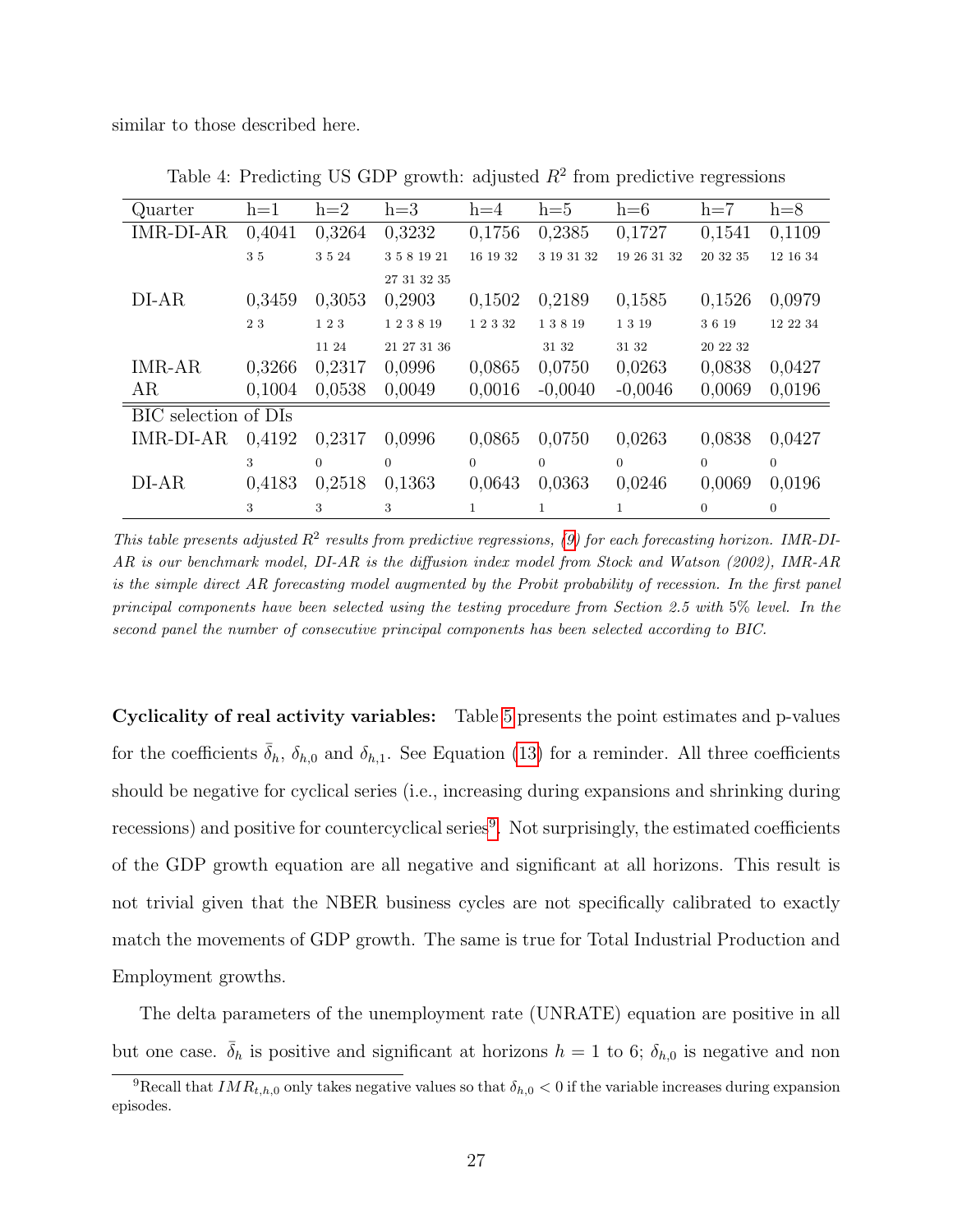significant at  $h = 4$ , and positive and significant at  $h = 1, 7$  and 8; finally,  $\delta_{h,1}$  is positive and significant at horizons  $h = 1$  to 5. The outlook for future unemployment rate is clearly nonlinear in the forecast horizon and asymmetric in the (future) states: for a given forecast horizons,  $\delta_{h,1}$  is often significant while  $\delta_{h,0}$  is not.

The delta coefficients of the GDP Deflator equation are rarely significant. The coefficient  $\delta_{h,1}$  is negative when it is significant, which means that the inflation rate as measured by the GDP Deflator decreases during recessions. However,  $\hat{\delta}_{h,0}$  is significant and positive at horizon  $h = 8^{10}$  $h = 8^{10}$  $h = 8^{10}$ . Finally, in the equation estimated for the SP500 returns,  $\hat{\delta}_{h,0}$  and  $\hat{\delta}_{h,1}$  are significant and negative at  $h = 1, 2$  and  $h = 5, 6$  respectively. Overall, the results suggest that the IMR-DI-AR model can be used to formally test the cyclicality of any economic time series.

## 3.3 Severity of recessions

Figure [6](#page-30-0) shows one quarter ahead average, pessimistic and optimistic scenarios for the GDP growth rate using the forecasting formulas [8,](#page-13-1) [10](#page-14-0) and [11](#page-14-1) respectively. The average forecast is given by the dotted blue line. Interestingly, the actual GDP growth rate usually remains above the optimistic scenario before the beginning of recession episodes and drops near to the turning point. The pessimistic scenario is closer to the actual data around the NBER recession dates. Figure [6](#page-30-0) shows that the actual GDP growth rates were above the pessimistic scenario during the recessions of 1970, 1991 and 2001. However, the recessions of 1974, 1980, 1981 and 2008 have been worse than suggested by the model.

Figure [7](#page-31-0) shows the 1-quarter ahead expected and realized measures of severity using equations [16](#page-18-1) and [17.](#page-18-2) The realized severity (gray line) have been worse than expected at the beginning of the 1980 and 1981 recessions, which suggests that the initial magnitudes of

<span id="page-28-0"></span><sup>10</sup>We have also tried using the inflation growth rate, i.e., the second difference of the logarithm of the GDP Deflator but the results did not change.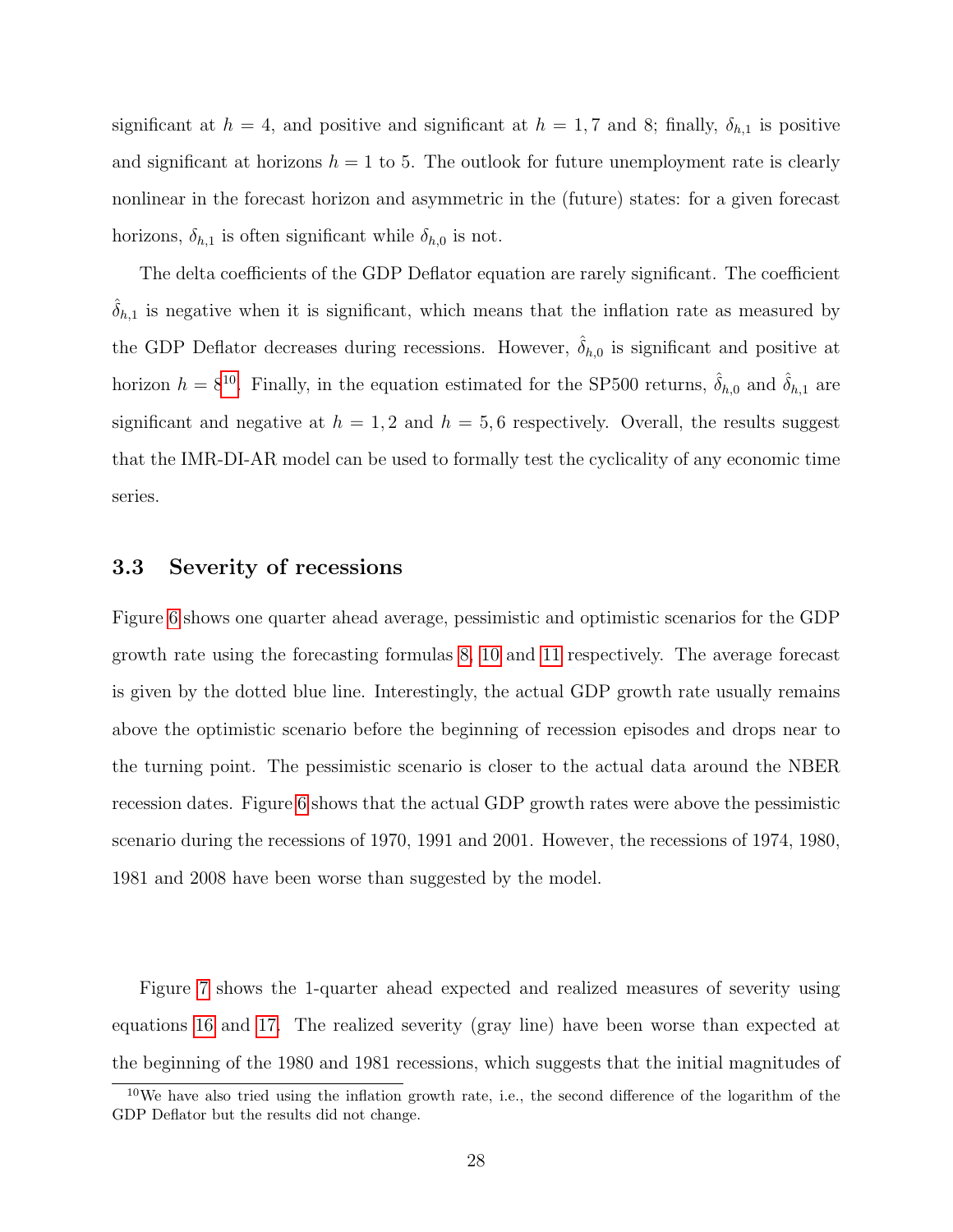|               |                       | $h=1$     | $h=2$     | $h=3$     | $h=4$     | $h=5$                | $h=6$     | $h=7$     | $h=8$     |
|---------------|-----------------------|-----------|-----------|-----------|-----------|----------------------|-----------|-----------|-----------|
|               | $\delta_h$            | $-1,5874$ | $-1,5631$ | $-1,7229$ | $-1,5316$ | $-1,7740$            | $-1,2329$ | $-1,9074$ | $-2,3470$ |
|               |                       | (0,000)   | (0,000)   | (0,000)   | (0,000)   | (0,000)              | (0,005)   | (0,001)   | (0,002)   |
| GDP           | $\delta_{h,0}$        | $-0,4198$ | $-0,8040$ | $-1,1442$ | $-0,9462$ | $-1,3016$            | $-1,0193$ | $-0,9562$ | $-2,0341$ |
|               |                       | (0,055)   | (0,000)   | (0,000)   | (0,000)   | (0,000)              | (0,002)   | (0,014)   | (0,000)   |
|               | $\delta_{h,1}$        | $-0,6995$ | $-0,6124$ | $-0,5236$ | $-0,6781$ | $-0,5046$            | $-0,7140$ | $-0,7048$ | $-0,4682$ |
|               |                       | (0,000)   | (0,000)   | (0,000)   | (0,000)   | (0,001)              | (0,000)   | (0,000)   | (0,003)   |
|               | $\delta_h$            | $-2,4892$ | $-3,9890$ | $-3,6454$ | $-3,7307$ | $-3,431\overline{2}$ | $-3,7588$ | $-5,0540$ | $-7,3398$ |
|               |                       | (0,000)   | (0,000)   | (0,000)   | (0,000)   | (0,000)              | (0,005)   | (0,000)   | (0,000)   |
| <b>INDPRO</b> | $\delta_{h,0}$        | $-1,3621$ | $-2,1747$ | $-2,0155$ | $-2,1809$ | $-2,3287$            | $-2,4923$ | $-2,1350$ | $-4,4852$ |
|               |                       | (0,000)   | (0,000)   | (0,001)   | (0,002)   | (0,000)              | (0,008)   | (0,010)   | (0,000)   |
|               | $\delta_{h,1}$        | $-0,9690$ | $-0,9618$ | $-1,3370$ | $-1,4080$ | $-1,4744$            | $-1,5180$ | $-1,3380$ | $-1,0275$ |
|               |                       | (0,000)   | (0,000)   | (0,000)   | (0,000)   | (0,000)              | (0,000)   | (0,000)   | (0,001)   |
|               | $\delta_h$            | 0,7399    | 1,5049    | 2,6095    | 2,7920    | 1,8278               | 3,2355    | 0,0618    | 1,3163    |
|               |                       | (0,000)   | (0,000)   | (0,000)   | (0,000)   | (0,000)              | (0,000)   | (0,961)   | (0,319)   |
| <b>UNRATE</b> | $\delta_{h,0}$        | 0,2093    | 0,2913    | 0,3526    | $-0,4694$ | 0,1095               | 0,4645    | 1,4908    | 1,3522    |
|               |                       | (0,007)   | (0,211)   | (0,269)   | (0,116)   | (0,663)              | (0,162)   | (0,009)   | (0,093)   |
|               | $\delta_{h,1}$        | 0,2274    | 0,4318    | 0,4688    | 0,7374    | 0,5318               | 0,2773    | 0,0250    | 0,1728    |
|               |                       | (0,000)   | (0,000)   | (0,001)   | (0,000)   | (0,003)              | (0,172)   | (0,898)   | (0,549)   |
|               | $\overline{\delta}_h$ | $-0,5386$ | $-0,8472$ | $-0,9333$ | $-1,2245$ | $-1,3131$            | $-1,5859$ | $-2,1505$ | $-2,0683$ |
|               |                       | (0,000)   | (0,000)   | (0,011)   | (0,000)   | (0,000)              | (0,000)   | (0,000)   | (0,001)   |
| <b>EMPL</b>   | $\delta_{h,0}$        | $-0,2822$ | $-0,3063$ | $-0,6040$ | $-0,6116$ | $-0,7314$            | $-0,7800$ | $-0,6834$ | $-1,0217$ |
|               |                       | (0,000)   | (0,044)   | (0,004)   | (0,001)   | (0,000)              | (0,001)   | (0,019)   | (0,001)   |
|               | $\delta_{h,1}$        | $-0,2098$ | $-0,2529$ | $-0,2682$ | $-0,3660$ | $-0,4293$            | $-0,3400$ | $-0,3945$ | $-0,3717$ |
|               |                       | (0,001)   | (0,000)   | (0,002)   | (0,000)   | (0,000)              | (0,000)   | (0,000)   | (0,000)   |
|               | $\overline{\delta}_h$ | 0,0563    | 0,2130    | 0,5443    | 0,9749    | 0,3167               | $-0,1127$ | 0,7562    | 2,7666    |
|               |                       | (0,677)   | (0,122)   | (0,013)   | (0,000)   | (0,275)              | (0,779)   | (0,183)   | (0,000)   |
| <b>GDPDEF</b> | $\delta_{h,0}$        | 0,0892    | 0,1550    | 0,2598    | 0,1099    | $-0,0545$            | 0,0483    | 0,1916    | 1,0000    |
|               |                       | (0, 407)  | (0, 435)  | (0,170)   | (0,527)   | (0,763)              | (0, 811)  | (0,308)   | (0,001)   |
|               | $\delta_{h,1}$        | 0,0607    | $-0,0269$ | $-0,1696$ | $-0,1759$ | $-0,0555$            | 0,0100    | 0,0365    | $-0,2246$ |
|               |                       | (0,473)   | (0,664)   | (0,028)   | (0,011)   | (0, 491)             | (0,916)   | (0,503)   | (0,005)   |
|               | $\delta_h$            | $-4,0782$ | $-5,0794$ | $-4,0531$ | $-4,7855$ | $-0,7150$            | 2,4236    | $-9,8337$ | $-0,1316$ |
|               |                       | (0,138)   | (0,121)   | (0, 410)  | (0,331)   | (0,876)              | (0,706)   | (0,190)   | (0,989)   |
| SP500         | $\delta_{h,0}$        | $-3,7451$ | $-3,6961$ | $-3,3019$ | $-4,6478$ | $-0,4984$            | $-1,3772$ | $-6,3313$ | $-3,4509$ |
|               |                       | (0,036)   | (0,048)   | (0,255)   | (0,154)   | (0, 869)             | (0,764)   | (0,200)   | (0,588)   |
|               | $\delta_{h,1}$        | $-0,8998$ | $-3,1836$ | $-2,7299$ | $-1,4891$ | $-3,9951$            | $-4,1480$ | $-1,3268$ | $-2,4387$ |
|               |                       | (0,717)   | (0,152)   | (0,142)   | (0,530)   | (0,052)              | (0,007)   | (0, 430)  | (0,193)   |

<span id="page-29-0"></span>Table 5: IMR-DI-AR estimation results

Point estimates of IMR coefficients  $\bar{\delta}_h$ ,  $\delta_{h,0}$  and  $\delta_{h,1}$  from equation [\(13\)](#page-16-0). P-values are in parenthesis.

these downturns were unexpected. In 1974 and 2009, the realized severity of the recessions has been worse than our pessimistic scenario towards the end of the recessions. This is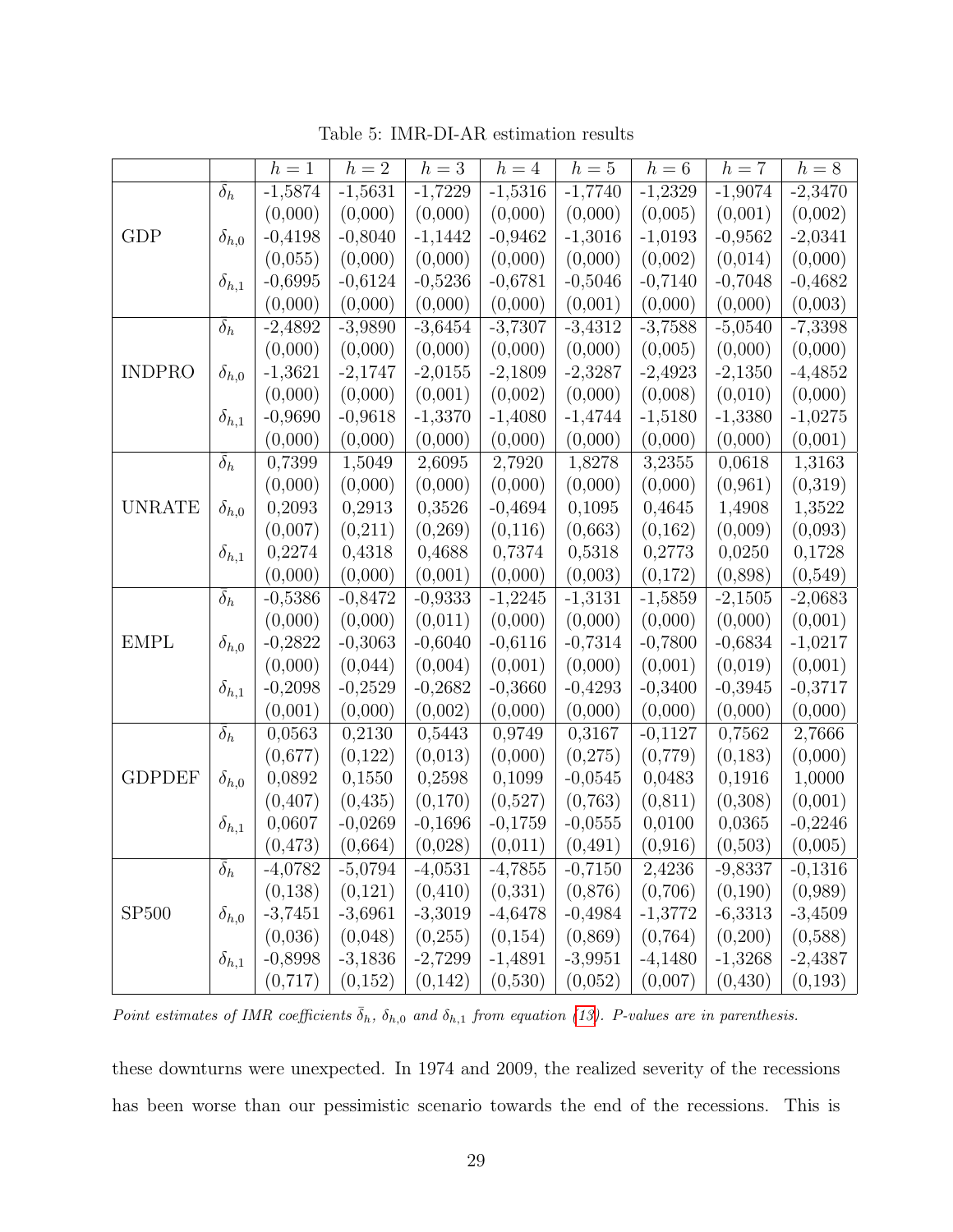<span id="page-30-0"></span>

Predicted in-sample average, pessimistic and optimistic scenarios from IMR-DI-AR forecasting models [8,](#page-13-1) [10](#page-14-0) and [11](#page-14-1) respectively.

particularly true for the Great Recession of 2009.

Figures [8](#page-31-1) and [9](#page-32-0) show the forecast scenarios and severity of recessions for all six measures of economic activity during 2000 - 2013. The severity of the last recession was less anticipated by our model compared to 2001. There have been surprises towards the end of the recession: at the end of 2008 for GDP growth, during 2009 for Industrial production, unemployment rate and SP500, etc. According to (Stock & Watson 2012a), the Great Recession was not different from the others with respect to its roots. Our results suggest that its severity could not be correctly anticipated. (Ng & Wright 2013) suggest that recessions are not all alike over the US business cycle. Our results suggest that recessions differ across time with respect to their degree of predictability and severity.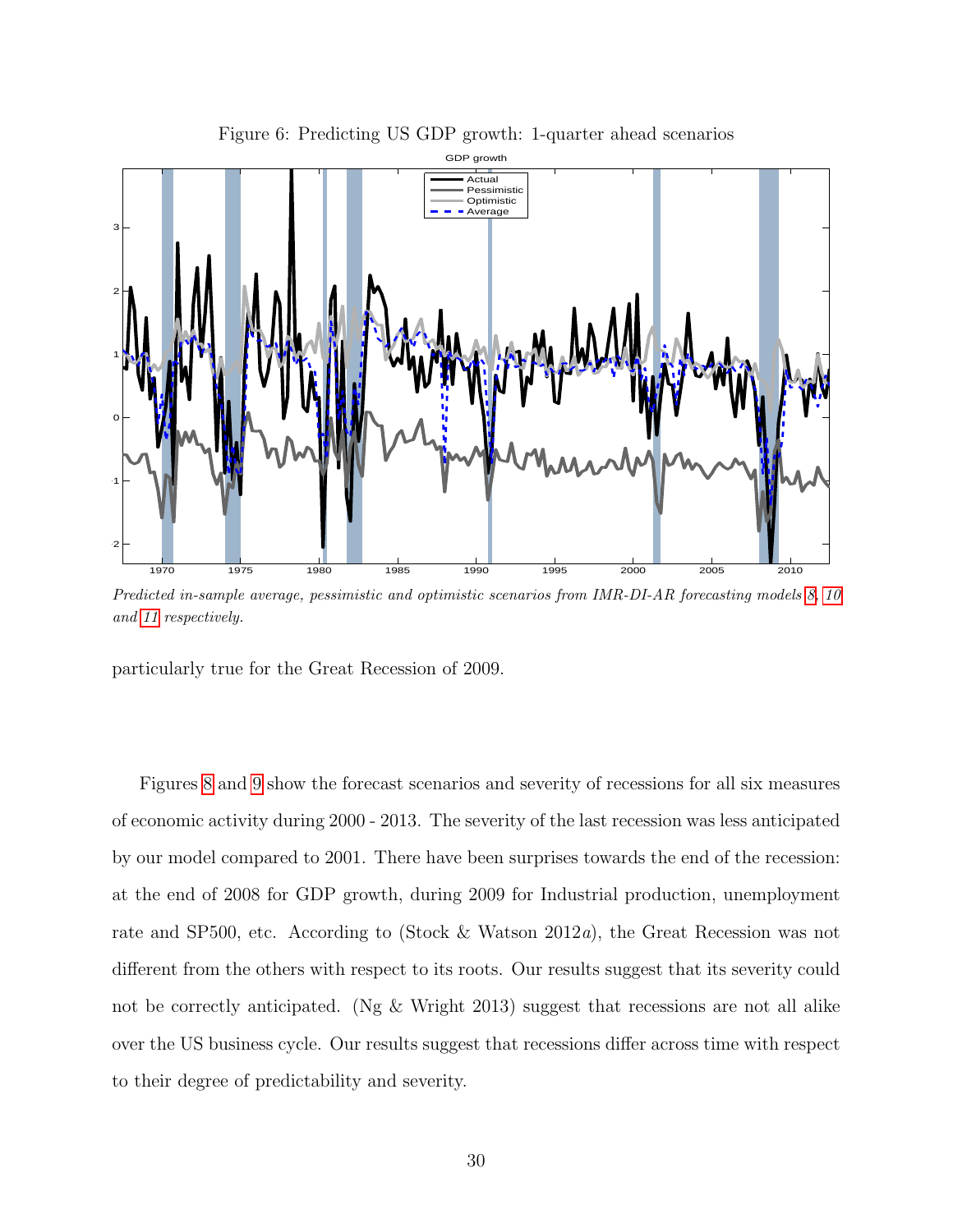

<span id="page-31-0"></span>Figure 7: Predicting severity of recessions: 1-quarter ahead scenarios

Predicted in-sample expected and realized severities from equations [16](#page-18-1) and [17](#page-18-2) respectively.



<span id="page-31-1"></span>Figure 8: Predicting US economic activity: 1-quarter ahead scenarios

Predicted in-sample average, pessimistic and optimistic scenarios from IMR-DI-AR forecasting models [8,](#page-13-1) [10](#page-14-0) and [11](#page-14-1) respectively.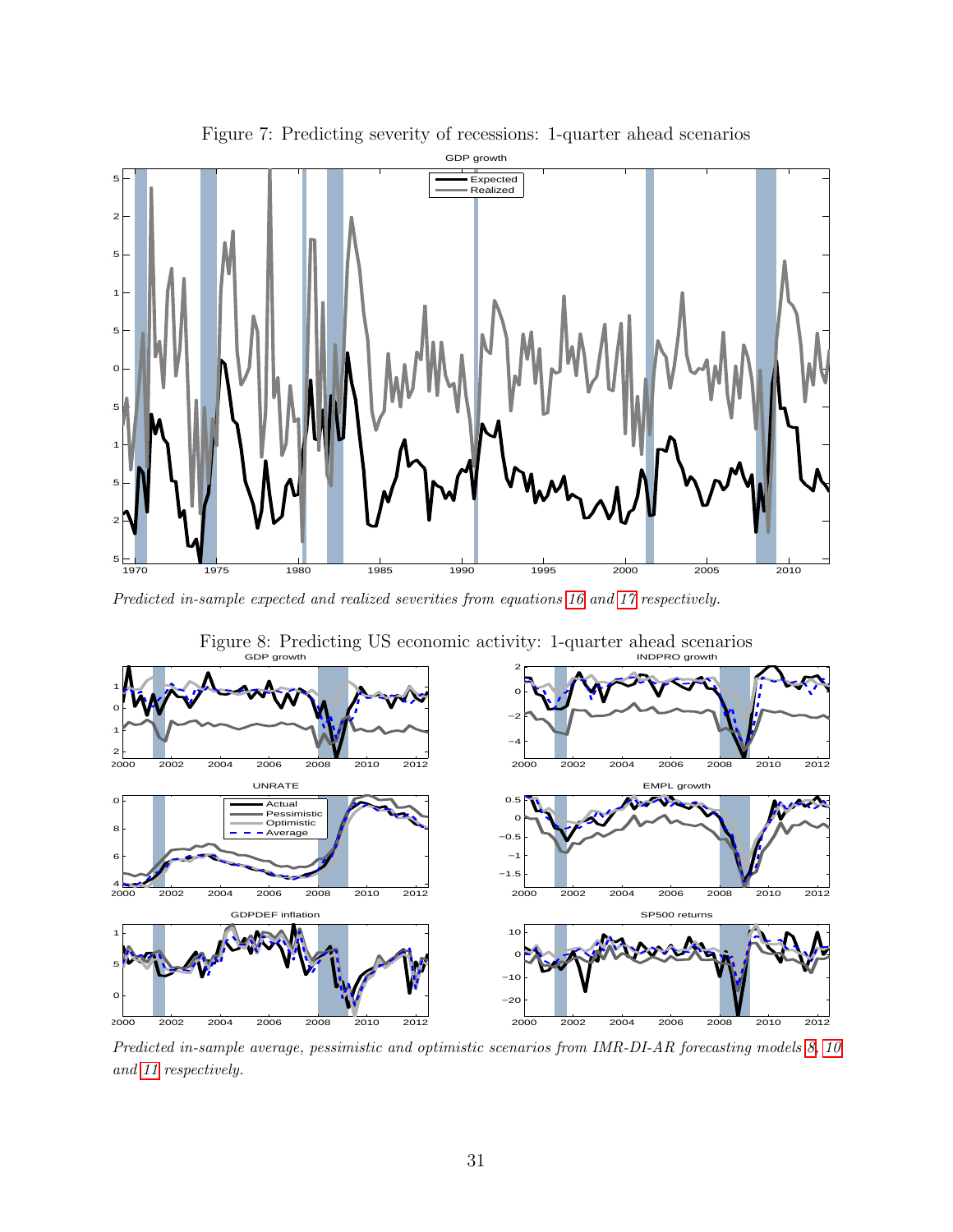

<span id="page-32-0"></span>Figure 9: Predicting severity of recessions: 1-quarter ahead scenarios

Predicted in-sample expected and realized severities from equations [16](#page-18-1) and [17](#page-18-2) respectively.

It is difficult to explain in the current framework why the decrease in real activity during the second half of Great Recession became more unpredictable than before. However, we note that some empirical measures of macroeconomic uncertainty have peaked during those periods. Figure [10](#page-33-0) shows the macroeconomic uncertainty measures calculated by (Jurado et al. 2013) and (Amir-Ahmadi & Stevanovic 2014). The authors define four episodes where the uncertainty level was high. Interestingly, these episodes coincide with the recessions where the realized severity has worse than predicted by the IMR-DI-AR model. The fact that macroeconomic uncertainty rises during periods where the severity of recessions is larger than expected suggests that some important mechanisms at the roots of these recessions remains unexplained.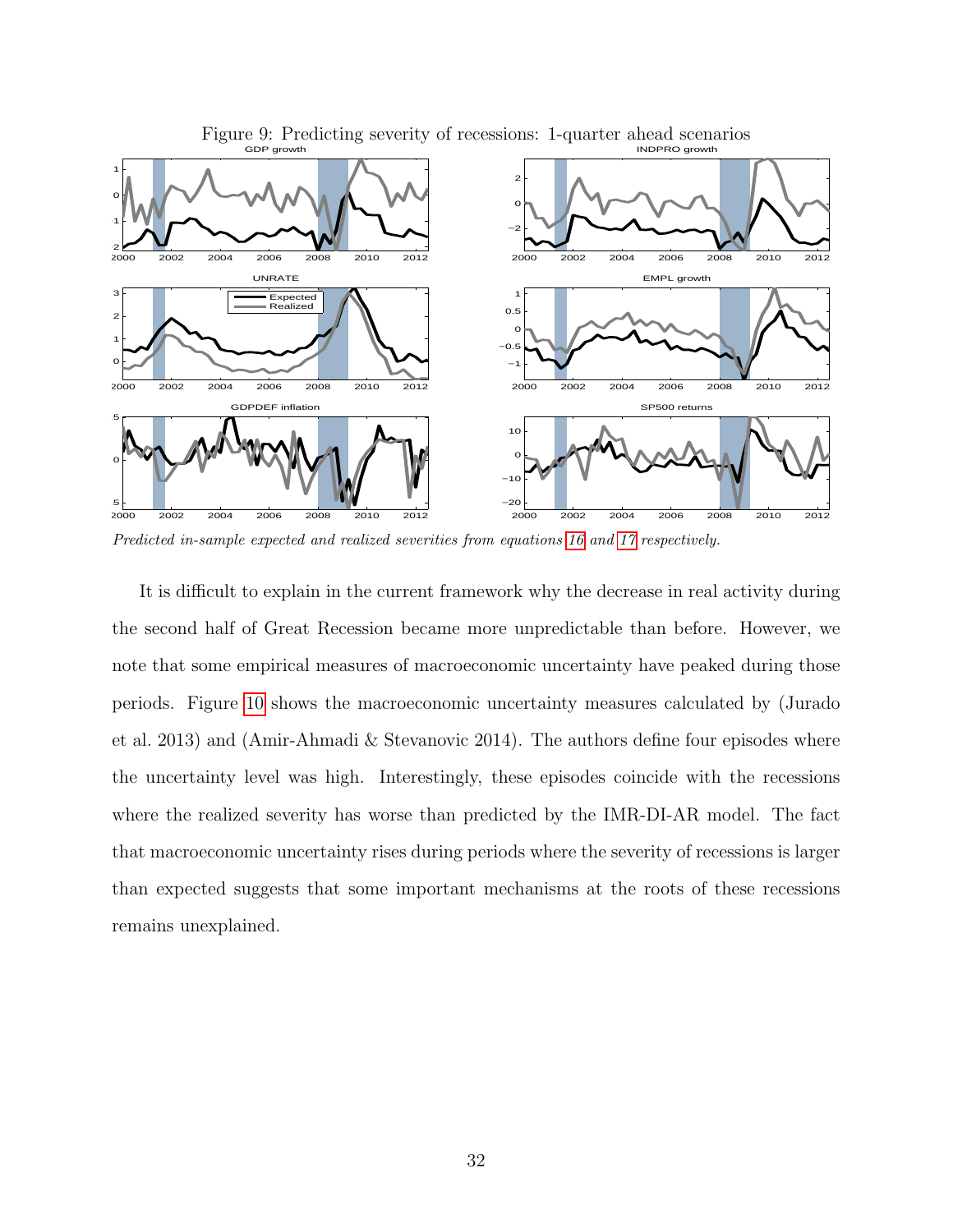

<span id="page-33-0"></span>Figure 10: Empirical measures of macroeconomic uncertainty

The black line is the stochastic volatility factor from  $(Amir-Ahmadi \& Stevanovic 2014)$  obtained from a 5-variable Factor-TVP-VAR that includes GDP growth, GDP deflator inflation, Federal funds rate, Business loans growth and Credit spread. The other lines are measures of common macroeconomic uncertainty, for different horizons and aggregated to quarterly frequency, from (Jurado et al. 2013). These are obtained as common volatiities of forecasting equations of hundreds of macroeconomic series.

# 4 Conclusion

This paper proposes a framework to predict the probability and severity of US recessions in a data-rich environment. We employ a principal component analysis to decompose the candidate predictors available to us into a set of uncorrelated variables. This approach allows us to account for variables that are highly, but imperfectly correlated in the analysis. Next, we design parsimonious Probit models to predict the probability of a recession  $h$  periods ahead, for h varying between 1 and 8 quarters. The quality-of-fit of the Probit models are measured using a novel metrics derived from the Kullback-Leibler Information Criterion. The same metrics serves test statistic to assess the significance of the predictive power of the principal components used as regressors in the Probit models. Finally, we utilize an autoregressive model augmented with inverse Mills ratios and diffusion indices (i.e., the principal components) to generate forecasts of real economic activity that are conditional on the future states of the economy. Indeed, the IMR-DI-AR model is able to generate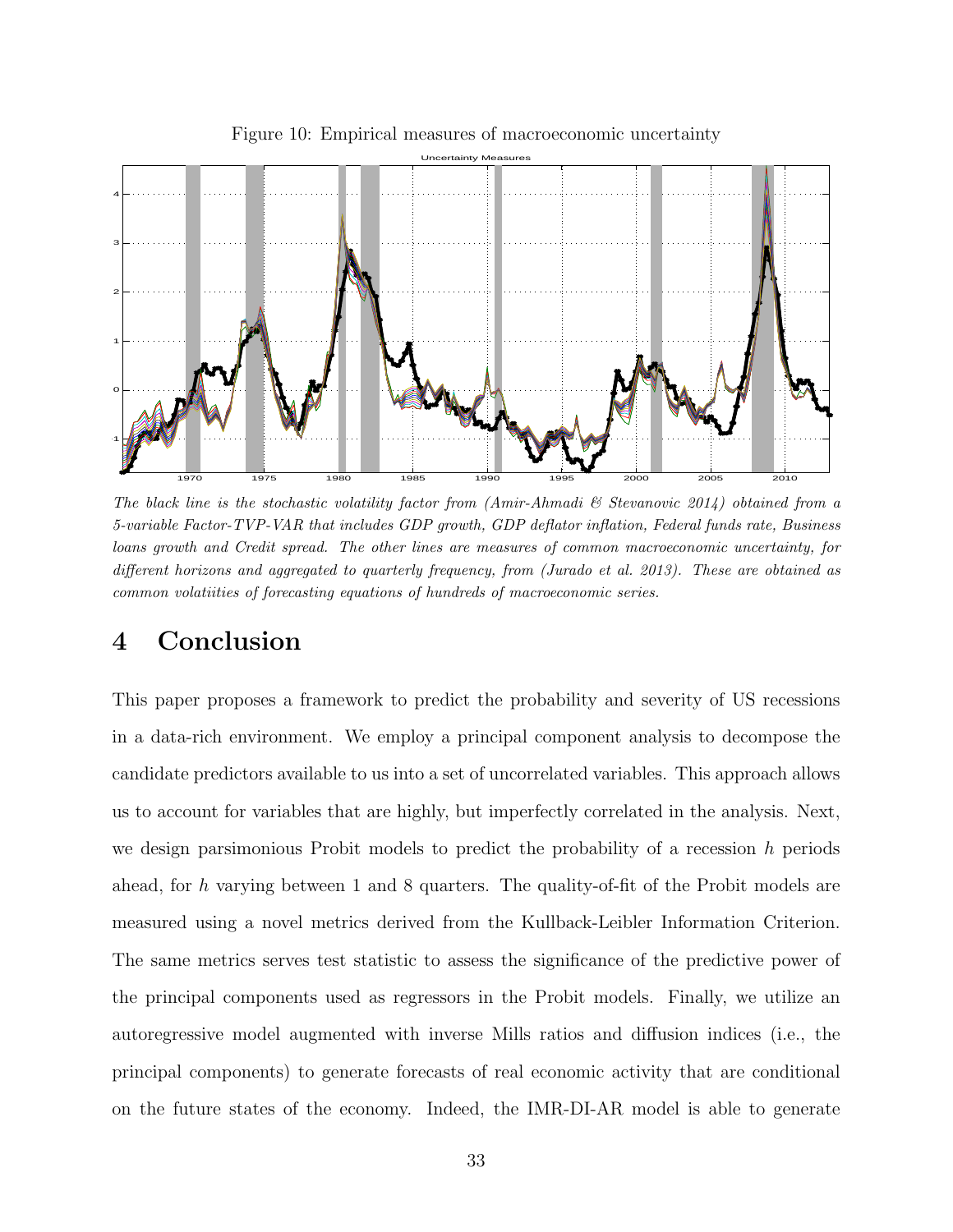an average, an optimistic and a pessimistic forecast. The optimistic forecast relies on the assumption that there will be an expansion at the forecast horizon of interest while the pessimistic forecast assumes the opposite. The severity of recessions is defined as the gap between the pessimistic scenario and the medium run trend of the series. Our results support that the occurrence and severity of U.S. recessions are predictable to a great extent. Some are more predictable than others while some are more severe than expected

# References

- Aastveit, K. A., Carriero, A., Clark, T. E. & Marcellino, M. (2014), Have standard vars remained stable since the crisis?, Technical report, Manuscript.
- Amir-Ahmadi, P. & Stevanovic, D. (2014), Common sources of instabilities in macroeconomic dynamics, Technical report, Department of Economics, UQAM.
- Anderson, H. M. & Vahid, F. (2001), 'Predicting the probability of a recession with nonlinear autoregressive leading-indicator models', Macroeconomic Dynamics 5, 482–505.
- Chauvet, M. (1998), 'An econometric characterization of business cycles with factor structure and markov switching', International Economic Review 39, 969–996.
- Chauvet, M. & Hamilton, J. (2006), Dating business cycle turning points, in P. R. C" Milas & D. van Dikj, eds, 'Nonlinear Time Series Analysis of Business Cycles', Vol. 77, North Holland, Amsterdam, pp. 1–54.
- Chauvet, M. & Piger, J. (2008), 'A comparison of the real time performance of business cycle dating methods', Journal of Business and Economic Statistics 26, 42–49.
- Clark, T. E. K. & McCracken, W. (2013), Evaluating the accuracy of forecasts from vector autoregressions, in T. Fomby, L. Kilian & A. Murphy, eds, 'Advances in Econometrics: VAR models in Macroeconomics New Developments and Applications'.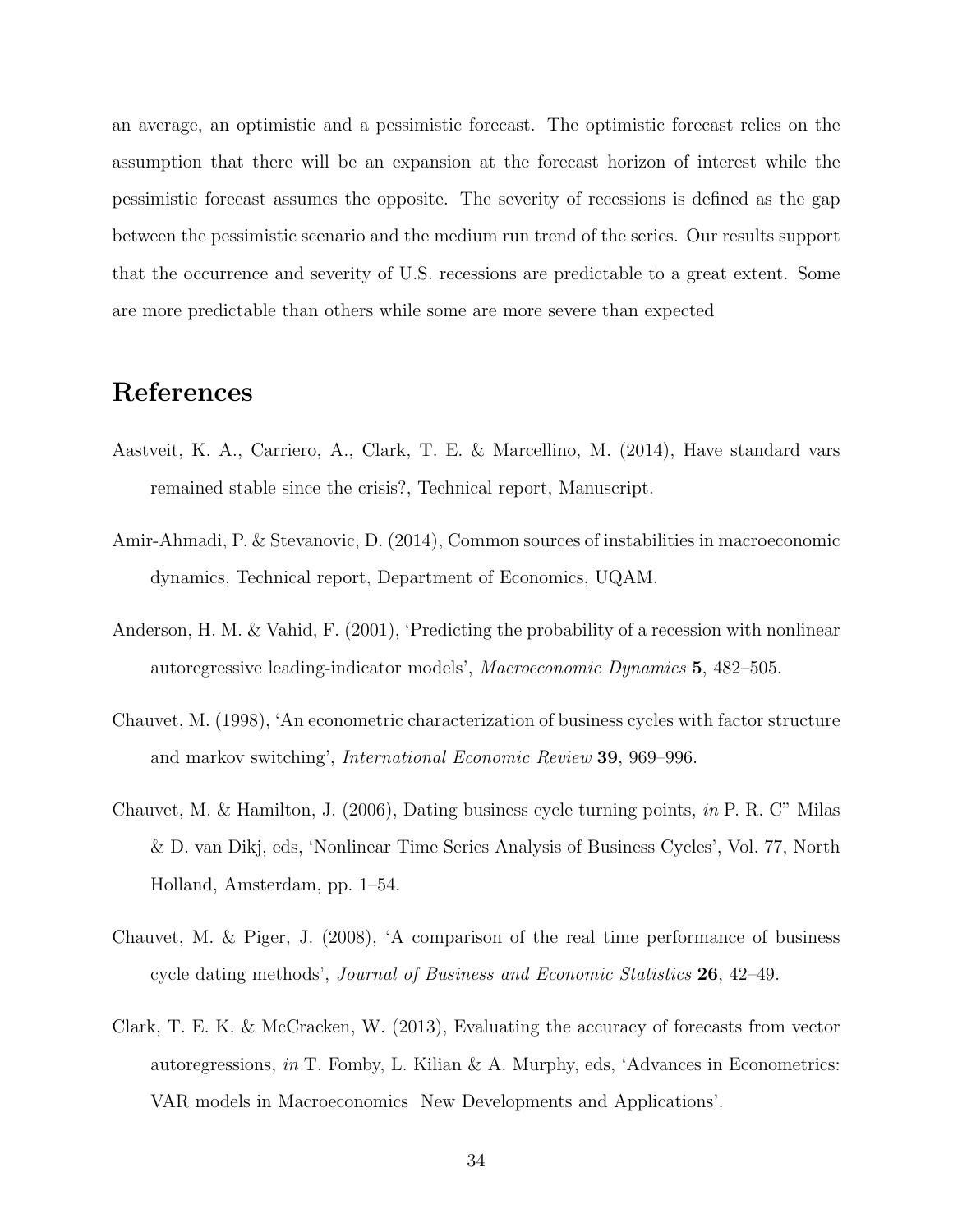- Doan, T., Litterman, R. & Sims, C. (1984), 'Forecasting and conditional projection using realistic prior distributions (with discussion)', Econometric Reviews 3, 1–144.
- Dueker, M. (2005), 'Dynamic forecasts of qualitative variables: A qual var model of u.s. recessions', Journal of Business & Economic Statistics 23, 96–104.
- Dueker, M. & Wesche, K. (2005), 'Forecasting macro variables with a qual var business cycle turning point index', Applied Economics 42(23), 2909–2920.
- Estrella, A. & Mishkin, F. (1998), 'Predicting us recessions: Financial variables as leading indicators', Review of Economics and Statistics 80, 45–61.
- Fair, R. C. (1993), Estimating event probabilities from macroeconometric models using stochastic simulation, in J. H. Stock & M. W. Watson, eds, 'Business Cycles, Indicators, and Forecasting', University of Chicago Press.
- Giannone, D., Lenza, M., Momferatou, D. & Onorante, L. (2010), Short-term ination projections: A bayesian vector autoregressive approach, Technical report, European Central Bank.
- Hamilton, J. D. (2011), 'Calling recessions in real time', International Journal of Forecasting 27, 1006–1026.
- Issler, J. & Vahid, F. (2006), 'The missing link: using the nber recession indicator to construct coincident and leading indices of economic activity', Journal of Econometrics 132, 281– 303.
- Jurado, K., Ludvigson, S. & Ng, S. (2013), Measuring uncertainty, Technical report, Columbia University.
- Meyer, B. & Zaman, S. (2013), Its not just for ination: The usefulness of the median cpi in bvar forecasting, Working Paper 13-03, Federal Reserve Bank of Cleveland.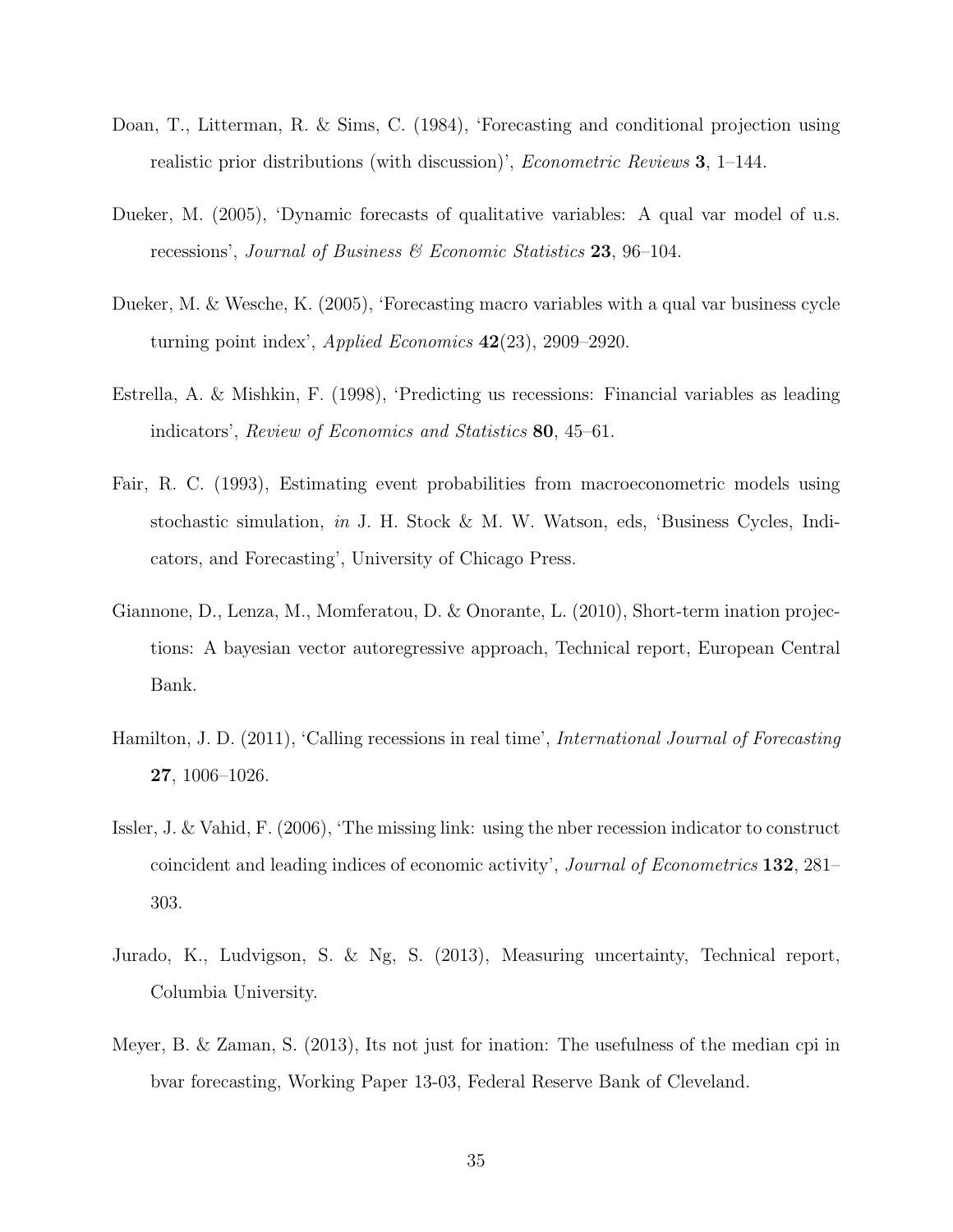Ng, S. (2013), Boosting recessions, Technical report, Columbia University.

- Ng, S. & Wright, J. (2013), 'Facts and challenges from the great recession for forecasting and macroeconomic modeling', *Journal of Economic Literature*  $51(4)$ , 1120–1154.
- Rudebusch, G. D. & Williams, J. (2009), 'Forecasting recessions: The puzzle of the enduring power of the yield curve', Journal of Business and Economic Statistics 27(4), 492–503.
- Schorfheide, F. & Song, D. (2013), Real time forecasting with a mixed-frequency var, Technical report, NBER.
- Sims, C. (1982), 'Policy analysis with econometric models', Brookings Papers on Economic Activity pp. 107–152.
- Stock, J. H. & Watson, M. W. (1989), 'New indexes of coincident and leading economic indicators', NBER Macroeconomics Annual pp. 351–393.
- Stock, J. H. & Watson, M. W. (2002b), 'Macroeconomic forecasting using diffusion indexes', Journal of Business and Economic Statistics 20(2), 147–162.
- Stock, J. H. & Watson, M. W. (2010), 'Indicators for dating business cycles: Cross-history selection and comparisons', American Economics Review: Papers and Proceedings 100.
- Stock, J. H. & Watson, M. W. (2012a), 'Disentangling the channels of the 2007-2009 recession', Brookings Papers on Economic Activity .
- Stock, J. H. & Watson, M. W. (2012b), 'Estimating turning points using large data sets', Journal of Econometrics p. forthcoming.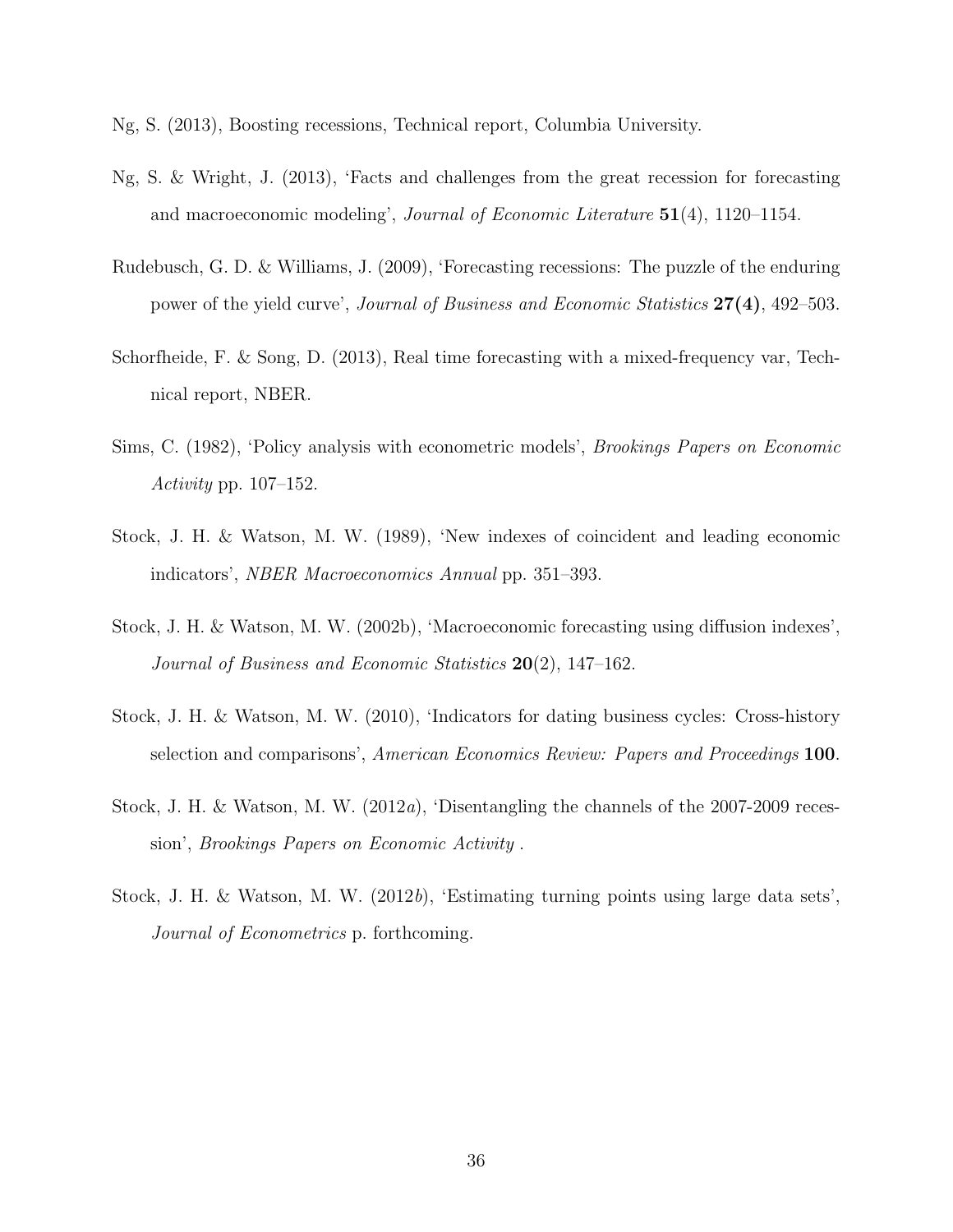Appendix A: Description of the data

The transformation codes are: 1 - no transformation; 2 - first difference; 4 - logarithm; 5 - first difference of logarithm; 0 - variable not used in the estimation (only used for transforming other variables). A \* indicate a series that is deflated by the Personal Consumption Expenditures: Chain-type Price Index. GDP and GDPDEF are observed quarterly and are not in  $X_t$ .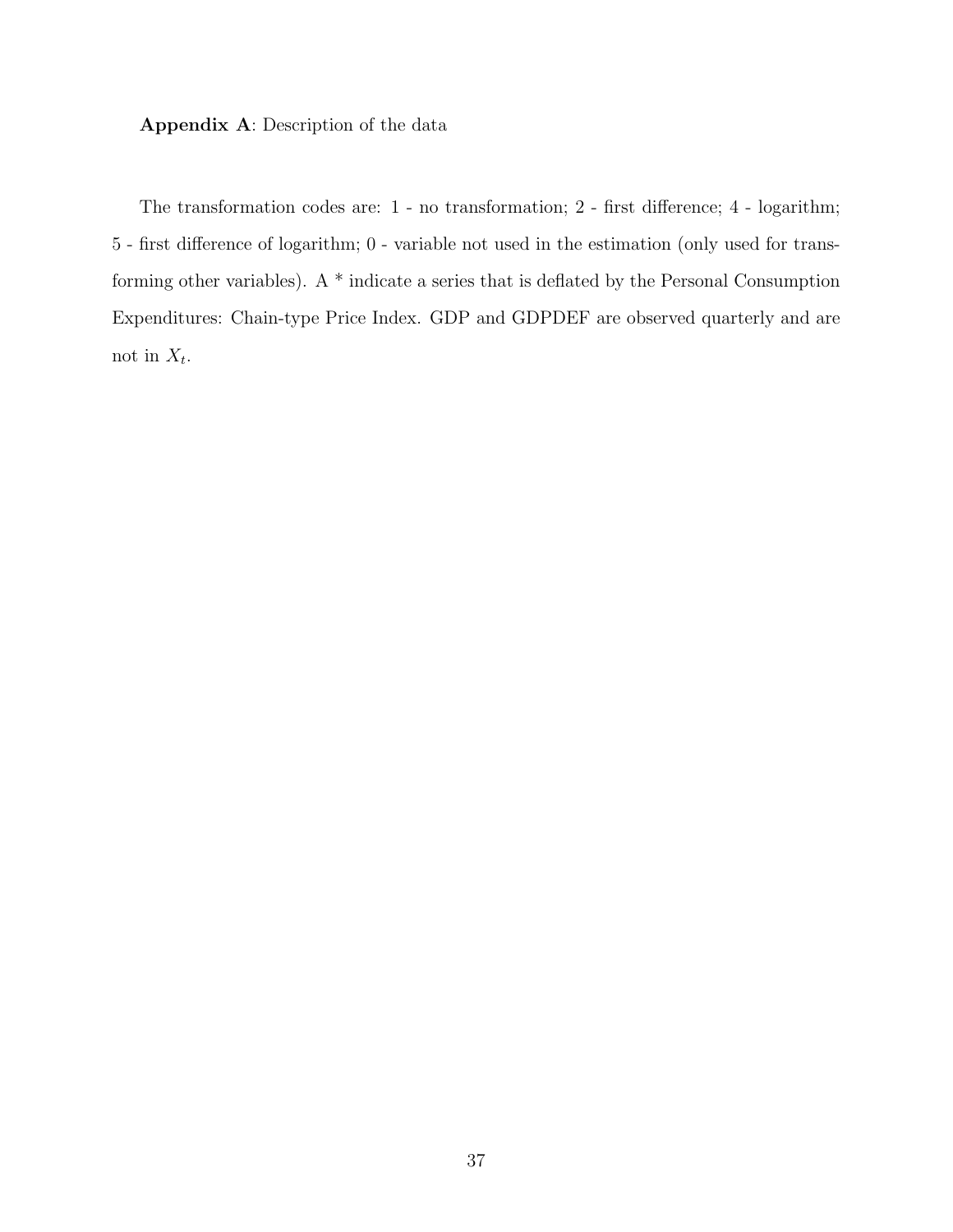| <b>INDPRO</b>           | $\mathbf 5$      | <b>Industrial Production Index</b>                                            |
|-------------------------|------------------|-------------------------------------------------------------------------------|
| <b>UNRATE</b>           | $\mathbf{1}$     | Civilian Unemployment Rate                                                    |
| <b>PAYEMS</b>           | $\bf 5$          | All Employees: Total nonfarm                                                  |
| <b>MANEMP</b>           | $\bf 5$          | All Employees: Manufacturing                                                  |
| <b>USMINE</b>           | $\bf 5$          | All Employees: Mining and logging                                             |
| IC4WSA                  | $\overline{4}$   | 4-Week Moving Average of Initial Claims                                       |
| RPCE                    | $5*$             | Real Personal Consumption Expenditures                                        |
| <b>RPCEDG</b>           | $5^\ast$         | Real Personal Consumption Expenditures: Durable Goods                         |
| AWHMAN                  | $\mathbf{1}$     | Average Weekly Hours: Manufacturing                                           |
| <b>AWOTMAN</b>          | $\mathbf{1}$     | Average Weekly Overtime Hours: Manufacturing                                  |
| <b>NAPM</b>             | $\mathbf{1}$     | ISM Manufacturing: PMI Composite Index                                        |
| <b>NAPMOI</b>           | $\mathbf{1}$     | ISM Manufacturing: New Orders Index                                           |
|                         |                  |                                                                               |
| NAPMEI                  | $\mathbf{1}$     | ISM Manufacturing: Employment Index                                           |
| <b>NAPMII</b>           | $\mathbf{1}$     | ISM Manufacturing: Inventories Index                                          |
| <b>NAPMSDI</b>          | $\mathbf{1}$     | ISM Manufacturing: Supplier Deliveries Index                                  |
| <b>NAPMPRI</b>          | $\mathbf{1}$     | ISM Manufacturing: Prices Index                                               |
| CUmftg                  | $\mathbf{1}$     | Capacity Utilization: Manufacturing                                           |
| <b>CPILFESL</b>         | $\overline{5}$   | Consumer Price Index for All Urban Consumers: All Items Less Food $\&$ Energy |
| CPIAUCSL                | $\bf 5$          | Consumer Price Index for All Urban Consumers: All Items                       |
| PCEPI                   | $\bf 5$          | Personal Consumption Expenditures: Chain-type Price Index                     |
| M1SL                    | $\bf 5$          | M1 Money Stock                                                                |
| M2SL                    | $\bf 5$          | M <sub>2</sub> Money Stock                                                    |
| <b>HOUST</b>            | $\overline{4}$   | Housing Starts: Total: New Privately Owned Housing Units Started              |
| PERMIT                  | $\overline{4}$   | New Private Housing Units Authorized by Building Permits                      |
| ConsMICH                | $\mathbf{1}$     | University of Michigan: Consumer Sentiment                                    |
| OILPRICE                | $\overline{5}$   | Spot Oil Price: West Texas Intermediate                                       |
| ${\rm FFR}$             | $\mathbf{1}$     | Effective Federal Funds Rate                                                  |
| <b>INVEST</b>           | $\bf 5$          | Securities in Bank Credit at All Commercial Banks                             |
| TB3MS                   | $\mathbf{1}$     | 3-Month Treasury Bill: Secondary Market Rate                                  |
| GS1                     | $\boldsymbol{0}$ | 1-Year Treasury Constant Maturity Rate                                        |
| GS5                     | $\mathbf{1}$     | 5-Year Treasury Constant Maturity Rate                                        |
| GS10                    | $\boldsymbol{0}$ | 10-Year Treasury Constant Maturity Rate                                       |
| SP <sub>500</sub>       | $\overline{5}$   | S&P 500 Stock Price Index                                                     |
| <b>DJIA</b>             | $\bf 5$          |                                                                               |
|                         |                  | Dow Jones Industrial Average                                                  |
| <b>BAA</b>              | $\boldsymbol{0}$ | Moodyś Seasoned Baa Corporate Bond Yield                                      |
| AAA                     | $\boldsymbol{0}$ | Moodyś Seasoned Aaa Corporate Bond Yield                                      |
| BAA-GS10                | $\mathbf{1}$     |                                                                               |
| BAA-AAA                 | 1                |                                                                               |
| <b>BAA-FFR</b>          | $\mathbf{1}$     |                                                                               |
| GS10-TB3MS              | 1                |                                                                               |
| GS5-FFR                 | $\mathbf{1}$     |                                                                               |
| GS1-FFR                 | 1                |                                                                               |
| <b>SP500-RV</b>         | $\mathbf{1}$     | S&P500: realized volatility                                                   |
| ${\rm SP500\text{-}SK}$ | 1                | S&P500: realized skewness                                                     |
| DJIA-RV                 | 1                | DJIA: realized volatility                                                     |
| DJIA-SK                 | 1                | DJIA: realized skewness                                                       |
| $\overline{\text{GDP}}$ | $\overline{5}$   | Real Gross Domestic Product                                                   |
| <b>GDPDEF</b>           | $\overline{5}$   | <b>GDP</b> Deflator                                                           |
|                         |                  |                                                                               |

<span id="page-38-0"></span>Table 6: Data used to construct the diffusion indices

Appendix B: Additional estimation results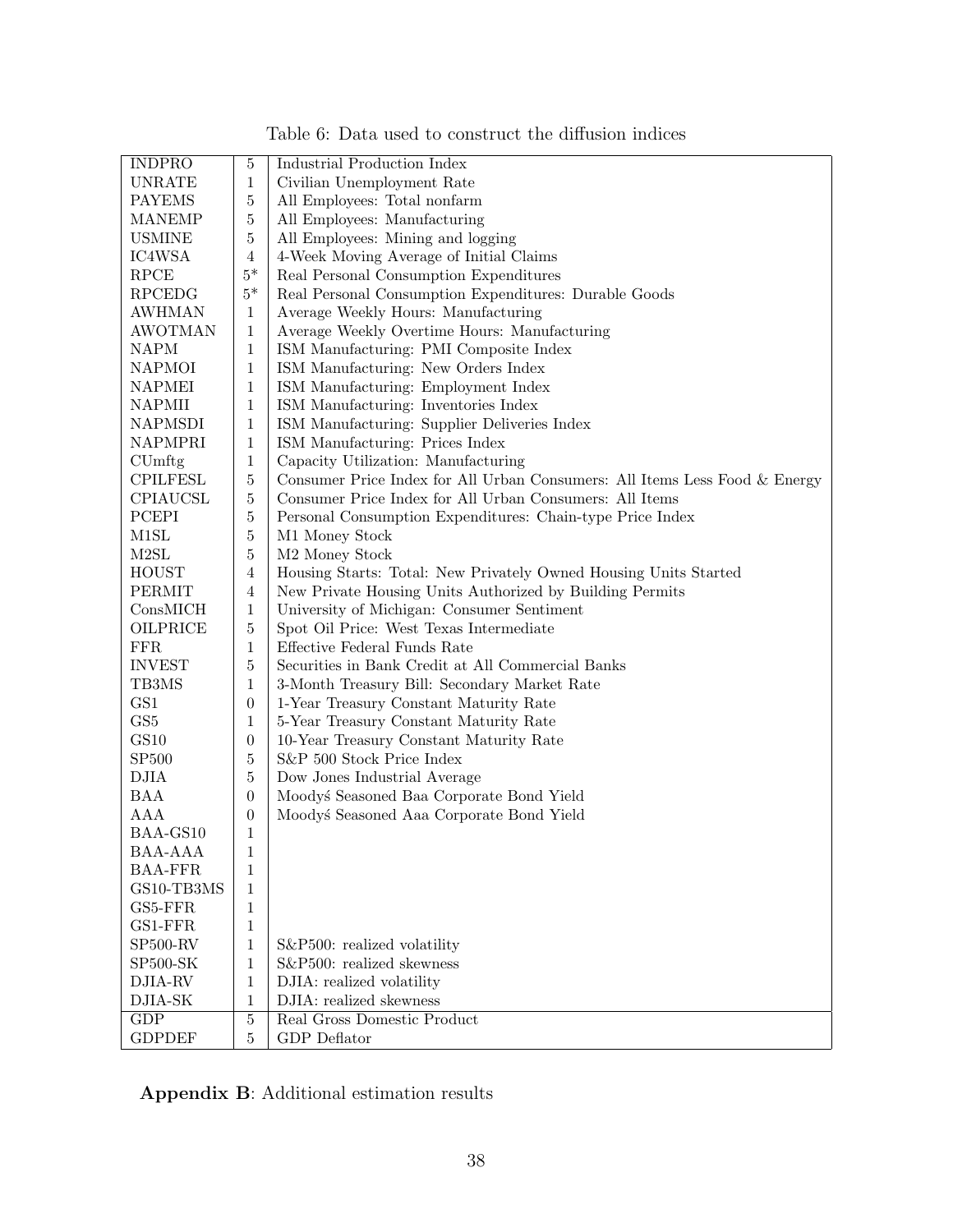|               | $h=1$                             | $h=2$                       | $h=3$                                        | $h=4$                                 |
|---------------|-----------------------------------|-----------------------------|----------------------------------------------|---------------------------------------|
| GDP           | 0,4041                            | 0,3264                      | 0,3232                                       | 0,1756                                |
|               | $\left[3\;5\right]$               | $\left[ 3~5~24\right]$      | [3 5 8 19 21 27 31 32 35]                    | [16 19 32]                            |
| <b>INDPRO</b> | 0,5544                            | 0,4816                      | 0,3807                                       | 0,3369                                |
|               | $[3\;25]$                         | [3 6 19 25 27 34]           | [1 3 11 16 31 32 35]                         | [3 14 16 19 32]                       |
| <b>UNRATE</b> | 0,9839                            | 0,9526                      | 0.9248                                       | 0,8935                                |
|               | [1 4 9 27 33]                     | [1 4 22 24 27 32]           | [1 3 16 20 27 32 35]                         | [1 2 3 16 27 32]                      |
| <b>EMPL</b>   | 0,8279                            | 0,7564                      | 0,6630                                       | 0,6213                                |
|               | [3 17 24 27 40]                   | [3 6 19 21 24 27 32 35]     | $\left[3\ 11\ 16\ 19\ 21\ 27\ 32\ 35\right]$ | [3 10 14 16 19 21 27 32]              |
| <b>GDPDEF</b> | 0,7795                            | 0,7458                      | 0,7665                                       | 0,7995                                |
|               | [1 10 26]                         | [1 6 27 33]                 | [1 4 6 22 24 26 27 34]                       | $[1\ 3\ 4\ 5\ 6\ 18\ 22\ 27\ 32\ 39]$ |
| SP500         | 0,2674                            | 0,1753                      | 0,1645                                       | 0,1033                                |
|               | [1 8 13 27]                       | [1 8 16 27]                 | [1 6 14 17 32]                               | [6 8 17]                              |
|               | $h=5$                             | $h=6$                       | $h=7$                                        | $h=8$                                 |
| GDP           | 0,2385                            | 0,1727                      | 0,1541                                       | 0,1109                                |
|               | [3 19 31 32]                      | [19 26 31 32]               | [20 32 35]                                   | [12 16 34]                            |
| <b>INDPRO</b> | 0,3199                            | 0,2194                      | 0,2289                                       | 0,1675                                |
|               | [3 10 16 19 31 32]                | [19 23 28 31 32]            | [22 26]                                      | [19 32 35]                            |
| <b>UNRATE</b> | 0,8753                            | 0,8471                      | 0,7535                                       | 0,7167                                |
|               | [1 2 3 5 16 21 27 32 33]          | [1 2 3 5 16 21 27 31 32 33] | [1 2 3 4 5 8 31 32]                          | [2 3 4 8 19 31 32]                    |
| <b>EMPL</b>   | 0,5072                            | 0,4910                      | 0,4696                                       | 0,4634                                |
|               | [3 10 19 31 32 33]                | [3 4 10 19 31 32]           | [3 4 8 10 26 31 32 37]                       | [3 4 8 10 16 19 31 32 34 35 37]       |
| <b>GDPDEF</b> | 0,7252                            | 0,7233                      | 0,7318                                       | 0,6762                                |
|               | $[1\ 3\ 4\ 5\ 6\ 10\ 18\ 27\ 32]$ | [1 2 3 4 5 6 10 18 22 32]   | [2 3 4 6 10 13 19 22 26 32 34]               | [2 3 4 6 7 10 12 32]                  |
| <b>SP500</b>  | 0,0385                            | 0,0727                      | 0,0739                                       | 0,0313                                |
|               | $[6\ 38]$                         | [6 19 40]                   | [6 14 27]                                    | $[7]$                                 |

<span id="page-39-0"></span>Table 7: Adjusted  $R^2$  and selected factors from IMR-DI-AR predictive regressions

This table presents goodness-of-fit results for IMR-DI-AR predictive regressions for each forecasting horizon. The first row, e.g. in GDP equation, contains the adjusted  $R^2$  while the second row enumerate the principal components that have been selected by a 5% F-test.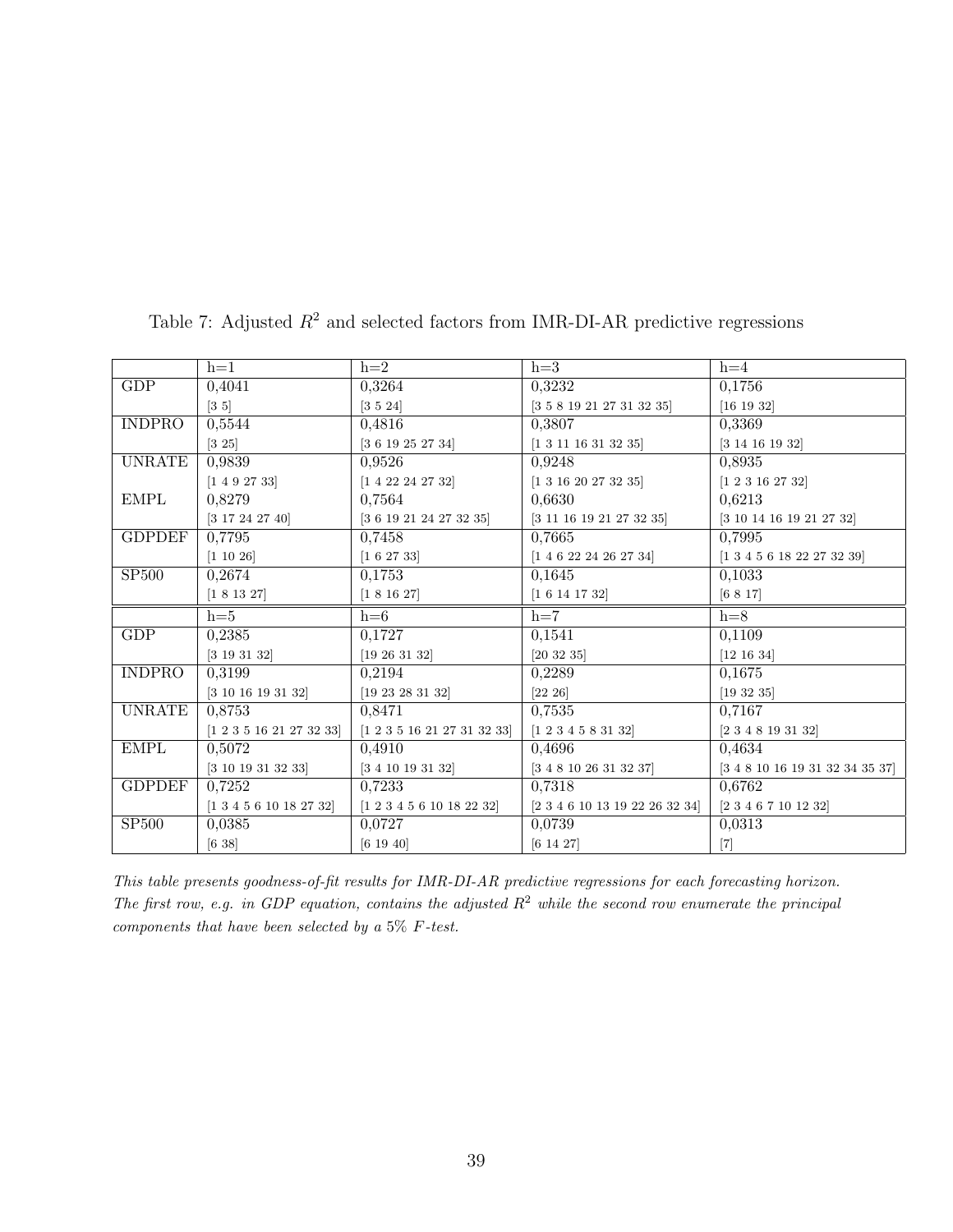|                   | $h=1$                       | $h=2$                     | $h=3$                           | $h=4$                        |
|-------------------|-----------------------------|---------------------------|---------------------------------|------------------------------|
| <b>GDP</b>        | 0,3459                      | 0,3053                    | 0,2903                          | 0,1502                       |
|                   | $[2\ 3]$                    | [1 2 3 11 24]             | [1 2 3 8 19 21 27 31 36]        | [1 2 3 32]                   |
| <b>INDPRO</b>     | 0,5834                      | 0,4127                    | 0,3593                          | 0,3106                       |
|                   | [2 3 6 17 24 25]            | [1 2 3 6 22 27]           | [1 2 3 11 16 31]                | [1 2 3 16 32]                |
| <b>UNRATE</b>     | 0,9838                      | 0,9521                    | 0,9113                          | 0,8908                       |
|                   | $[1\;2\;3]$                 | [1 2 3 27]                | [1 2 3 27]                      | [1 2 3 16 27 32]             |
| <b>EMPL</b>       | 0,8246                      | 0,7265                    | 0,6475                          | 0,5749                       |
|                   | [2 3 6 17 24 27]            | [2 3 6 21 24 27 32 35]    | [1 2 3 11 16 21 27 32 35]       | [1 2 3 10 16 19 27 32]       |
| <b>GDPDEF</b>     | 0,7848                      | 0,7447                    | 0,7626                          | 0,7755                       |
|                   | [1 6 10 26]                 | [1 6 27 33]               | [1 4 6 22 24 26 27 34]          | [1 4 5 6 18 22 27 32 39]     |
| SP <sub>500</sub> | 0,2644                      | 0,1573                    | 0,1421                          | 0,1276                       |
|                   | [1 8 13 27]                 | [1 8 16 27]               | [1 6 14 17]                     | [1 6 8 17]                   |
|                   | $h=5$                       | $h=6$                     | $h=7$                           | $h=8$                        |
| GDP               | 0,2189                      | 0,1585                    | 0,1526                          | 0,0979                       |
|                   | [1 3 8 19 31 32]            | [1 3 19 31 32]            | [3 6 19 20 22 32]               | [12 22 34]                   |
| <b>INDPRO</b>     | 0,3018                      | 0,2140                    | 0,1861                          | 0,1506                       |
|                   | [1 2 3 16 19 20 31 32]      | [1 2 3 19 23 28 31 32]    | [1 19 22 26]                    | [5 19 22]                    |
| <b>UNRATE</b>     | 0,8631                      | 0,8175                    | 0,7444                          | 0,7183                       |
|                   | [1 2 3 4 8 16 21 27 33]     | [1 2 3 4 5 8 16 21 27 31] | [1 2 3 4 5 8 31 32]             | $[2\ 3\ 4\ 8\ 19\ 31\ 32]$   |
| <b>EMPL</b>       | 0,5221                      | 0,4678                    | 0,3778                          | 0,3421                       |
|                   | [1 2 3 8 10 19 21 31 32 33] | [1 2 3 4 8 10 19 31 32]   | [1 3 8 10 19 31 32]             | [1 3 8 10 19 31 32]          |
| <b>GDPDEF</b>     | 0.7237                      | 0.7238                    | 0,7331                          | 0.6900                       |
|                   | [1 4 5 6 10 18 22 27 32]    | [1 3 4 5 6 10 18 22 32]   | [1 2 3 4 5 6 10 13 22 26 32 34] | [1 2 3 4 5 6 10 12 22 27 32] |
| <b>SP500</b>      | 0,0641                      | 0,0774                    | 0,0641                          | 0,0369                       |
|                   | [6 8 38]                    | [6 19 40]                 | [6 14 27]                       | $[7]$                        |

Table 8: Adjusted  $R^2$  and retained factors from DI-VAR predictive regressions

This table presents goodness-of-fit results for DI-AR predictive regressions for each forecasting horizon. The first row, e.g. in GDP equation, contains the adjusted  $R^2$  while the second row enumerate the principal components that have been chosen by a 5% F-test.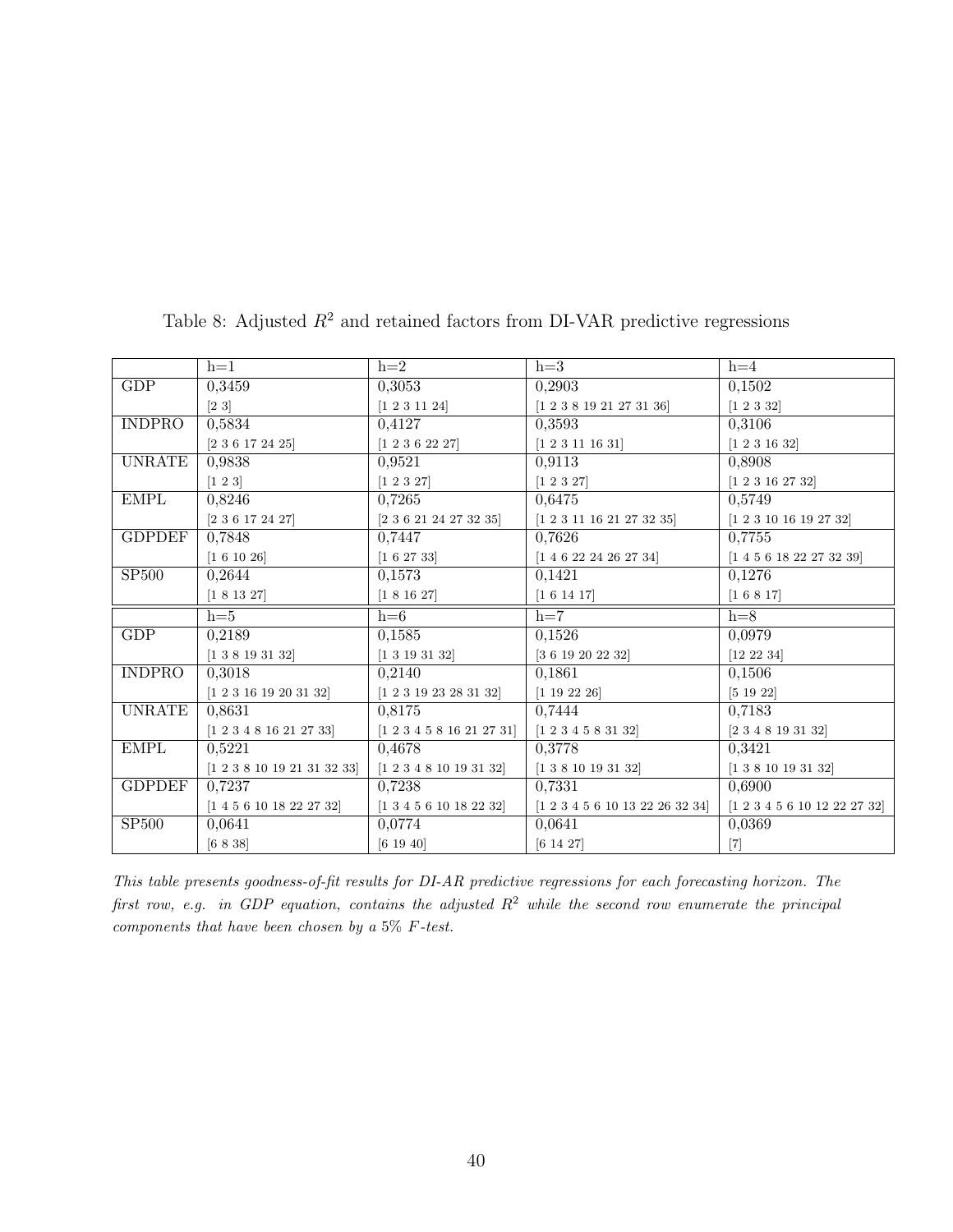Table 9: Adjusted  $R^2$  from IMR-AR and standard AR predictive regressions

| <b>IMR-AR</b> | $h=1$  | $h=2$  | $h=3$  | $h=4$     | $h=5$     | $h=6$     | $h=7$     | $h=8$     |
|---------------|--------|--------|--------|-----------|-----------|-----------|-----------|-----------|
| GDP           | 0,3266 | 0,2317 | 0,1052 | 0,1137    | 0,0750    | 0,0594    | 0,0838    | 0,0515    |
| <b>INDPRO</b> | 0,5107 | 0,3812 | 0,2185 | 0,2105    | 0,1495    | 0,1564    | 0,1698    | 0,1401    |
| <b>UNRATE</b> | 0,9794 | 0,9228 | 0,8671 | 0,7199    | 0,5672    | 0,4815    | 0,2494    | 0,1713    |
| <b>EMPL</b>   | 0,7759 | 0,6007 | 0,4218 | 0,3087    | 0,1897    | 0,1668    | 0,2098    | 0,1999    |
| <b>GDPDEF</b> | 0,7611 | 0,6853 | 0,6397 | 0,6193    | 0,5286    | 0,4664    | 0,4055    | 0,3761    |
| <b>SP500</b>  | 0,1003 | 0,0113 | 0,0081 | 0,0014    | $-0,0014$ | $-0,0085$ | 0,0169    | $-0,0048$ |
|               |        |        |        |           |           |           |           |           |
| AR            | $h=1$  | $h=2$  | $h=3$  | $h=4$     | $h=5$     | $h=6$     | $h=7$     | $h=8$     |
| <b>GDP</b>    | 0.1004 | 0.0538 | 0.0049 | 0.0016    | $-0,0040$ | $-0,0046$ | 0,0069    | 0,0196    |
| <b>INDPRO</b> | 0.3412 | 0,0621 | 0,0201 | $-0,0056$ | 0,0188    | 0,0094    | 0,0193    | 0,0623    |
| <b>UNRATE</b> | 0,9555 | 0,8561 | 0,7290 | 0,5930    | 0,4658    | 0,3526    | 0,2537    | 0,1711    |
| <b>EMPL</b>   | 0,6905 | 0,3941 | 0,2015 | 0,0754    | 0,0187    | 0,0005    | $-0.0057$ | 0,0092    |
| <b>GDPDEF</b> | 0,7618 | 0,6869 | 0,6414 | 0,6066    | 0,5072    | 0,4558    | 0,3920    | 0,3613    |

This table presents the adjusted  $R^2$  results for IMR-VA and standard AR predictive regressions for each forecasting horizon.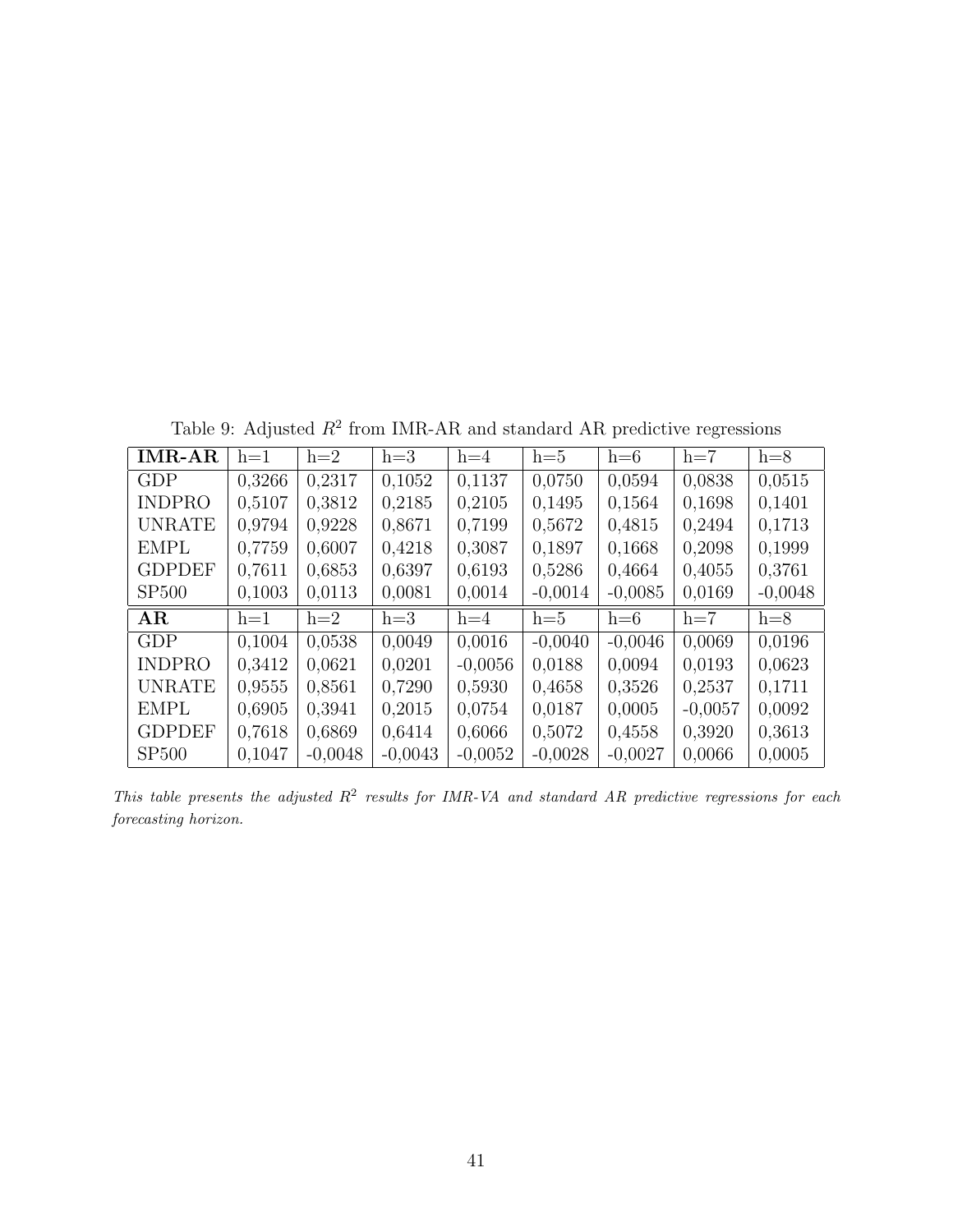<span id="page-42-0"></span>

|               | $h=1$               |                | $h=2$          |                     | $h=3$                 |                | $h=4$          |                |
|---------------|---------------------|----------------|----------------|---------------------|-----------------------|----------------|----------------|----------------|
|               | IMR-DI              | DI             | IMR-DI         | DI                  | IMR-DI                | DI             | IMR-DI         | DI             |
| GDP           | 0,4192              | 0,4183         | 0,2317         | 0,2518              | 0,1052                | 0,1363         | 0,1137         | 0,0643         |
|               | $\mathcal{S}$       | 3              | $\Omega$       | 3                   | $\theta$              | 3              | $\overline{0}$ | $\mathbf{1}$   |
| <b>INDPRO</b> | 0,5601              | 0,5554         | 0,3812         | 0,3489              | 0,2664                | 0,2889         | 0,2105         | 0,2317         |
|               | 3                   | 3              | $\Omega$       | 3                   | $\mathbf{1}$          | 3              | $\overline{0}$ | $\mathcal{S}$  |
| <b>UNRATE</b> | 0,9838              | 0,9838         | 0,9572         | $0,\overline{9555}$ | 0,9353                | 0,9339         | 0,9143         | 0,9148         |
|               | $\overline{2}$      | $\mathcal{S}$  | $\mathbf{7}$   | $\overline{7}$      | 13                    | 13             | 17             | 17             |
| <b>EMPL</b>   | 0,8012              | 0,7975         | 0,6007         | 0,6054              | $0,\!\overline{5018}$ | 0,4891         | 0,3993         | 0,3923         |
|               | 3                   | 3 <sup>1</sup> | $\Omega$       | 3 <sup>1</sup>      | 3 <sup>1</sup>        | 3 <sup>1</sup> | 3 <sup>1</sup> | 3 <sup>1</sup> |
| <b>GDPDEF</b> | 0,8081              | 0,8071         | 0,7733         | 0,7715              | 0,7721                | 0,7735         | 0,7366         | 0,7343         |
|               | 6                   | 6              | 6              | 6                   | 6                     | 6              | 6              | 6              |
| <b>SP500</b>  | 0,1597              | 0,1459         | 0,0674         | 0,0471              | 0,0389                | $-0,0043$      | 0,0014         | $-0,0052$      |
|               | $\mathbf{1}$        | $\mathbf{1}$   | $\mathbf{1}$   | 1                   | $\mathbf{1}$          | $\overline{0}$ | $\overline{0}$ | $\overline{0}$ |
|               |                     |                |                |                     |                       |                |                |                |
|               | $h=5$               |                | $h=6$          |                     | $h=7$                 |                | $h=8$          |                |
| GDP           | $\overline{0,}0750$ | 0,0363         | 0,0594         | 0,0246              | 0,0838                | 0,0069         | 0,0515         | 0,0196         |
|               | $\Omega$            | $\mathbf{1}$   | $\theta$       | $\mathbf{1}$        | $\theta$              | $\overline{0}$ | $\overline{0}$ | $\overline{0}$ |
| <b>INDPRO</b> | 0,1495              | 0,1637         | 0,1564         | 0,0958              | 0,1698                | 0,0724         | 0,1401         | 0,0623         |
|               | $\Omega$            | 3              | $\theta$       | $\mathbf{1}$        | $\theta$              | $\mathbf{1}$   | $\Omega$       | $\Omega$       |
| <b>UNRATE</b> | 0,8939              | 0,8944         | 0,8492         | 0,8488              | 0,7879                | 0,7874         | 0,6725         | 0,6555         |
|               | 17                  | 17             | 17             | 17                  | 17                    | 17             | 8              | 8              |
| <b>EMPL</b>   | 0,3262              | 0,2937         | 0,3037         | 0,2387              | 0,2939                | 0,1883         | 0,1999         | 0,1024         |
|               | 3 <sup>1</sup>      | $3^{-}$        | $\overline{4}$ | 3 <sup>1</sup>      | $\mathbf{3}$          | 3 <sup>1</sup> | $\theta$       | $\mathbf{1}$   |
| <b>GDPDEF</b> | 0,6558              | 0,6568         | 0,6237         | 0,6260              | 0,5846                | 0,5858         | 0,6159         | 0,6181         |
|               | 6                   | $6 \qquad$     | 6              | $6 \qquad$          | $6 \qquad$            | 6              | 10             | $10\,$         |
| <b>SP500</b>  | $-0,0014$           | $-0,0028$      | $-0,0085$      | $-0,0027$           | 0,0169                | 0,0066         | $-0,0048$      | 0,0005         |

Table 10: Adjusted  $R^2$  and number of selected factors from IMR-DI-AR and DI-AR predictive regressions

This table presents goodness-of-fit results for IMR-DI-AR and Di-AR predictive regressions for each forecasting horizon. The first row, e.g. in GDP equation, contains the adjusted  $R^2$  for IMR-DI and DI autoregressive models, while the second row enumerate the number principal components that have been chosen by BIC for each model.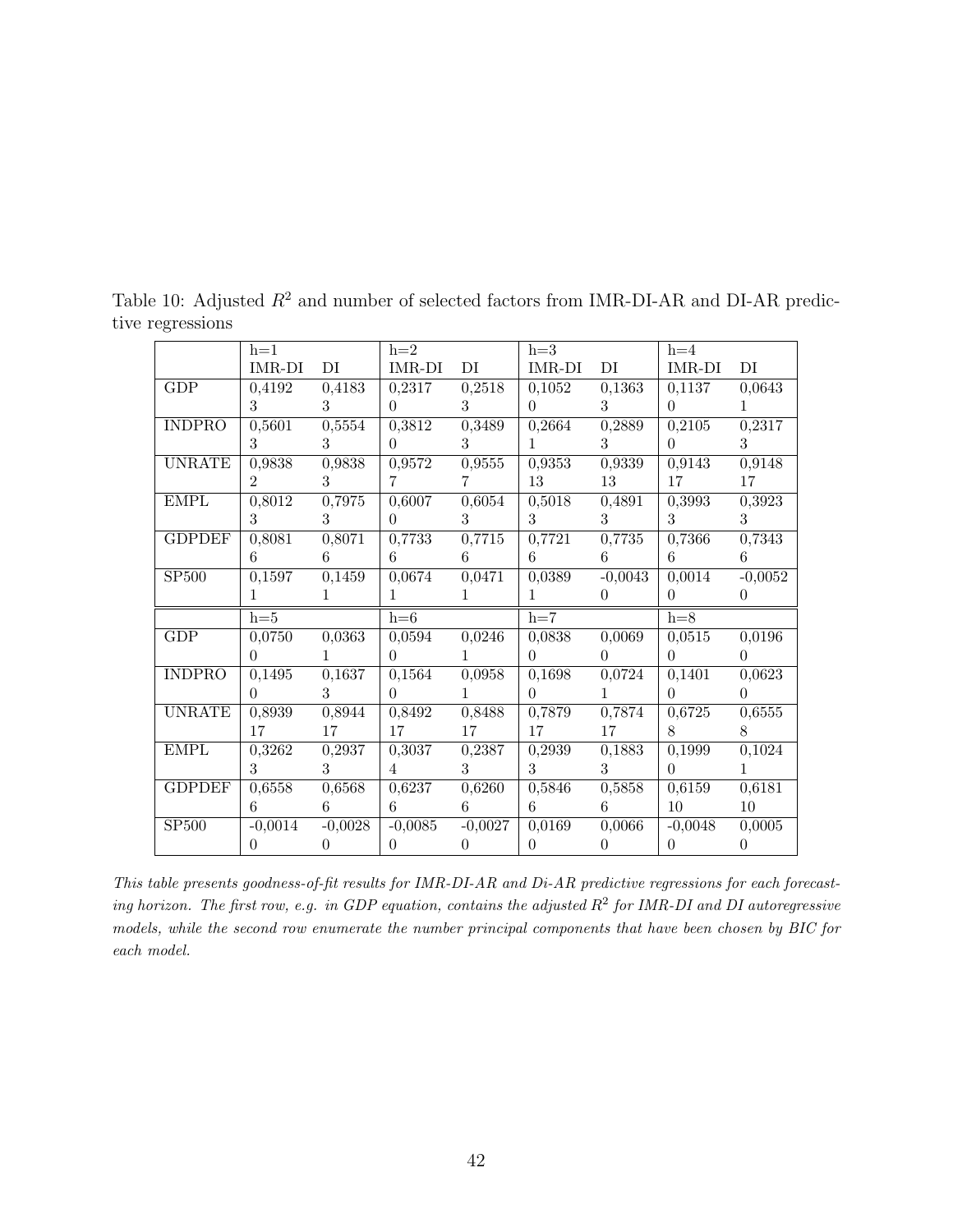

Figure 11: Examples of testing factors inclusion in predictive Probit models

 $R_{KLLC}^2$  distribution under  $H_0$  for different choices of principal components and horizons, according to the testing procedure in Section 2.3.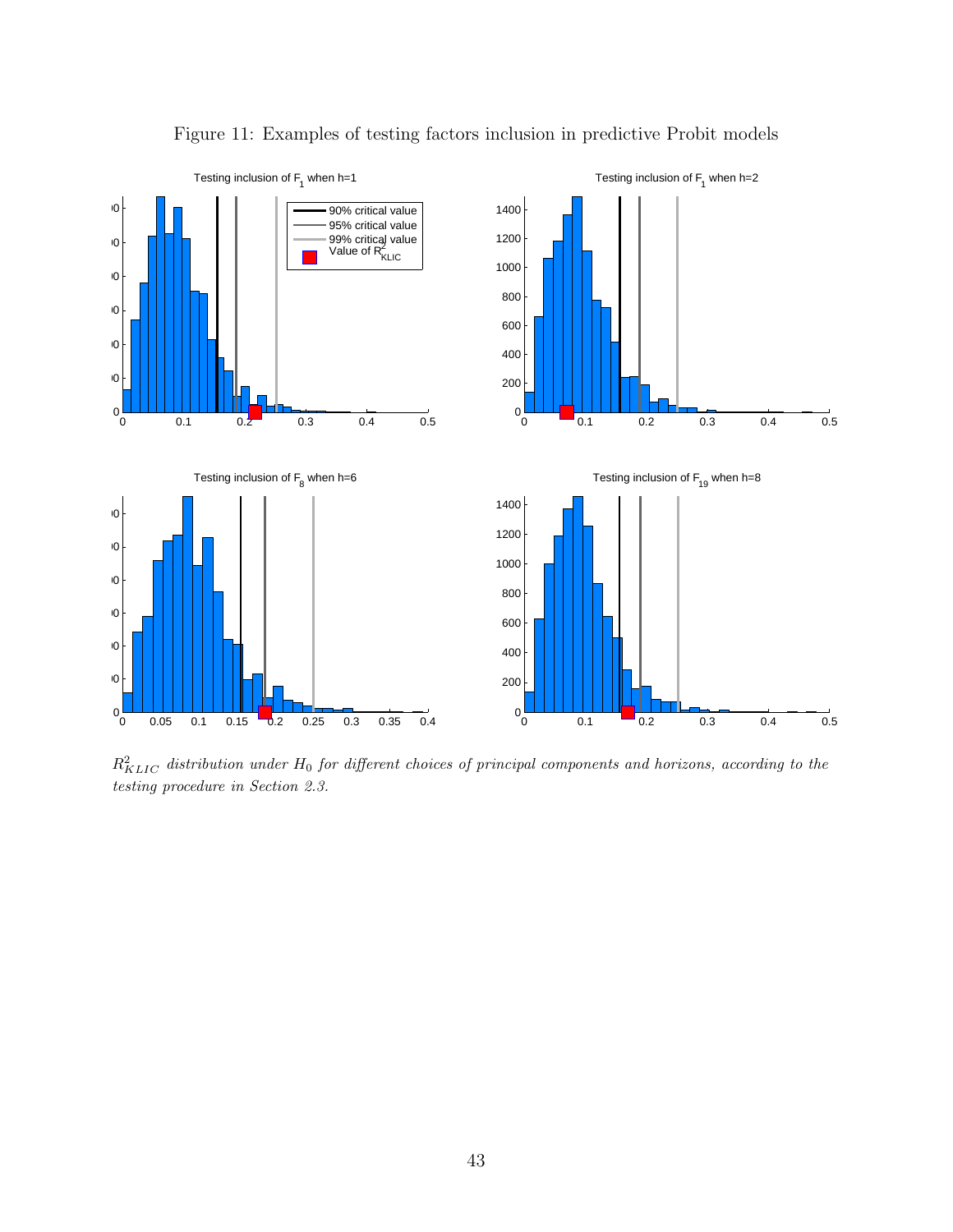

<span id="page-44-0"></span>Figure 12: Percentage of, in-sample, correctly predicted US recessions

Predicted in-sample goodshots and badshots of NBER recessions using predicted probabilities from Probit model in (3). For each horizon the Probit model is specified according to testing procedure in Section 2.3.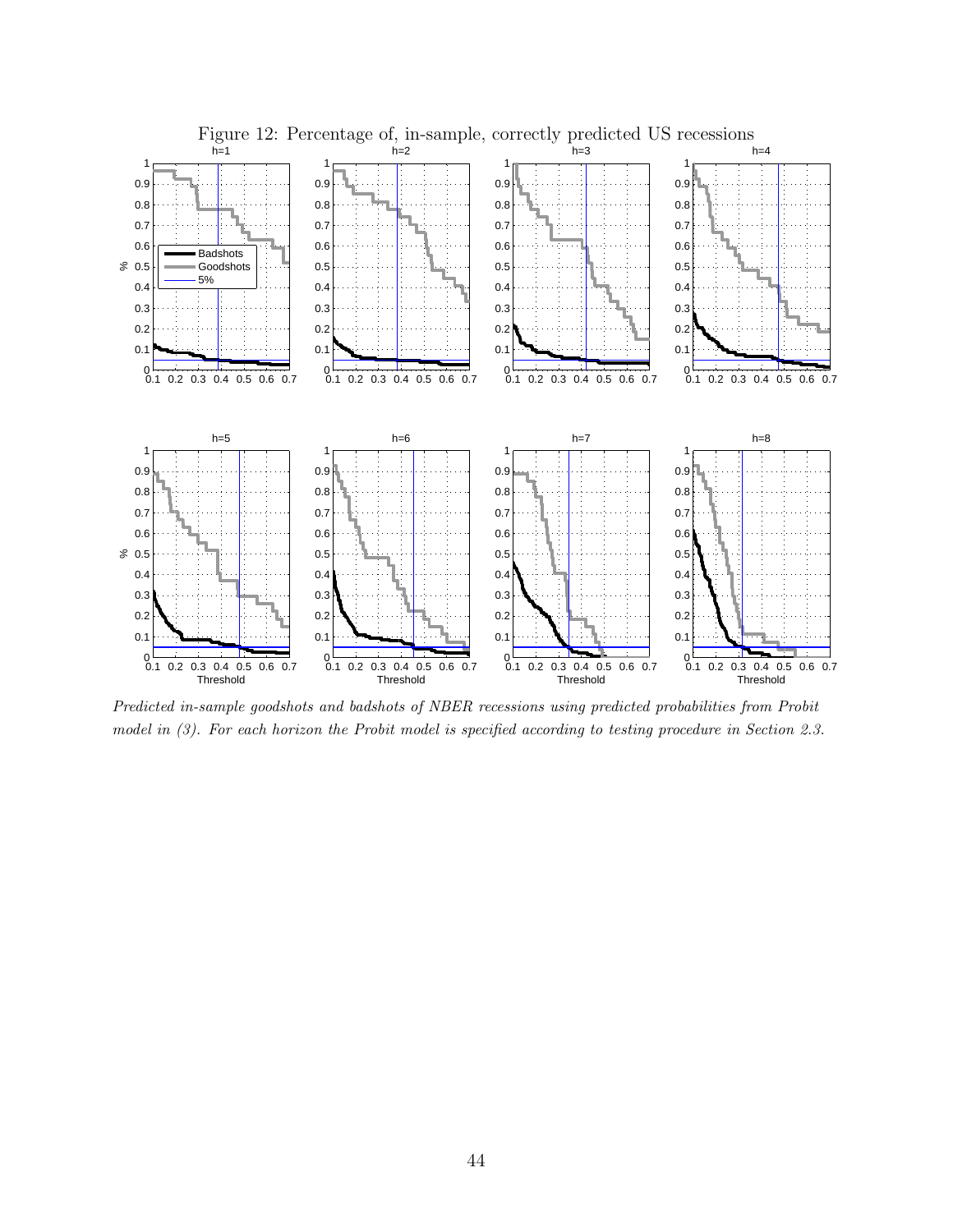

Figure 13: Predicting US economic activity: 2-quarter ahead scenarios GDP growth INDPRO growth

Predicted in-sample average, pessimistic and optimistic scenarios from IMR-DI-AR forecasting models [8,](#page-13-1) [10](#page-14-0) and [11](#page-14-1) respectively.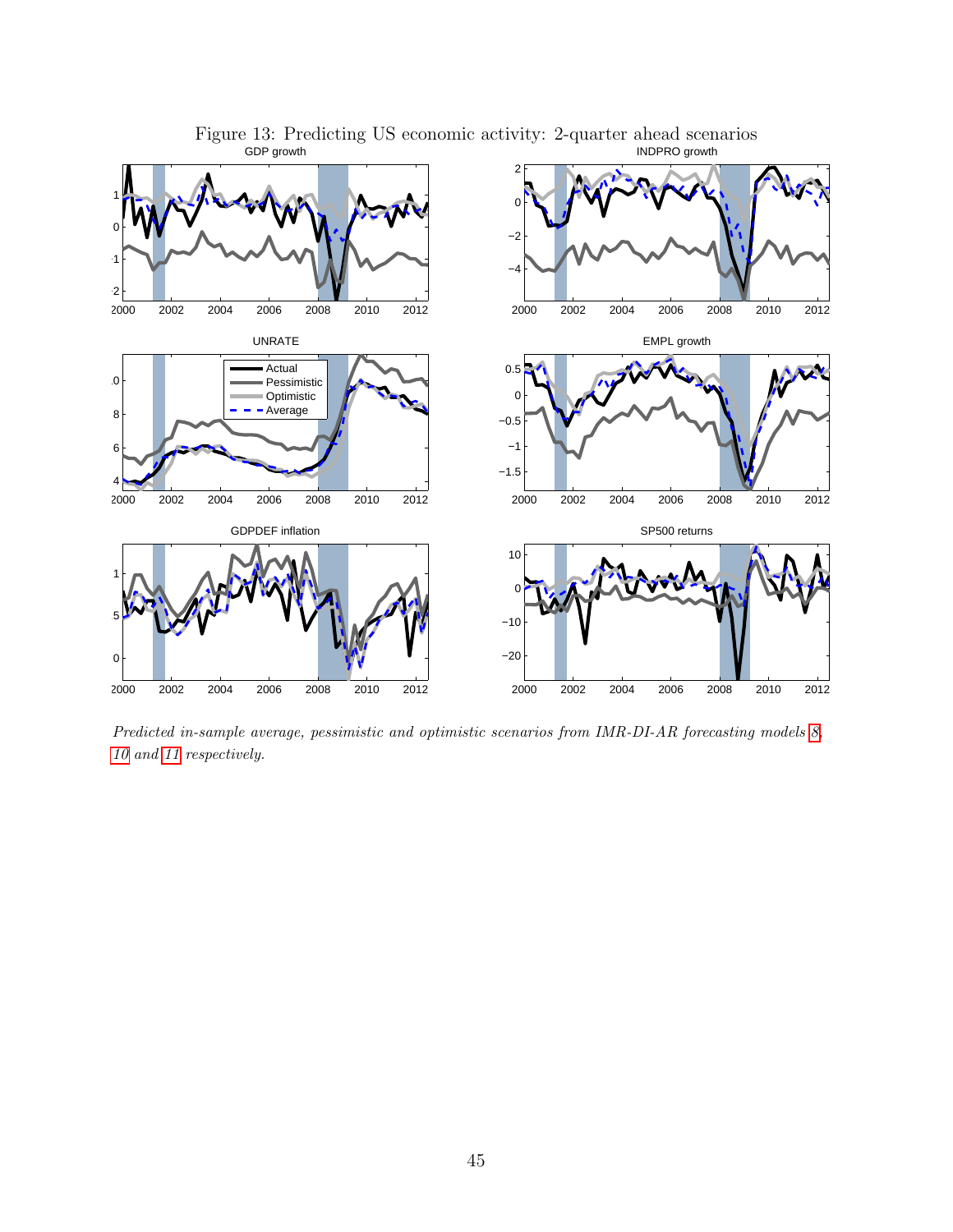

Figure 14: Predicting severity of recessions: 2-quarter ahead scenarios GDP growth INDPRO growth

Predicted in-sample expected and realized severities from equations [16](#page-18-1) and [17](#page-18-2) respectively.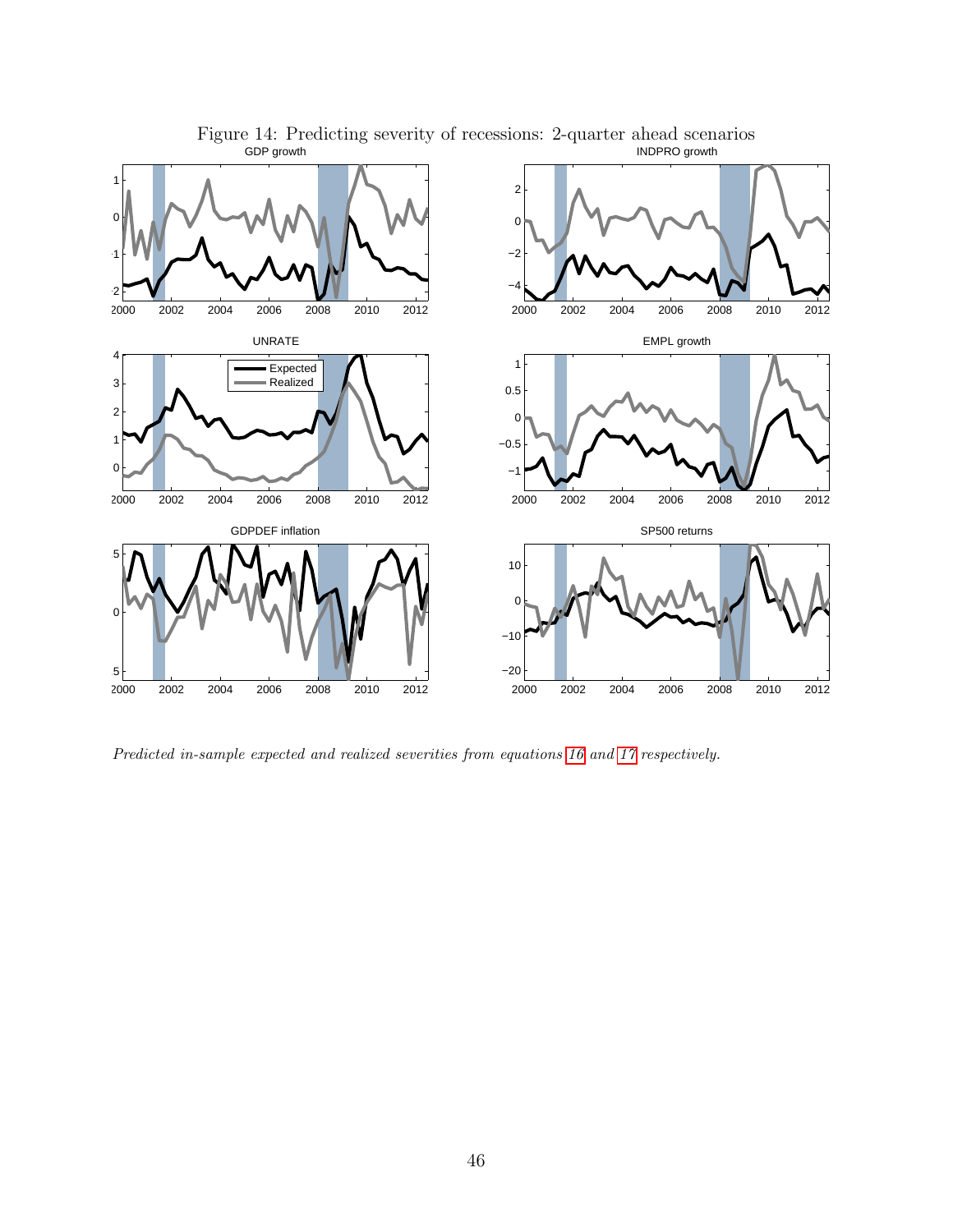

Figure 15: Predicting US economic activity: 3-quarter ahead scenarios GDP growth INDPRO growth

Predicted in-sample average, pessimistic and optimistic scenarios from IMR-DI-AR forecasting models [8,](#page-13-1) [10](#page-14-0) and [11](#page-14-1) respectively.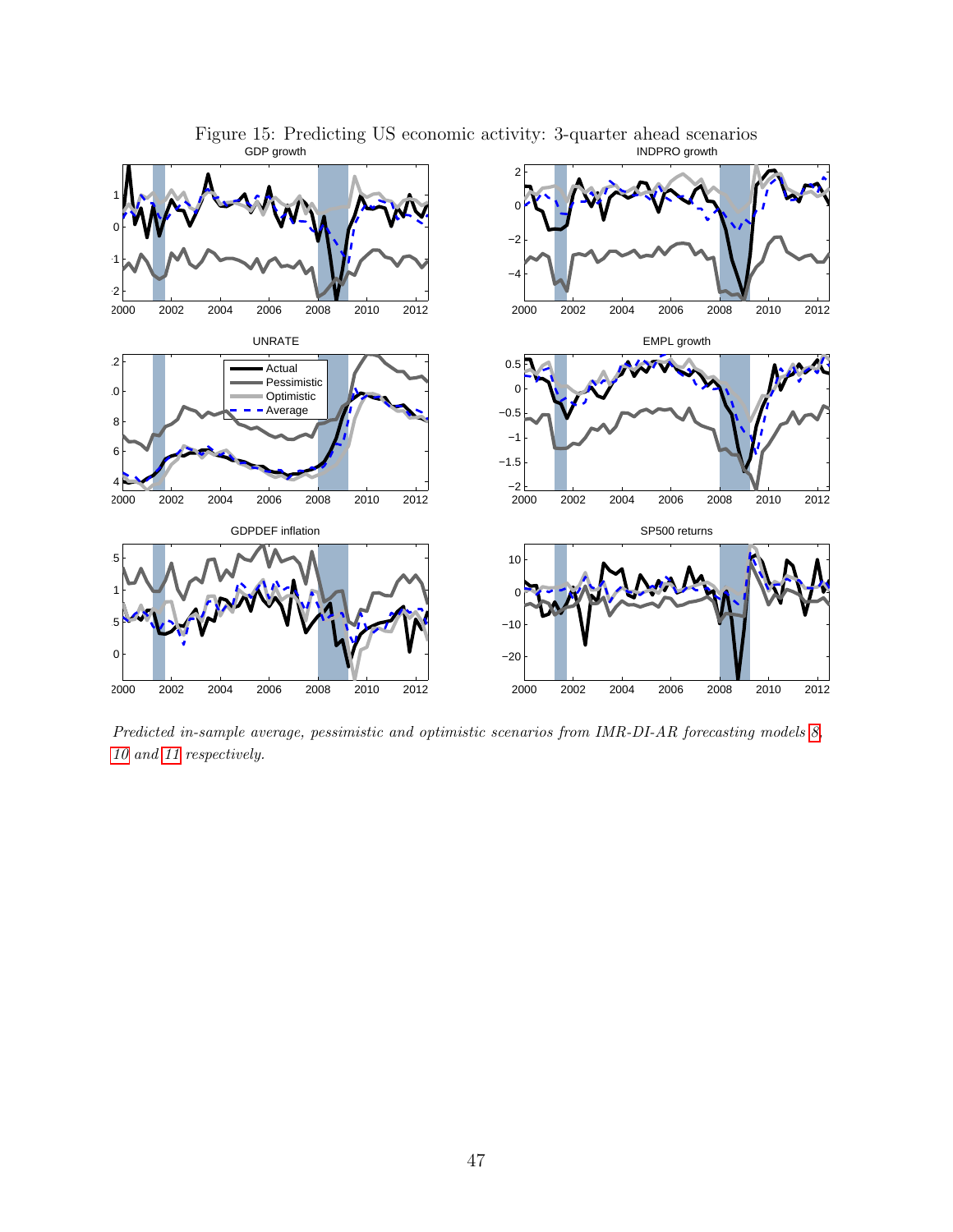

Figure 16: Predicting severity of recessions: 3-quarter ahead scenarios GDP growth INDPRO growth

Predicted in-sample expected and realized severities from equations [16](#page-18-1) and [17](#page-18-2) respectively.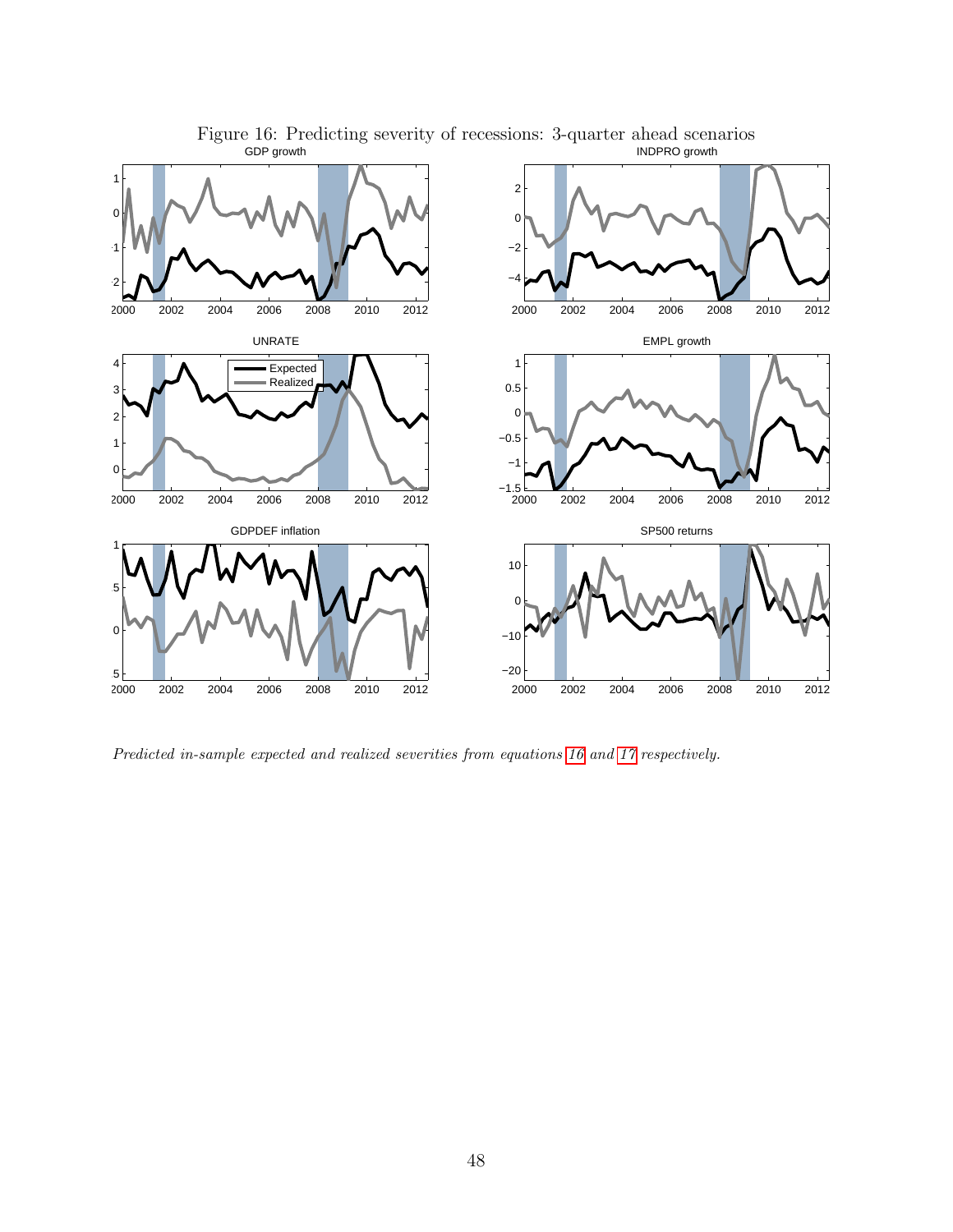

Figure 17: Predicting US economic activity: 4-quarter ahead scenarios

Predicted in-sample average, pessimistic and optimistic scenarios from IMR-DI-AR forecasting models [8,](#page-13-1) [10](#page-14-0) and [11](#page-14-1) respectively.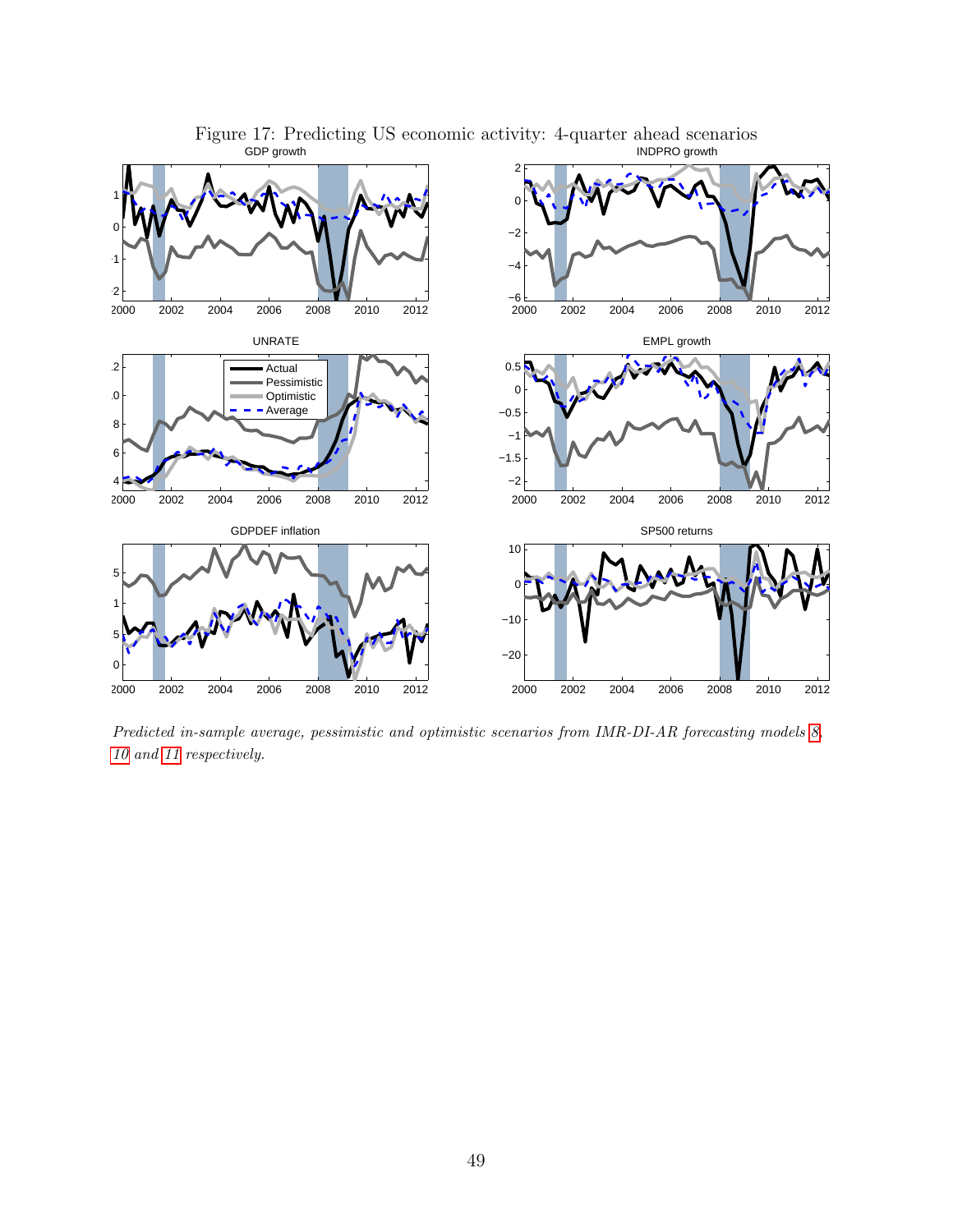

Figure 18: Predicting severity of recessions: 4-quarter ahead scenarios GDP growth INDPRO growth

Predicted in-sample expected and realized severities from equations [16](#page-18-1) and [17](#page-18-2) respectively.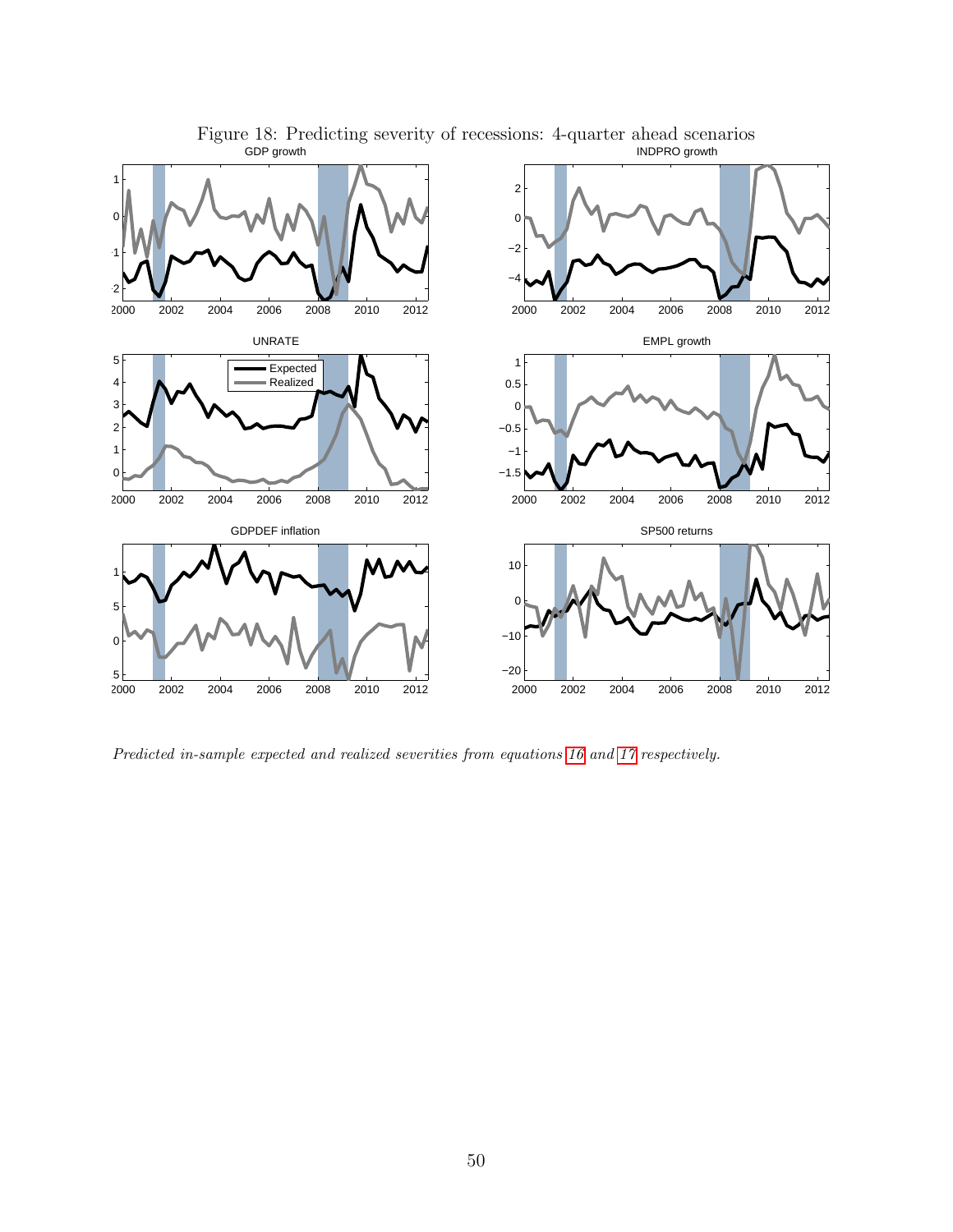

Figure 19: Predicting US economic activity: 5-quarter ahead scenarios INDPRO growth

Predicted in-sample average, pessimistic and optimistic scenarios from IMR-DI-AR forecasting models [8,](#page-13-1) [10](#page-14-0) and [11](#page-14-1) respectively.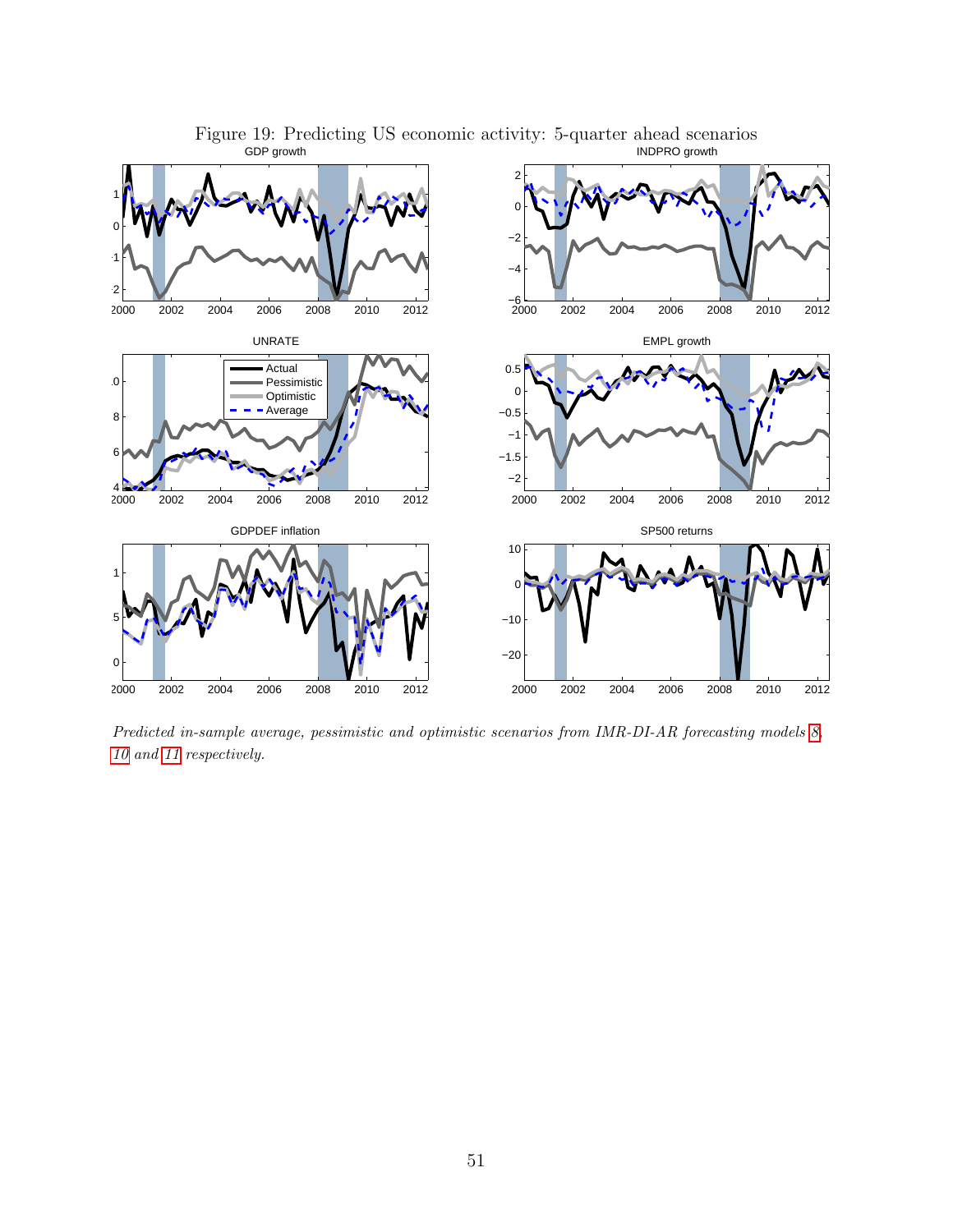

Figure 20: Predicting severity of recessions: 5-quarter ahead scenarios GDP growth INDPRO growth

Predicted in-sample expected and realized severities from equations [16](#page-18-1) and [17](#page-18-2) respectively.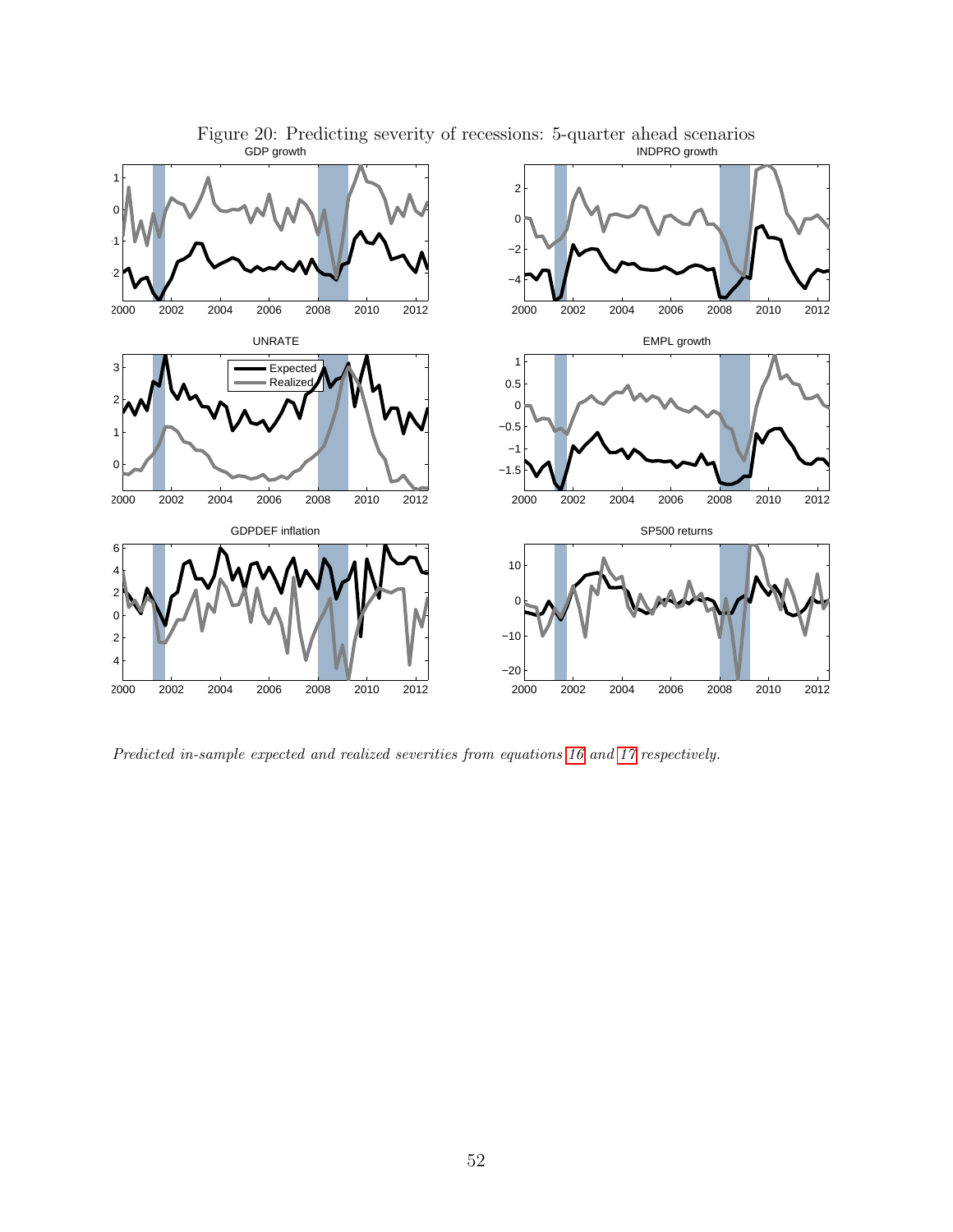

Figure 21: Predicting US economic activity: 6-quarter ahead scenarios INDPRO growth

Predicted in-sample average, pessimistic and optimistic scenarios from IMR-DI-AR forecasting models [8,](#page-13-1) [10](#page-14-0) and [11](#page-14-1) respectively.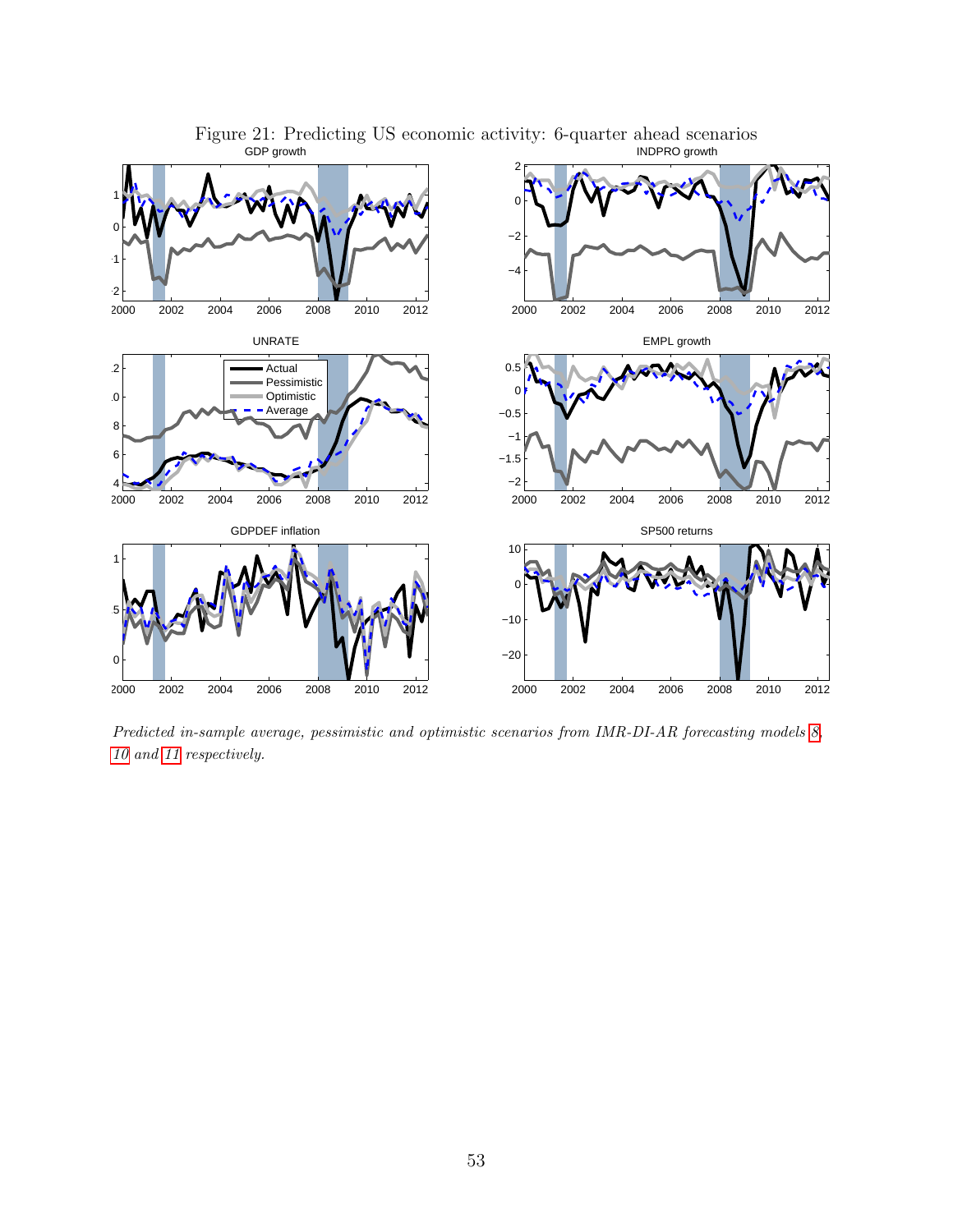

Figure 22: Predicting severity of recessions: 6-quarter ahead scenarios GDP growth INDPRO growth

Predicted in-sample expected and realized severities from equations [16](#page-18-1) and [17](#page-18-2) respectively.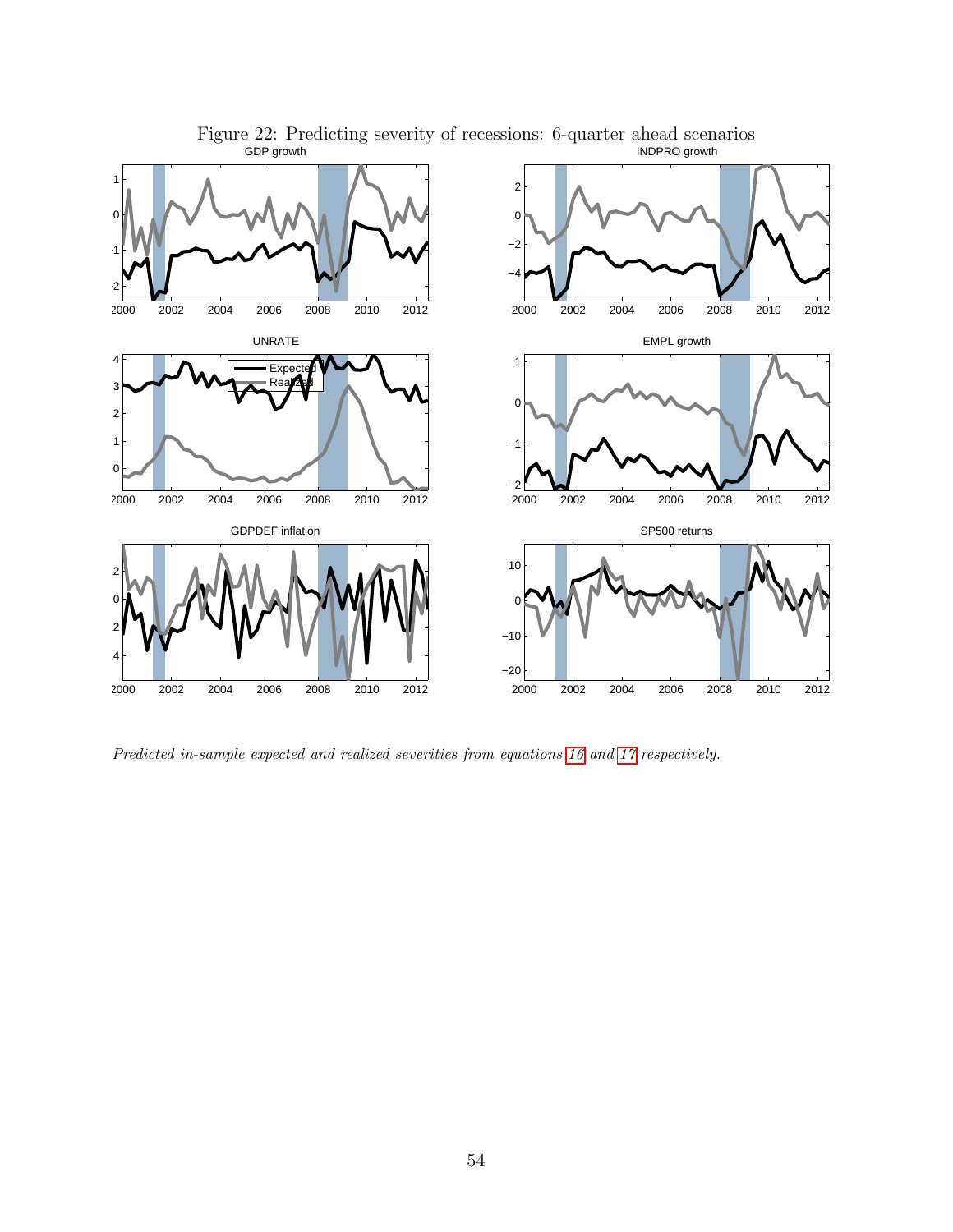

Figure 23: Predicting US economic activity: 7-quarter ahead scenarios

Predicted in-sample average, pessimistic and optimistic scenarios from IMR-DI-AR forecasting models [8,](#page-13-1) [10](#page-14-0) and [11](#page-14-1) respectively.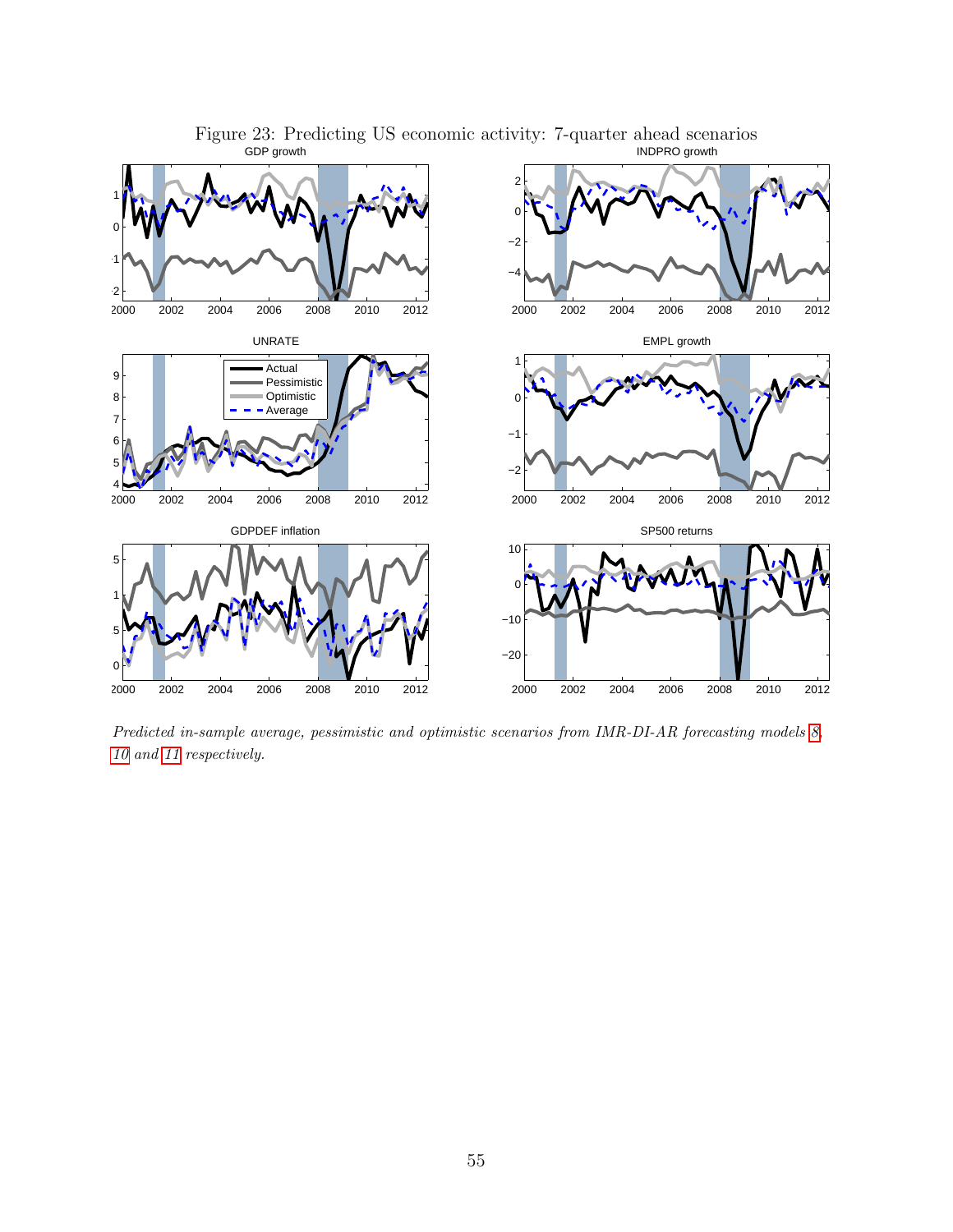

Figure 24: Predicting severity of recessions: 7-quarter ahead scenarios GDP growth INDPRO growth

Predicted in-sample expected and realized severities from equations [16](#page-18-1) and [17](#page-18-2) respectively.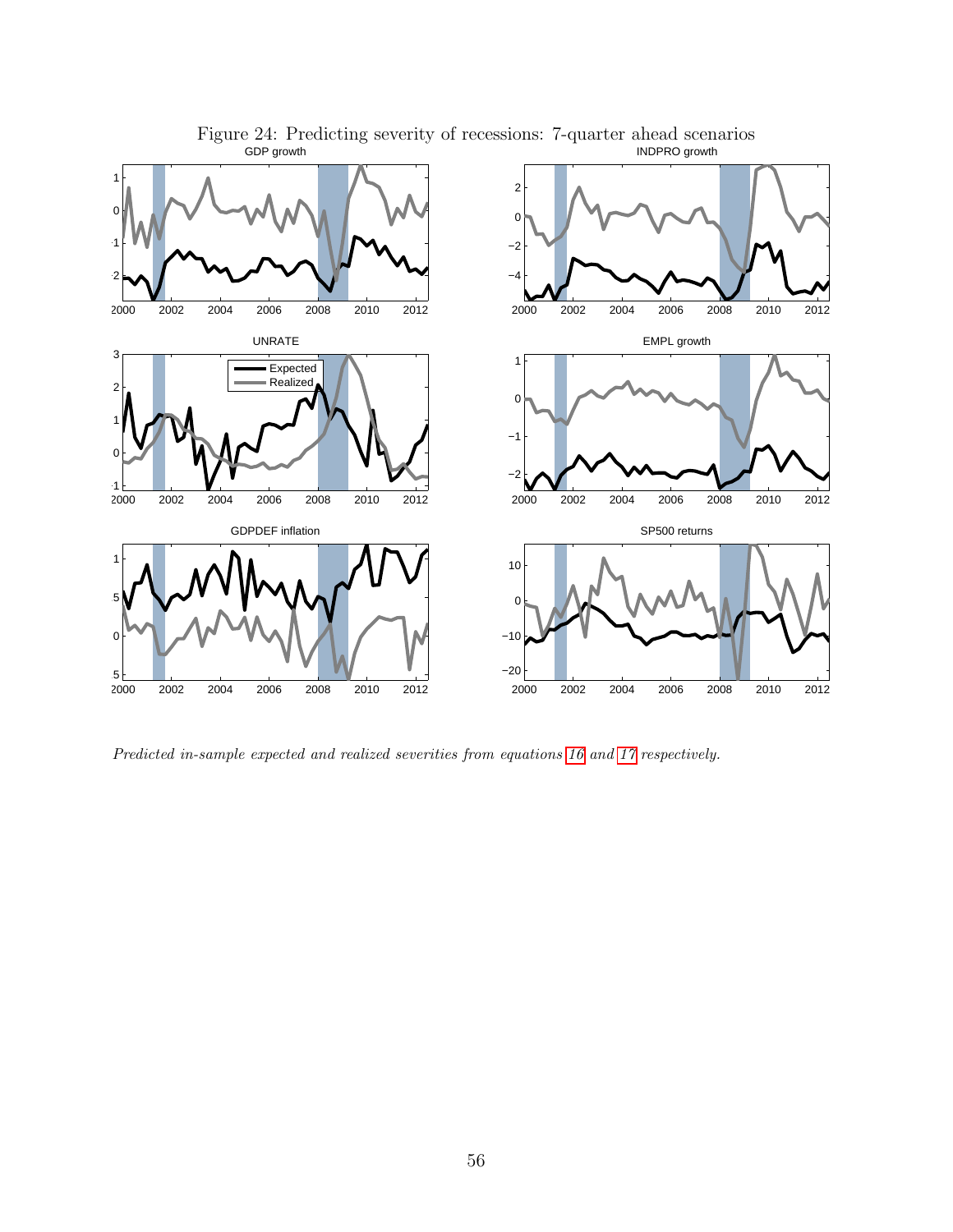

Figure 25: Predicting US economic activity: 8-quarter ahead scenarios

Predicted in-sample average, pessimistic and optimistic scenarios from IMR-DI-AR forecasting models [8,](#page-13-1) [10](#page-14-0) and [11](#page-14-1) respectively.